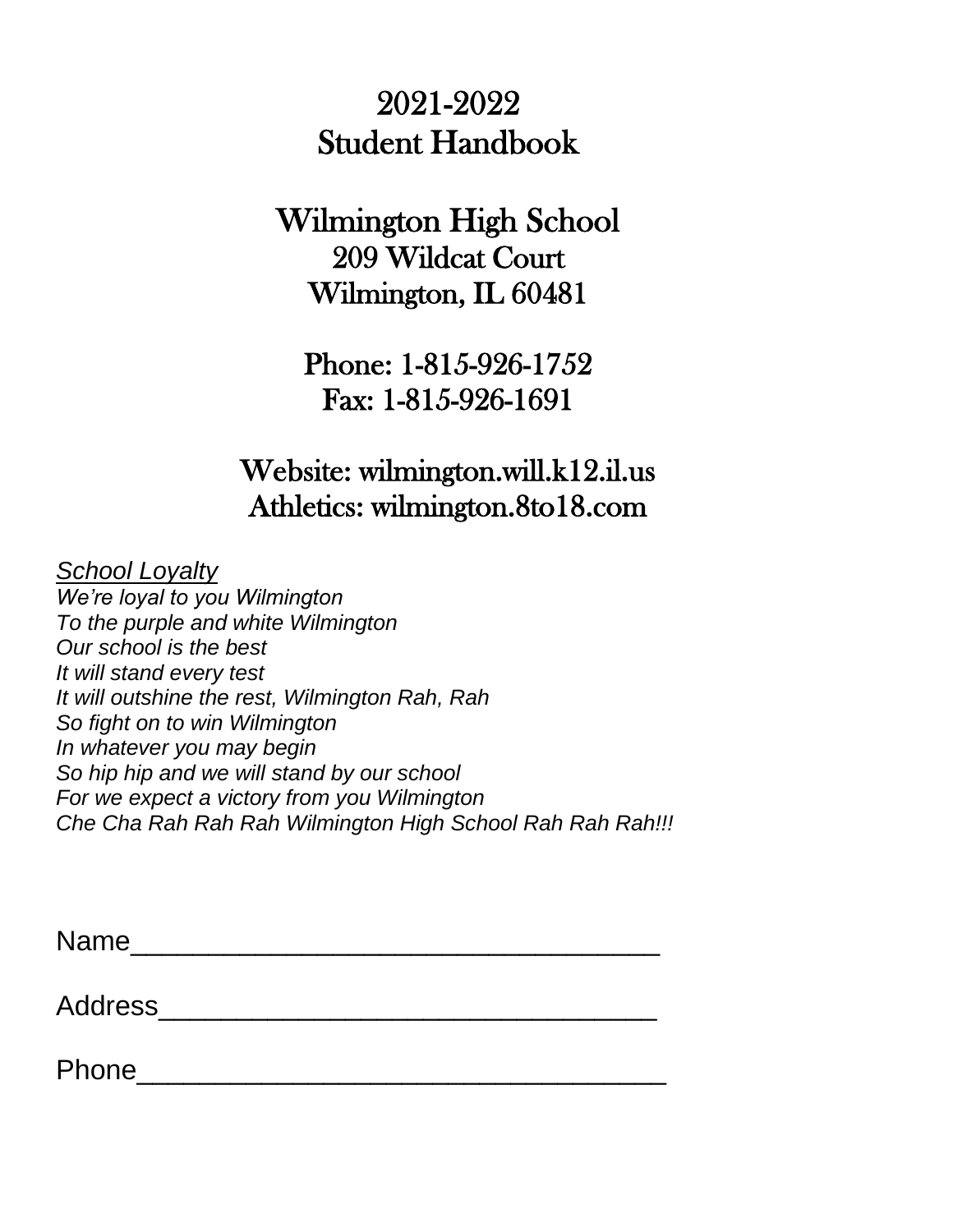# Wilmington High School District 209-U Parent-Student Handbook

| ABSENCES/ATTENDANCE 27                        |  |
|-----------------------------------------------|--|
| ACCEPTABLE USE POLICY43                       |  |
| ADMISSION, RECORDS AND RIGHTS4                |  |
|                                               |  |
|                                               |  |
| ATHELTIC PARTICIPATION 38                     |  |
| AUTOMOBILES & PARKING11                       |  |
|                                               |  |
|                                               |  |
|                                               |  |
| CHRONIC HEALTH CONDITIONS 29                  |  |
|                                               |  |
|                                               |  |
|                                               |  |
|                                               |  |
|                                               |  |
|                                               |  |
|                                               |  |
| COMMENCEMENT EXERCISES17                      |  |
| COMMUNICABLE DISEASES9                        |  |
| CONSUMER EDUCATION14                          |  |
|                                               |  |
| DETENTION PROCEDURES25                        |  |
|                                               |  |
|                                               |  |
| DISCIPLINARY MEASURES24                       |  |
| DRESS AND APPEARANCE19                        |  |
|                                               |  |
|                                               |  |
|                                               |  |
|                                               |  |
|                                               |  |
| <b>GANG &amp; GANG ACTIVITY PROHIBITED 25</b> |  |
|                                               |  |
|                                               |  |
|                                               |  |
|                                               |  |
| GRADUATION REQUIREMENTS 14                    |  |
| GUIDANCE AND COUNSELING16                     |  |
|                                               |  |
|                                               |  |
|                                               |  |
| HOT LUNCH PROGRAM12                           |  |
|                                               |  |
|                                               |  |
|                                               |  |
|                                               |  |
| MAKE-UP OR ENRICHMENT COURSES 16              |  |
|                                               |  |
|                                               |  |
|                                               |  |

| MILITARY DIRECTORY INFORMATION7   |  |
|-----------------------------------|--|
|                                   |  |
| NO TRESPASS NOTICE35              |  |
|                                   |  |
|                                   |  |
| ORGANIZATIONS & ACTIVITIES 19     |  |
|                                   |  |
| PARENT-TEACHER CONFERENCES8       |  |
|                                   |  |
|                                   |  |
|                                   |  |
|                                   |  |
| PROCEDURE FOR ABSENCES27          |  |
| RANDOM DRUG TESTING POLICY 36     |  |
| REGISTRATION REQUIREMENTS4        |  |
| REPEATING COURSES  17             |  |
| SCHEDULE CHANGES  16              |  |
|                                   |  |
|                                   |  |
| SEMESTER EXAM POLICY 18           |  |
| SOCIAL WORK SERVICES  12          |  |
|                                   |  |
|                                   |  |
| STUDENT ACCIDENT INSURANCE 10     |  |
| STUDENT ATHLETE CONCUSSIONS37     |  |
|                                   |  |
|                                   |  |
| STUDENT DISCRIMINATION PROCEDURE6 |  |
|                                   |  |
| STUDENT RECOGNITION  18           |  |
|                                   |  |
| SUICIDE AND DEPRESSION 34         |  |
| SUSPENSION PROCEDURES 26          |  |
|                                   |  |
|                                   |  |
| TRANSPORTATION & BUS RIDERS 10    |  |
| TRANSPORTATION REIMBURSEMENT11    |  |
|                                   |  |
|                                   |  |
|                                   |  |
|                                   |  |
|                                   |  |
|                                   |  |
| WILCO RULES AND REGULATIONS 13    |  |
| WILDCAT TIME EXPECTATIONS  16     |  |
| WORK AND WORK PERMITS 21          |  |
|                                   |  |

**Principal: Scott Maupin Assistant Principal: Jeff Reents**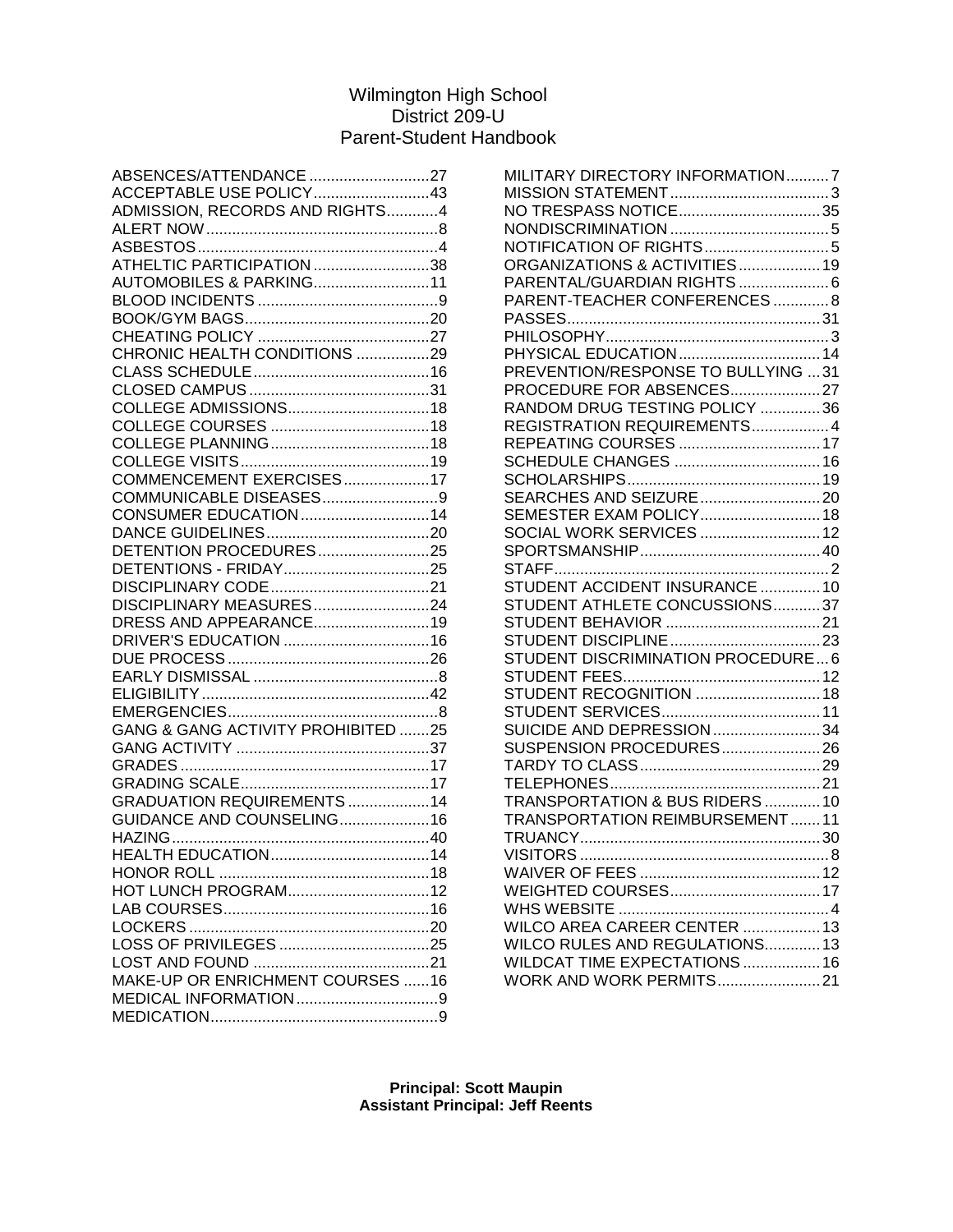| <b>STAFF</b>                  | <b>Subject</b>                         | <b>E-mail Address:</b><br>@209U.net | <b>Voice Mail#</b><br>All begin with:<br>815-926- | <b>Follow</b><br>Teachers<br>on Twitter |
|-------------------------------|----------------------------------------|-------------------------------------|---------------------------------------------------|-----------------------------------------|
| Mrs. Allen                    | Science                                | aallen                              | 1538                                              |                                         |
| Mr. Allred                    | P.E.                                   | rallred                             | 1717                                              | @WHSAllred                              |
| Ms. Antos                     | Science                                | aantos                              | 1550                                              |                                         |
| Mr. Barnes                    | Math                                   | kbarnes                             | 1546                                              | @WHSBarnesK                             |
| Mrs. Barnes                   | English                                | mbarnes                             | 1531                                              | @WHSBarnesM                             |
| Mr. Bushnell                  | Science                                | mbushnell                           | 1540                                              |                                         |
| Ms. Carey                     | Chorus                                 | jcarey                              | 1554                                              |                                         |
|                               | Mrs. Craig-Cherveny Guidance Counselor | bcraigcherveny                      | 1746                                              | @WHS_Guidance                           |
| Mr. Dillon                    | Math                                   | edillon                             | <b>1552</b>                                       |                                         |
| Mr. Dziuban                   | <b>Building Trades</b>                 | ndziuban                            | 1517                                              |                                         |
| Mr. Farrell                   | Math                                   | cfarrell                            | 1547                                              | @WHSFarrell                             |
| Mr. Fritz                     | CAD / Vocational Tech.                 | tfritz                              | 1544                                              |                                         |
| Ms. Francis                   | PoliSci/Interact                       | kfrancis                            | 1507                                              |                                         |
| Mrs. Georgeff                 | Instrumental Music/Band                | <u>egeorgeff</u>                    | 1553                                              | @WHSGeorgeff                            |
| Ms. Gilbert                   | P.E.                                   | agilbert                            | 1718                                              |                                         |
| Mr. Goff                      | <b>Athletic Coordinator</b>            | bgoff                               | 1741                                              | @Whsathletics                           |
| Mrs. Holmes                   | <b>Principal's Secretary</b>           | <b>Iholmes</b>                      | 1713                                              |                                         |
| Mr. Ivanoff                   | Science                                | tivanoff                            | 1542                                              |                                         |
| Mr. Karavites                 | PE                                     | bkaravites                          | 1525                                              |                                         |
| Ms. Keane                     | English                                | bkeane                              | 1535                                              | @WHSKeane                               |
| Mrs. Kettwig                  | Science                                | tkettwig                            | <b>1514</b>                                       |                                         |
| Mrs. Mata                     | Spanish                                | <u>nmata</u>                        | 1527                                              |                                         |
| Mr. Maupin                    | Principal                              | smaupin                             | 1711                                              | @ScottMaupin1                           |
| Mrs. Maupin                   | Math                                   | amaupin                             | 1539                                              |                                         |
| Mr. McGee                     | English                                | wmcgee                              | 1533                                              |                                         |
| Mr. Mison                     | Computer Technology                    | imison                              | 1532                                              | @Whstechteach                           |
| Mr. Miller                    | Art                                    | wmiller                             | 1545                                              |                                         |
| Mrs. Morrison                 | <b>Business</b>                        | dmorrison                           | 1528                                              |                                         |
| Mrs. Mosier                   | <b>Social Studies</b>                  | emosier                             | 1524                                              | @WHSMosier                              |
| Mr. Murphy                    | P.E. / Drivers Ed                      | rmurphy                             | 1543                                              | @WHSMurph                               |
| Mrs. Plese                    | <b>Guidance Secretary</b>              | mplese                              | 1738                                              |                                         |
| Mrs. Pritz                    | English                                | <b>lpritz</b>                       | 1516                                              | @WHSwakefield                           |
| Mr. Reents                    | <b>Assistant Principal</b>             | <b>jreents</b>                      | 1727                                              |                                         |
| Mrs. Richardson               | <b>Social Studies</b>                  | nrichardson                         | 1515                                              |                                         |
| Mr. Skole                     | Social Worker                          | <u>jskole</u>                       | <b>1748</b>                                       |                                         |
| Mrs. Smock                    | <b>Attendant Secretary</b>             | gsmock                              | 1712                                              |                                         |
| Mr. Snyder                    | Science                                | jsnyder                             | 1551                                              |                                         |
| Mr. Tyler                     | <b>Social Studies</b>                  | dtyler                              | 1523                                              |                                         |
| Mrs. Vollmer                  | Guidance Counselor                     | jvollmer                            | 1747                                              |                                         |
| Mrs. Williams                 | Psychologist                           | nwilliams                           | 1739                                              |                                         |
| Mr. Wilson                    | Social Science                         | mwilson                             | 1541                                              |                                         |
| Ms. Walsh                     | English                                | kwalsh                              | 1534                                              |                                         |
|                               |                                        |                                     |                                                   |                                         |
| The SOWIC Ed Center @ the WHS |                                        | Phone: 815-926-1704                 | Fax: 815-926-1697                                 |                                         |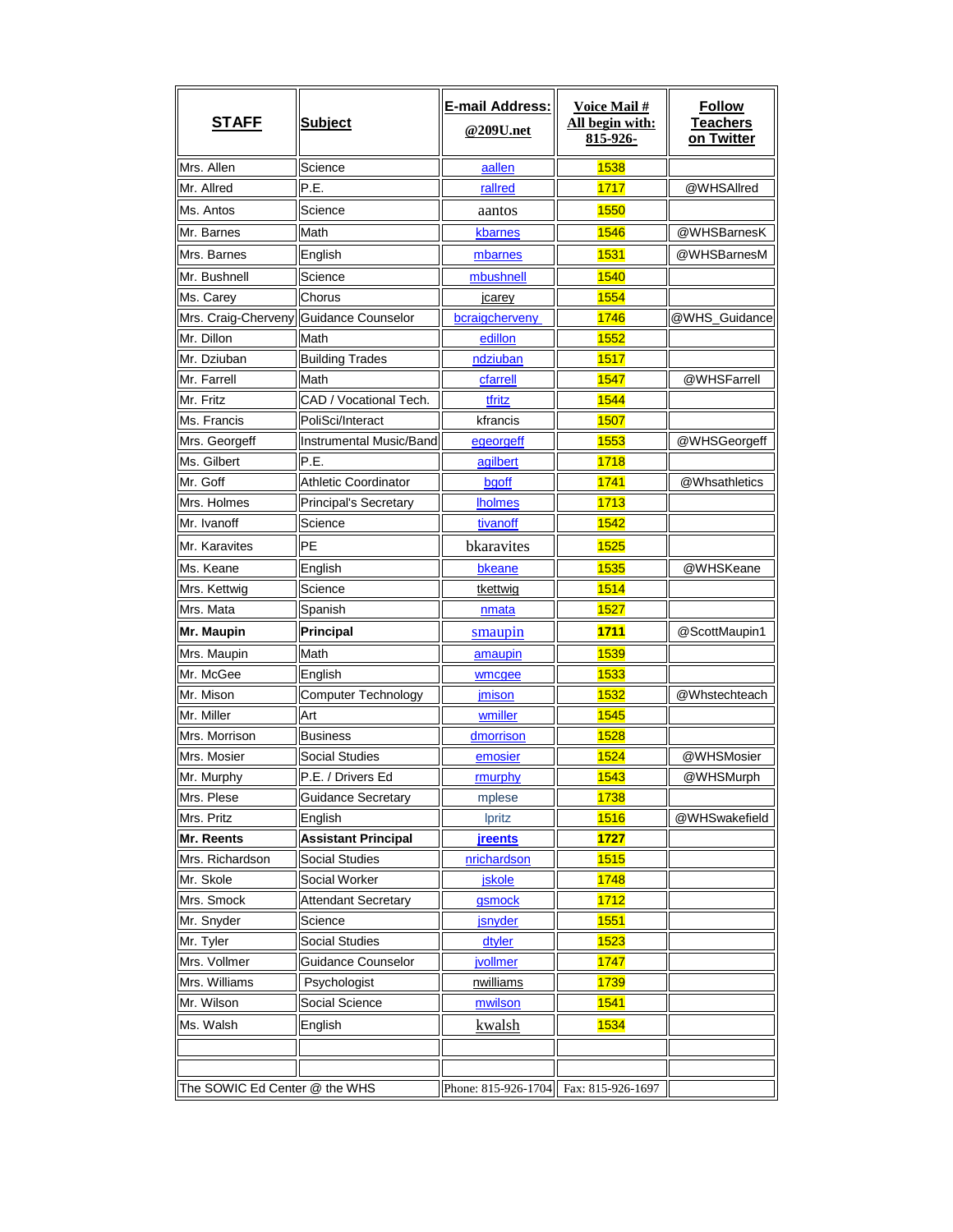# **MISSION STATEMENT**

The mission of Wilmington High School is to graduate self-directed students who think critically, solve problems, make sound decisions and have the skills necessary to become productive citizens and life-long learners.

#### **PHILOSOPHY**

The Board of Education believes that the primary obligation for developing self-discipline, responsibility and respect for other people rests in the home, with the parents. Children who have developed these qualities usually progress well in school. The faculty and staff are concerned with the development of attitudes, habits and behavior and must provide a proper climate for learning; therefore, they strive to work cooperatively with parents in each pupil's development. Teachers want all students to learn, but this is difficult when some are disruptive. When students do not follow the rules of proper conduct, the faculty and staff have a responsibility to take action in the interest of all students in the school. In order to meet this shared responsibility for the maintenance of good behavior--

#### **Parents should:**

- Communicate regularly with the school officials concerning their child's conduct and progress.
- Insure their child is in daily attendance and promptly report/explain any absence or tardiness to a school official.
- Provide their child with the resources needed to complete class work.
- Assist their child in being healthy, well-groomed and clean.
- Bring to the attention of school officials, any problem or condition which affects their child or other children of the school community.
- Discuss report cards and work assignments with their child.
- Maintain up-to-date home, work and emergency telephone numbers at the school.

# **Students should:**

- Attend all classes and be on time.
- Be prepared to come to class with appropriate, working materials.
- Refrain from profane or inflammatory statements.
- Be respectful to all individuals and property.
- Conduct themselves in a safe and reasonable manner.
- Be well-groomed and clean.
- Be responsible for their own work.
- Abide by the rules and regulations set forth by the Parent-Student Handbook and individual classroom teachers.
- Seek changes in an orderly and approved manner.

#### **Educators should:**

- Encourage the use of appropriate procedures.
- Maintain an atmosphere conducive to good behavior.
- Plan a flexible curriculum to meet the needs of all students.
- Promote effective training and discipline, based upon fair and impartial treatment of all students.
- Develop a good working relationship among staff and students.
- Seek to involve students in the development of policy.
- Encourage parents to communicate regularly with the faculty and staff.
- Strive to involve the entire community to improve the quality of life within the school and community.

## **TO THE STUDENTS OF WHS**

**Welcome to a new school year**! As a Wildcat, you are a member of a high school rich in tradition. This is your school, provided by the community for your education and enjoyment. Respect it -- treat it well -- take PRIDE in it. Have fun this year and make the most of every opportunity. Consider this a new beginning: a time for new friends, responsibilities and goals. Enjoy becoming skilled and confident in your abilities. Get involved and take part in new activities. Explore your interests and talents, and take time to decide what you would like to do after graduation.

Wilmington High School is fully accredited by the State of Illinois. Awarded credits will be accepted by other high schools and colleges. Through the combined efforts of the Board of Education, administration and faculty, new courses are continually added, and changes are constantly made so that courses will enable you to assume your role as an intelligent and informed citizen. All possible monies are being spent so that you can be fully prepared for a productive future. During school hours, a secretary may answer the phone and take a message. The school greeting can be interrupted with the extension number of the intended contact. Leave a brief message and/or send an e-mail.

## **MISCELLANEOUS GENERAL INFORMATION**

The Wilmington Community Unit 209-U High School is located in the City of Wilmington. The District is composed of all or parts of three townships in Will County: Florence, Wesley and Wilmington. It contains slightly more than 99 square miles.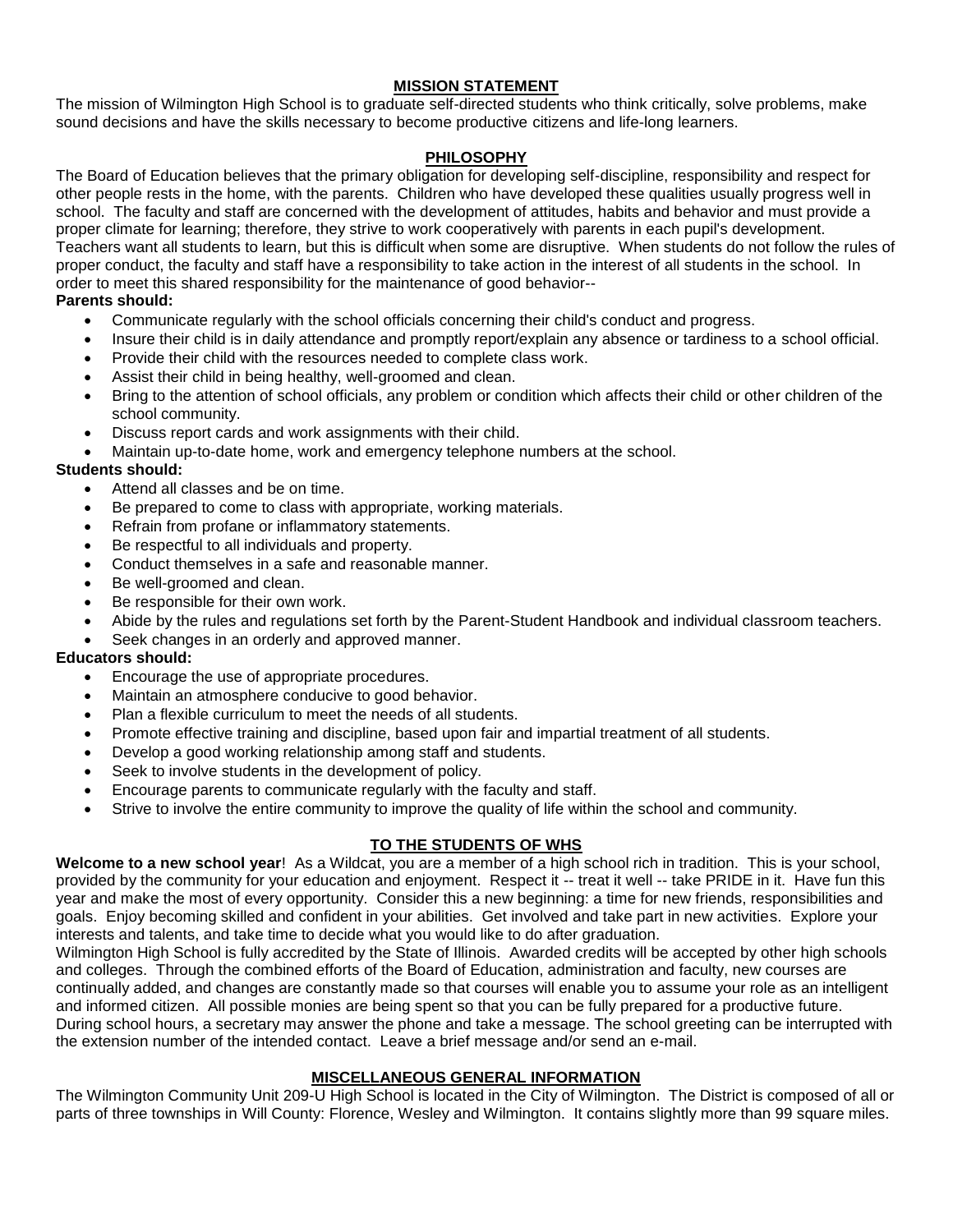# **HANDBOOK REVIEW**

The contents of this handbook have been reviewed by a committee consisting of members of the Board of Education, the Assistant Principal, high school teachers, students and a parent representative of the high school.

# **MEETINGS OF THE BOARD OF EDUCATION (SCHOOL BOARD)**

Board of Education meetings are usually held the second Monday of each month at 6:30 p.m. in the Wilmington Schools, except for the month of October and November when the meeting will take place on the second Wednesday. Those wishing to make a public presentation at a School Board meeting should be put on the agenda through the Superintendent's Office by noon on Wednesday preceding the regular School Board meeting (1-815-926-1751). Students wishing to make a public presentation at a School Board meeting should ask to be put on the agenda through the Principal's Office by noon on Wednesday preceding the regular School Board meeting (1-815-926-1752).

#### **ADMISSION, RECORDS AND RIGHTS REGISTRATION REQUIREMENTS**

## **A. RESIDENCY**

To attend school in District 209-U without a tuition charge, a student shall reside within the boundaries of the District and a student under the age of 18 shall reside where his/her parents or legal guardian resides. If there is a doubt of residency or legal guardianship, proof will be required. In the case of legal guardianship, a written document will be required from a court of law. In the case of residency, one or more of the following will be required:

- 1. Utility bill (gas, electric, telephone, etc.).
- 2. Written verification of residency from a landlord.
- 3. Written verification of address from the postmaster.

Non-resident students may attend District 209-U school upon recommendation of the Superintendent, approval of the Board of Education subject to Board policies and payment of tuition as required by law.

## **B. ADMISSION**

A birth certificate is required at the time of registration for each student entering the Wilmington Schools for the first time.

## **C. TRANSFERS**

For students transferring from the District, the following procedures apply:

- 1. Verbal or written notification from the student's parent or guardian to the Guidance Office.
- 2. Completion of the Student Withdrawal Form
- 3. Payment of outstanding fees or fines. (including lunch fees & library fines)
- 4. All school property returned.

All of the student's records will then be forwarded to his or her new school if the admitting school requests them.

## **D. DROP-OUTS**

A school district shall deny re-enrollment in its secondary schools to any child above the age of 17 years who has dropped out of school and who could not, because of age and lack of credits, attend classes during the normal school year and graduate before his/her twenty-first birthday. If a student withdraws, and later decides to re-enroll during any given school year, his or her attendance statistics and disciplinary consequences will be cumulative from the first day of attendance.

# **ADMISSION WITHOUT 8TH GRADE DIPLOMA**

In the event that a middle school student is allowed to enter high school without receiving a diploma from eighth grade, that student will be awarded an eighth grade diploma as soon as he/she achieves sophomore classification at Wilmington High School.

## **ASBESTOS**

The AHERA law requires that a visual surveillance of asbestos containing areas in completed every six months and a reinspection conducted every three years. The inspection/management plan for Wilmington High School is available for public review in each Building Principal's office or in the Office of the Superintendent of Schools (2021-2022 School Year)

## **NOTIFICATION OF RIGHTS UNDER PPRA & FERPA**

The protection of Pupil Rights Amendment (PPRA) affords parents and students who are 18 or emancipated minors ("eligible students") certain rights regarding our conducts of surveys, collection and use of information for marketing purposes, and certain physical exams. These include the right to: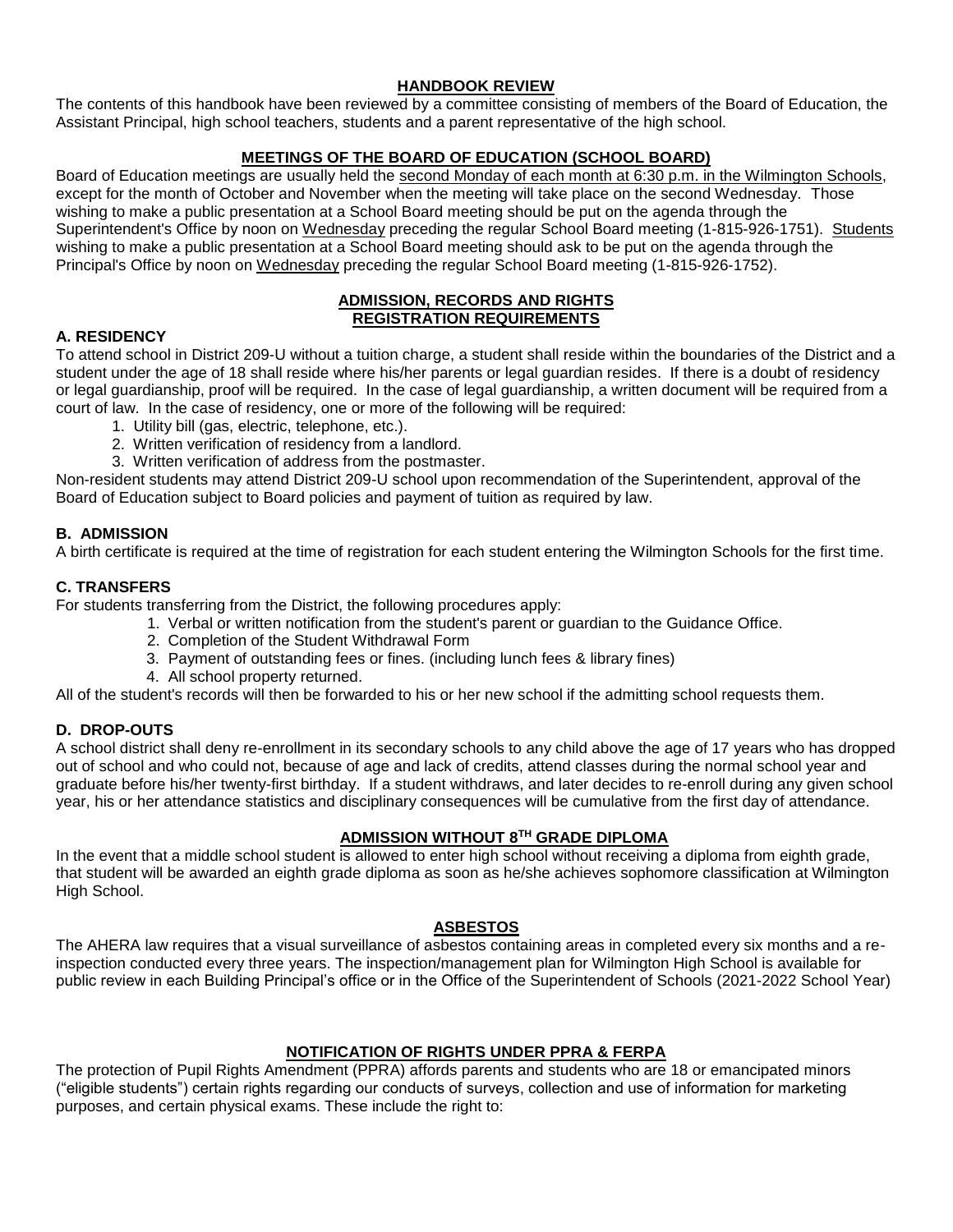- Consent before students are required to submit a survey that concerns one or more of the following protected areas if the survey is funded in whole or in part by a program of the US Department of Education
	- o Political affiliations or beliefs of the student's family;
	- o Mental or psychological problems of the student of student's family;
	- o Sex behavior or attitudes;
	- o Illegal, anti-social, self-incriminating, or demeaning behavior
	- $\circ$  Critical appraisals of others with whom respondents have close family relationships;
	- $\circ$  Legally recognized privileged relationships, such as with lawyers, doctors, or ministers.
	- o Religious practice, affiliation, or beliefs of the students or parents; or
	- o Income, other than as required by law to determine program eligibility.
- Receive notice and an opportunity to opt out of:
	- o Any other protected information survey, regardless of funding
	- $\circ$  Any non-emergency, invasive physical exam or screening required as a condition of attendance, administered by a school or its agent, and not necessary to protect the immediate health and safety of a student, except for hearing, vision, or scoliosis screening, or any physical exam or screen permitted or required under State law; and
	- $\circ$  Activities involving collection, disclosure, or use of personal information obtained from students for marketing or to sell or otherwise distribute the information to others
- Inspect, upon request and before administration of use:
	- o Protected information surveys of students;
		- $\circ$  Instruments used to collect personal information from students for any other the above marketing, sales, or other distribution purpose; and Instructional material used as part of the educational curriculum

The Family Educational Rights and Privacy Act (FERPA) afford parents and students over 18 years of age ("eligible students") certain rights with respect to the student's educational records. These rights include:

- 1. The right to inspect and review the student's educational records within 45 days of the day the School receives a request for access. Parents or eligible students should submit to the School principal a written request that identifies the records they wish to inspect. The School official will make arrangements for access and notify the parent or eligible student of the time and place where records may be inspected.
- 2. The right to request the amendment of the student's education records that the parent or eligible student believes are inaccurate. They should write the School principal, clearly identify that part of the record they want changed, and specify why it is inaccurate.
- 3. The right to consent to disclosure of personally identifiable information contained in the student's educational records, except to the extent that FERPA authorizes disclosure without consent. One exception, which permits disclosure without consent, is disclosure to school officials with legitimate educational interests
- 4. The right to file a complaint with the US Department of Education concerning alleged failures by the School District to comply with the requirements of FERPA. The name and address of the office that administers FERPA are: Family Policy Complaint Office US Department of Education, 400 Maryland Avenue, SW, Washington, DC 20202-4605

Directory information may be disclosed without prior notice or consent unless the parent/guardian or eligible student notifies the Records Custodian or other official in writing, before October of the current year, that he does not want any or all of the directory information disclosed. Directory information includes the student's name, address, telephone listing, date and place of birth, major field of study, participation in officially recognized activities and sports, weight and height of members of athletic teams, dates of attendance, degrees and awards received, and the most recent previous educational agency or institution attended.

#### **NONDISCRIMINATION ON THE BASIS OF HANDICAP**

Wilmington Community Unit School District 209-U is in compliance with Section 504 of the Rehabilitation Act of 1973, which states that no person in the United States shall, on the basis of race, color, national origin, sex or handicapping condition, be excluded from participation in, be denied the benefits of, or be otherwise subjected to discrimination under any program or activity for which District 209-U receives federal financial assistance.

#### **NONDISCRIMINATION ON THE BASIS OF SEX IN EDUCATION PROGRAMS AND ACTIVITIES**

Title IX of the Education Amendments of 1972 declares, in part, that: "No person in the United States shall on the basis of sex, be excluded from participation in, be denied the benefits of, or be subjected to discrimination under any education program or activity receiving federal financial assistance." Wilmington Community Unit School District 209-U is in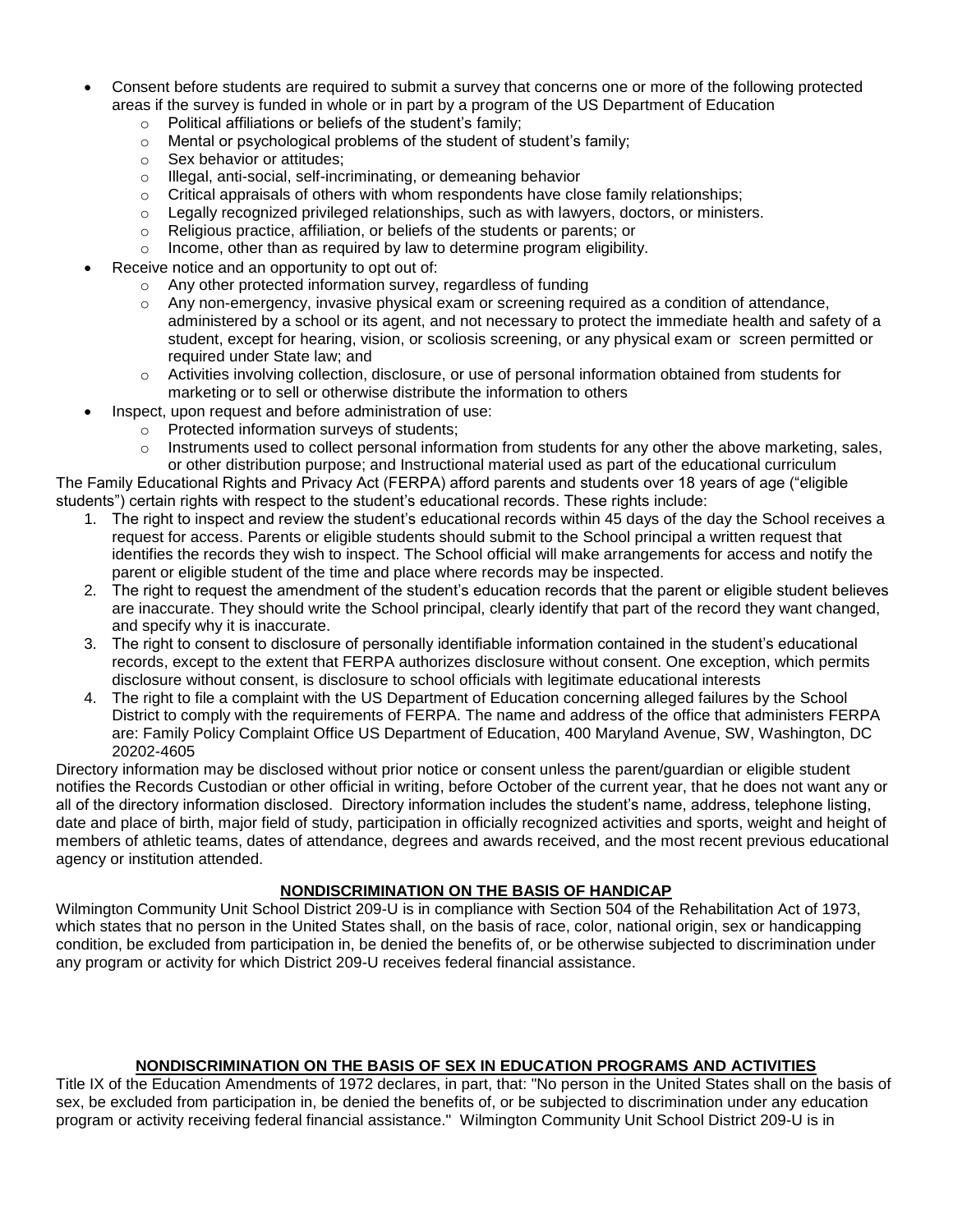compliance with these regulations. Any questions concerning discrimination should be directed to the school administrator.

## **STUDENT DISCRIMINATION PROCEDURE**

Anyone wishing to present an allegation of discrimination against any student on account of sex, race, color, religion, national origin, or handicap in educational programs shall use the following procedures: Student Discrimination Complaint Procedure

- **Step 1:** Allegation of discrimination shall be submitted to the administrator in charge of the building in which the student is housed. All complaints must be presented within thirty (30) calendar days of the occurrence of the first event giving rise to the complaint. Within ten (10) working days of receipt of the complaint, the administrator will respond in writing to the complainant and will forward copies of the decision to both the complainant and the District Superintendent.
- **Step 2:** If the complainant is not satisfied with the building administrator's decision, a request may be made to the District Superintendent to respond to the complaint. The request must be submitted to the Superintendent within ten (10) working days of the date of receipt of the building administrator's decision. The District Superintendent shall review the complaint and the decision of the building administrator and shall render a written decision within ten (10) working days of receipt of the complaint. Copies of the decision shall be forwarded to the complainant and the building administrator.
- **Step 3:** If the complainant is not satisfied with the decision rendered by the Superintendent, the decision may be appealed to the Board of Education. Notice of intent to appeal to the School Board must be submitted to the Superintendent within ten (10) working days of the receipt of the Superintendent's decision. Upon receipt from the complainant of written notice of intent to appeal to the School Board, the Superintendent shall forward copies of the complaint and the decisions at each prior level of review to the School Board. The School Board shall review all of the relevant documents no later than the second regularly scheduled meeting after the receipt of the notice of intent to appeal and shall render its written decision within ten (10) working days of the date upon which the review is held.
- **Step 4:** If the complainant is not satisfied with the School Board's disposition of the complaint, the Sex Equity Rules of the Illinois State Board of Education provide for further appeal of complaints of sex discrimination to the Educational Service Region Superintendent under Section 3-10 of the Illinois School Code and thereafter to the Illinois State Superintendent of Education under Sections 2-3.8 of the School Code.

NOTICE: Complainants are entitled to confidentiality and respect and shall not be subjected to harassment or retaliation as a result of having filed a complaint or appealed a decision. Failure of the complainant to present or advance a complaint on time may be a basis for denial of the complaint. Failure of District officials to respond on time to a complaint will permit the complainant to proceed to the next step of the complaint procedure. If the alleged discrimination is against the Principal, the complaint procedure may begin with Step 2

## **PARENT/LEGAL GUARDIAN COMPLAINTS**

Parents/legal guardians should discuss any complaints in the following order:

- 1. Teacher
- 2. Teacher and Principal
- 3. Superintendent--shall be submitted in writing and signed by the complainant

## **PARENTAL/GUARDIAN RIGHTS**

Parents are entitled to inspect all instructional materials used in connection with any survey, analysis or evaluation. Also, no student will be required to submit to any survey, analysis or evaluation which reveals the kind of information specified in 20 U.S.C. & 1232h without prior written consent of parents (or consent of student if age 18 or emancipated). Copies of the law, which is referenced, are available in the District Office for inspection during regular business hours.

## **RIGHTS OF PARENTS AND STUDENTS - STUDENT RECORDS**

- A. STUDENT PERMANENT RECORD (shall be kept for 60 years after graduation or a non-transfer withdrawal)
	- 1. Shall consist of:
		- A. Basic identifying information, including student's and parents' names and addresses, birth date and place, and gender;
		- B. Academic transcript, including grades, graduation date, grade level achieved and scores on college entrance examinations;
		- C. Attendance record;
		- D. Health record;
		- E. Record or release of permanent record information; and
	- 2. May also consist of:
		- A. Honors and awards received; and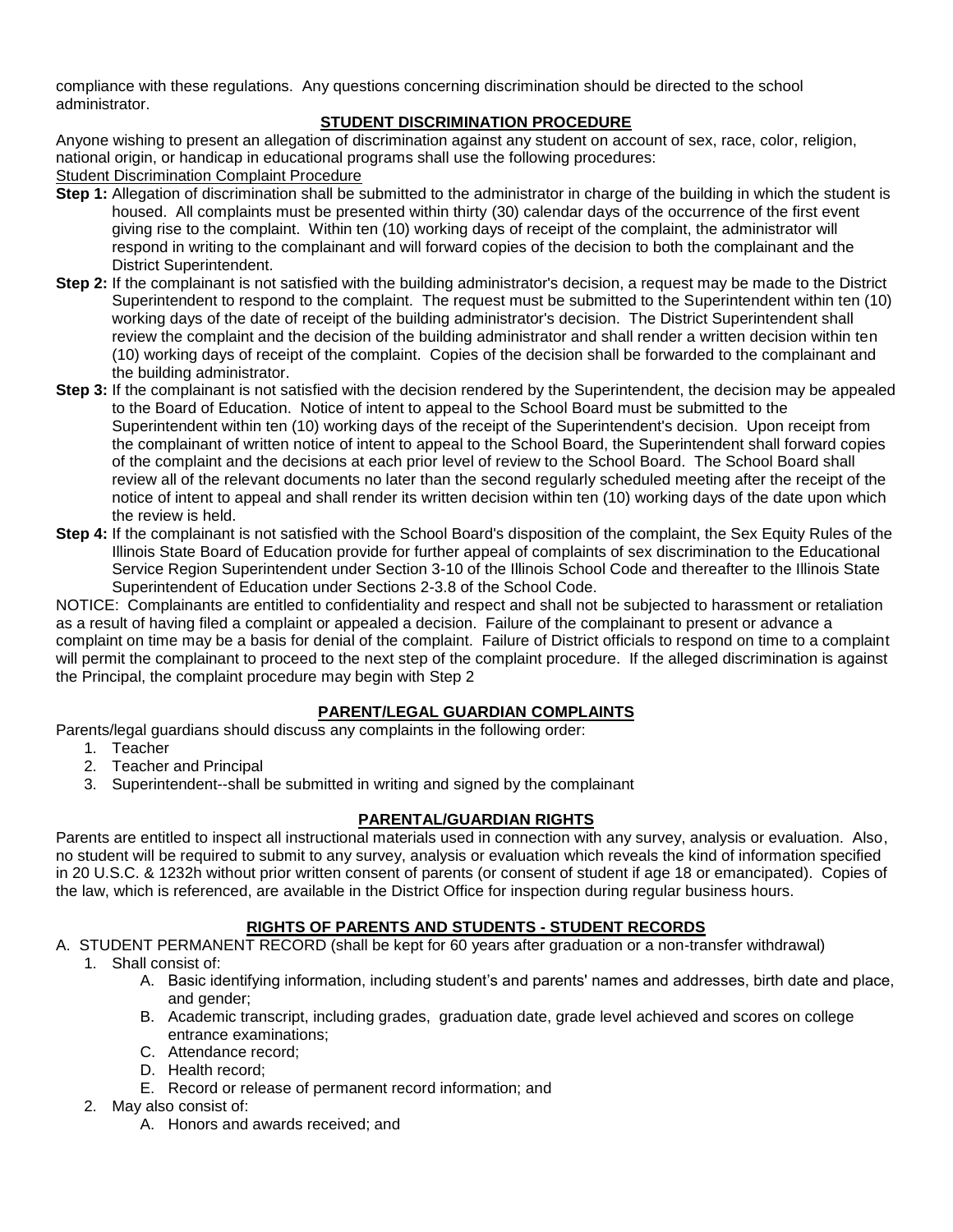B. Information concerning participation in school-sponsored activities or athletics, or offices held in schoolsponsored organizations. No other information shall be placed in the student permanent record.

B. STUDENT TEMPORARY RECORD (will be maintained for at least five years after a student has transferred, graduated or otherwise withdrawn from Wilmington High School).

Shall consist of:

- 1. Family background information;
- 2. Intelligence test scores, groups and individuals;
- 3. Aptitude test scores;
- 4. Records of psychological evaluations, including information on intelligence, personality and academic information obtained through test administration, observation or interviews;
- 5. Elementary and secondary achievement level test results;
- 6. Participation in co-curricular activities including any offices held in school-sponsored clubs or organizations;
- 7. Honors and awards received;
- 8. Teacher anecdotal records;
- 9. Disciplinary information;
- 10. Special education files including the report of the multi-disciplinary staffing on which placement or non-placement was based, and all records and tape recordings relating to special education placement hearings and appeals;
- 11. Any verified reports or information from non-educational persons, agencies or organizations;
- 12. Other verified information of clear relevance to the education of the student; and,
- 13. Record of release of temporary record information.
- C. PARENTS HAVE THE RIGHT TO:
	- 1. INSPECT AND COPY ANY AND ALL INFORMATION contained in the school record. There may be a small charge for copies, not to exceed 35 cents a page. This fee will be waived for those unable to afford such costs.
	- 2. CHALLENGE THE CONTENTS OF THE RECORDS, by notifying the Principal or records custodian of an objection to information contained in the record. An informal conference will then be scheduled to discuss the matter. If no satisfaction is obtained, a formal hearing will be scheduled to be conducted by an impartial hearing officer.
	- 3. RECEIVE COPIES OF RECORDS PROPOSED TO BE DESTROYED. Records will be destroyed after a 5-year period following graduation.
	- 4. INSPECT AND CHALLENGE INFORMATION PROPOSED TO BE TRANSFERRED to another school district in the event of a move to another school district.
- D. Local, state and federal educational officials have access to student records for educational and administrative purposes without parental consent. Student records shall also be released without parental consent pursuant to a court order or subpoena, or in connection with an emergency where the records are needed by law enforcement or medical officials to meet a threat to the health or safety of the student or persons. ALL OTHER RELEASES OF INFORMATION REQUIRE THE INFORMED, WRITTEN CONSENT OF THE PARENT OR ELIGIBLE STUDENT.
- E. The following is designated as public information and may be released to the general public, unless the parents/legal guardian request that any or all such information not be released, student's name and address, grade level, birth date and place, parents' name and addresses, information on participation in school sponsored activities and athletics, the student's major field of study and period of attendance in the school.
- F. A parent/legal guardian or student may not be forced by any person or agency to release information from the temporary record in order to secure any right, privilege or benefit, including employment, credit or insurance.
- G. Full and complete copies of the laws, rules and regulations on student records are on file with the record custodian of each school and the Superintendent of the District.

## **MILITARY DIRECTORY INFORMATION**

On January 8, 2002, George Bush signed the Education Reform Bill "No Child Left Behind" requiring schools to provide directory information to military recruiters. The state of Illinois, 92<sup>nd</sup> General Assembly supports access by official Recruiting Representatives of the Armed Forces of Illinois and the United States to school campuses to inform students of the educational and career opportunities available in the military.

Wilmington High School will release the following information on your son/daughter to authorized Military Recruiters: name, street, city, state, zip, home, phone, date of birth, sex, and projected graduation date.

# **PARENT-TEACHER CONFERENCES**

Communication between parents, administration and teachers is of utmost importance. Parents are encouraged to attend scheduled conferences in November. At any other time, a parent who would like to discuss their child's progress, may call or e-mail a teacher so a meeting can be arranged.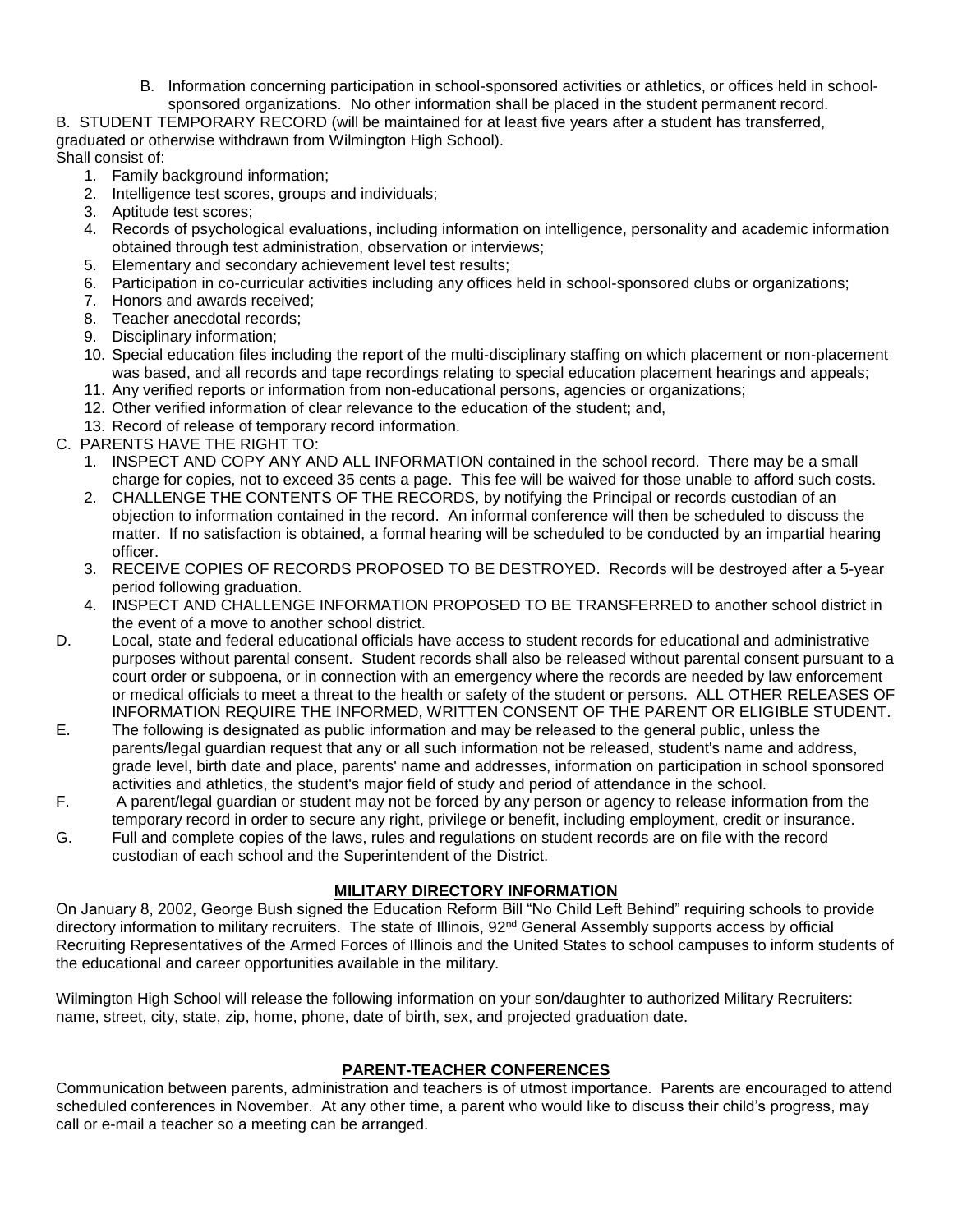#### **VISITORS TO THE SCHOOLS**

All visitors and guests are required to register in the WHS Main Office. Parents or guardians are welcome to schedule an appointment with a teacher/administrator for a conference. Teachers/Administrators may also request a conference with a parent or guardian. Students are not allowed to bring a visitor to school as a guest throughout the day.

## **BLACKBOARD CONNECT**

Keeping you informed is a top priority at Wilmington CUSD 209-U. That is why we have adopted the BLACKBOARD CONNECT Notification Service System which allows us to send a telephone or e-mail message to you providing important information about school events or emergencies. We anticipate using BLACKBOARD CONNECT to notify you of school delays or cancellations due to inclement weather, as well as remind you about various events, including report card distribution, open house, field trips, and more.

#### **EARLY DISMISSAL**

 In the event that a parent/legal guardian wishes to have his/her son or daughter dismissed early for a doctor or dentist appointment, etc., the parent or guardian should either phone the school (1-815-926-1752) or send a note with the student. The student will be issued an early release slip that should be given to the teacher prior to leaving. The student must also check out with the WHS Office before leaving, or he/she will be considered truant. The student should bring a note from the doctor or dentist (on office stationery) when they return to school. If the student does not bring a note, the doctor or dentist may be contacted to verify the appointment.

#### **EMERGENCIES**

#### **EARLY AND/OR EMERGENCY CLOSINGS**

In case it becomes necessary to close the schools due to inclement weather or any other emergency, the closing will be announced on our Wilmington School District "BLACKBOARD CONNECT" System or on the following radio stations:

Joliet.......................WJOL - AM 1340 Kankakee...............WKAN - AM 1320 Wilmington.............WRXQ - FM 100.7 Morris.....................WCSJ - 95.7 Chicago..................WGN - AM 720 Web Page….…….www.cancellations.com

It is suggested that parents or guardians listen to one of the above stations rather than call the schools where only a limited number of calls can be accepted at one time. During inclement weather, buses may not be able to traverse some roads because of snow, ice or water.

#### **FIRE, DISASTER AND BUS EVACUATION DRILLS**

Fire, disaster and bus evacuation drills are held on a regular basis throughout the school year. Students are instructed in proper procedure, exits to be used, safety practices and the danger of fire and other disasters. Procedures for these drills and maps with exit routes are posted near all exits and light switches in school buildings.

#### **BLOOD INCIDENTS AFFECTING DISTRICT EMPLOYEES AT SCHOOL**

The Illinois Department of Labor adopted the federal Occupational Safety and Health Administration (OSHA) regulations on blood borne pathogens in January 1993. Students who are involved in a blood incident (exposing a student's blood to any District employee in which a student's blood could have penetrated non-intact skin, eyes, mouth or other mucous membranes) will be requested to have their blood tested for blood borne pathogens (human immunodeficiency virus - HIV and hepatitis B virus - HBV) at the expense of the District. Parents or guardians will be asked to allow their child to be tested. All laws pertaining to confidentiality will be followed. The OSHA regulations apply ONLY TO STUDENTS WHO HAVE BLOOD INCIDENTS WITH SCHOOL DISTRICT EMPLOYEES. The OSHA regulations do not apply to students who are exposed to other student's blood. All questions pertaining to this handbook policy should be directed to the Superintendent.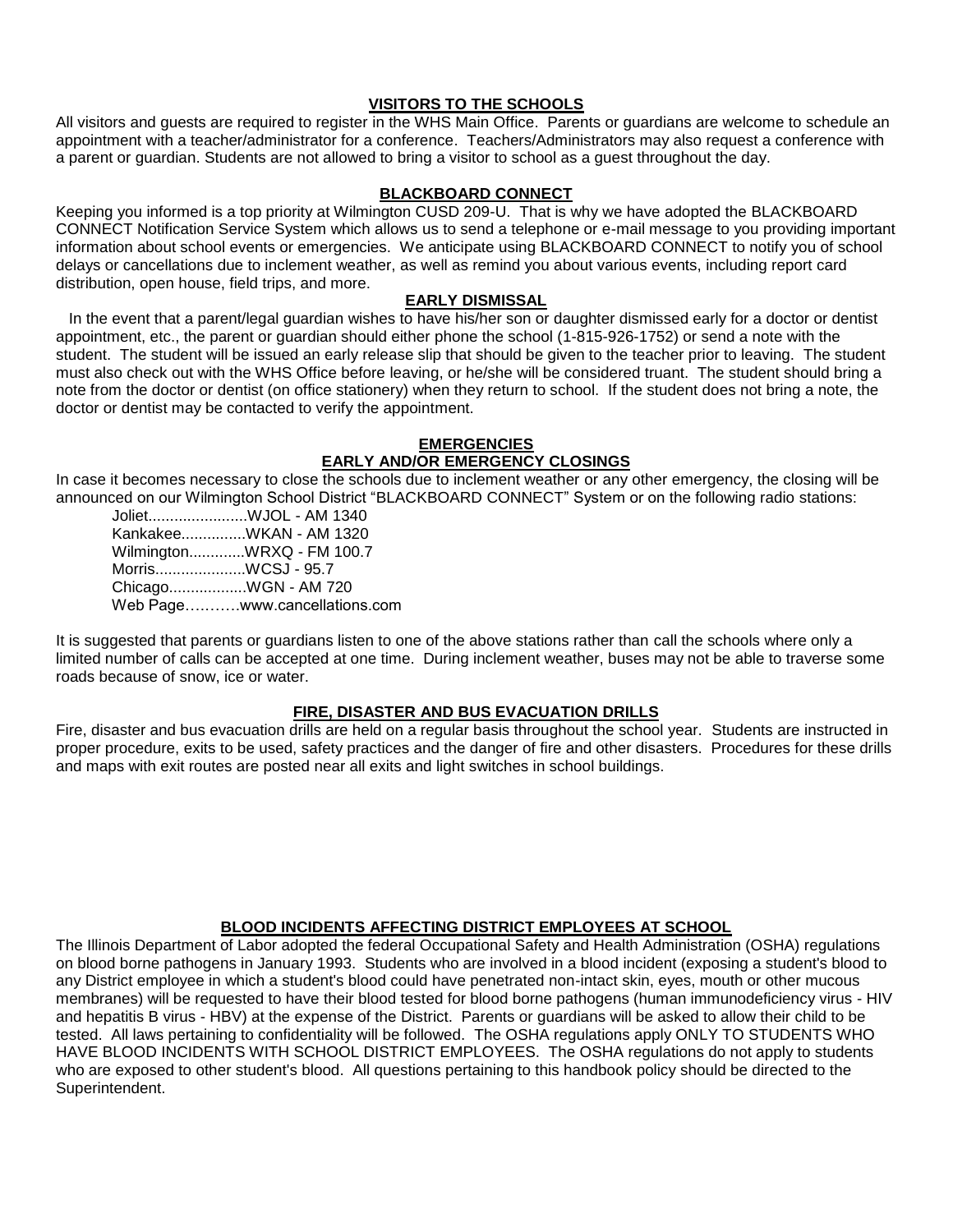#### **DISCLAIMER**

This handbook does not equate to an irrevocable contractual commitment to the student, but only reflects the current status of the rules and policies.

## **MEDICAL INFORMATION/PHYSICAL EXAMINATIONS**

The health of our children is of primary concern to all of us. Medical and dental exams and proper immunizations are part of good health care. The State of Illinois has a law requiring all students upon entering kindergarten, sixth and ninth grade to have a physical, which include proper immunization and a dental exam for designated grades. To comply with this law, Wilmington Community Unit District No. 209-U requires the presentation of the record of examination and immunization on registration day, or at the latest, the first day of school. Students will be excluded from school until a physical or immunizations are turned into the front office.

## **COMMUNICABLE DISEASES**

When a communicable disease is suspected, a child will be excluded from school and his or her parent or guardian advised to seek the opinion of the family physician. A release from the child's doctor will be requested before the child's return to school in the case of some illnesses. Confirmed communicable diseases are reported to the Public Health Department.

#### **PESTICIDES/ PEST CONTROL/ LAWN SPRAYING**

Parents and students are hereby notified that pest control is performed on the third Tuesday of each month during nonschool hours. Lawn spraying will only be performed during spring break and the summer. Parents should notify the school if their child is allergic to pesticides, lawn chemicals, etc.

#### **MEDICATION**

It is more desirable for medication to be administered in the home. However, any student who is required to take medication during school hours must comply with the following regulations:

- 1. Completion of the Request for Medication Administration form by the parent or legal guardian as soon as possible in the WHS Office.
- 2. Medication must be brought to school in the ORIGINAL CONTAINER or in a container properly labeled by the pharmacy or physician. This label must contain the name of the person who is to take the medication, the name of the medication, dosage and time interval medication is to be taken.
- 3. All medication must be given to the school secretary or school nurse for proper storage during the school day. No prescribed medication may be kept in student lockers, purses, pockets or book bags with the exception of inhalers or epi-pens (prescribed by a physician) Non-prescribed medications will not be allowed in school.
- 4. Medication required by a student will generally not be administered by school personnel, even common and widely used preparations such as aspirin. Medication should be self-administered or administered by the parent or legal guardian.
- 5. The physician's name, address and telephone number must be provided in case additional information is needed or questions arise.
- 6. The Request for Medication Administration form must be signed by the parent or legal guardian in order to give permission for school personnel to act en loco parentis (in the place of parents) in complying with the physician's written orders.
- 7. The above-mentioned form must also be approved and signed by the school nurse prior to the acceptance of medication at school. School personnel should be informed of potential benefits and side effects of the medication being used at all times.
- 8. In all cases, the school retains the discretion to reject a request for medication administration depending upon individual circumstances.

## **STUDENT ACCIDENT INSURANCE**

Student limited coverage accident insurance will be available for the students of District 209-U. Student Accident Insurance can pay up to 100% of any out-of-pocket expenses incurred by parents/guardians for medical expenses for any accidents that occur during a "school sponsored activity". This is not health insurance; rather this is supplemental limited coverage to pay for any out-of-pocket claims that may arise from school sponsored activities. Parents must request the activation of this coverage through the building administration at the time of the accident.

#### **TRANSPORTATION & BUS RIDERS**

Bus transportation is provided for all students living more than 1.5 miles from their school or where a hazardous condition has been identified. Parents or guardians are encouraged to review the following regulations with their children. A well-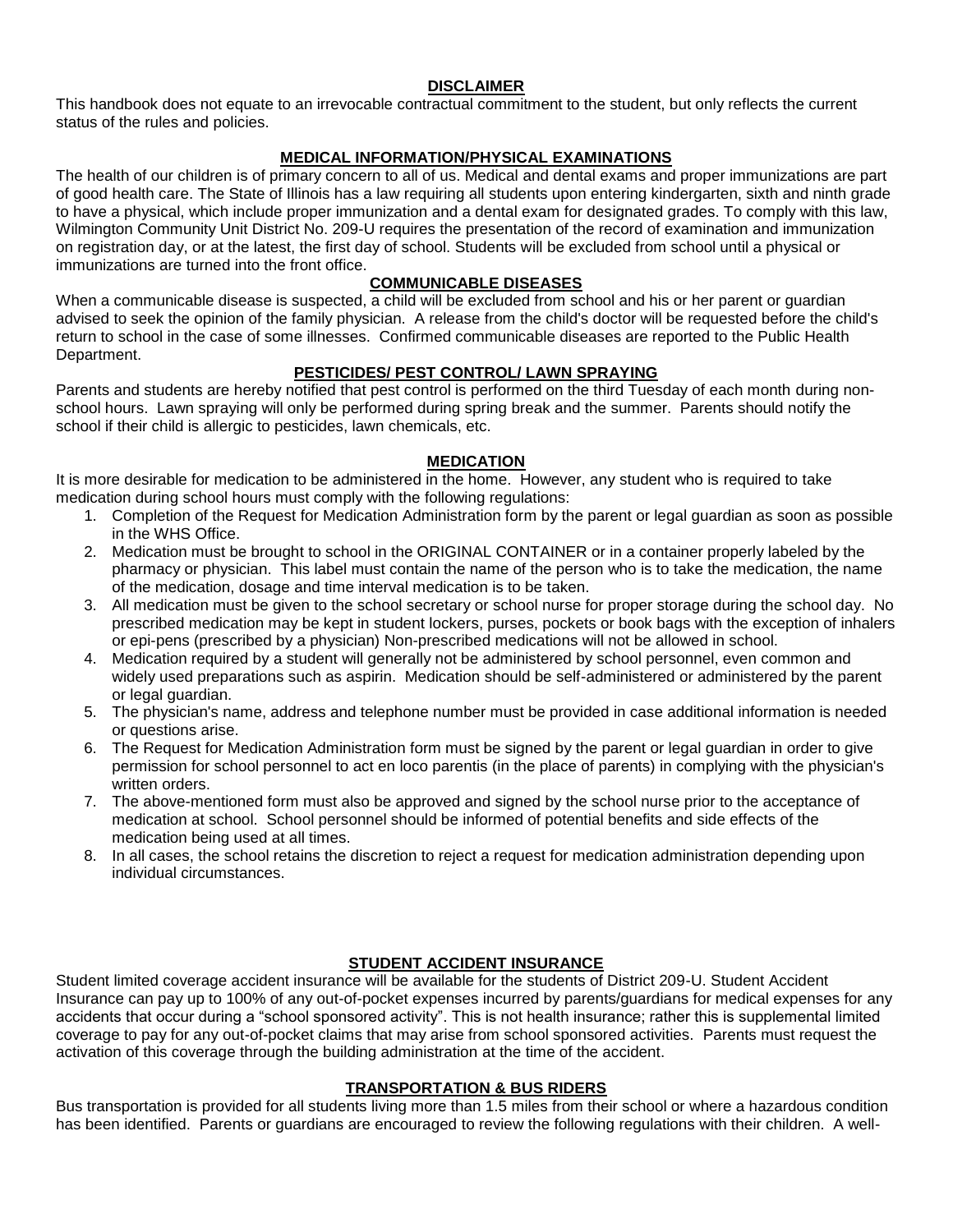disciplined, safety-conscious bus rider enhances the safety of all. Video cameras may be placed on school buses in order to insure a safe and drug-free environment. School bus riders, while in transit, are under the jurisdiction of the school bus driver and bus monitor(s). DURING INCLEMENT WEATHER, BUSES MAY NOT BE ABLE TO TRAVERSE SOME ROADS BECAUSE OF SNOW, ICE OR WATER.

Students must abide by the following bus rules:

- 1. Be on time at the designated school bus stop. Help keep the bus on schedule.
- 2. Stay off the road at all times at bus stops.
- 3. Be careful in approaching the place where the bus stops. Do not move toward the bus until the bus comes to a complete stop.
- 4. Remain seated while the bus is in motion. Bus and seat assignments are made by the carrier and bus driver.
- 5. Be alert to a danger signal from the driver.
- 6. Remain in the bus in the event of a road emergency until the driver gives instructions.
- 7. Keep hands and head inside the bus at all times upon entering and leaving the bus. Do not throw anything out of the windows.
- 8. Remember that loud talking, laughing, or unnecessary confusion diverts the driver's attention and could result in a serious accident.
- 9. Be absolutely quiet at all railroad crossings.
- 10. Treat bus equipment with respect. Never tamper with the bus or any of its equipment.
- 11. Assist in keeping the bus safe, neat and sanitary at all times.
- 12. Bring no animals on the bus.
- 13. Do not block the aisles with any objects.
- 14. Leave no articles on the bus.
- 15. Be courteous.
- 16. Help look after the safety and comfort of small children.
- 17. Do not ask the driver to stop at places other than the regular bus stops.
- 18. Observe safety precautions upon leaving the bus.
- 19. Observe the same rules and regulations on other trips under school sponsorship as you observe between home and school. Respect the wishes of the appointed chaperone.
- **20.** Students may ride only buses to which they are assigned. **Notes will not be accepted. Must call Bus company at 815-476-6300.**
- 21. Eating or drinking on the bus is prohibited.
- 22. Bus riders are prohibited from leaving school grounds once they have exited their bus. Students are to enter their assigned building area.
- 23. Specific information concerning assignments, bus stops, pick-up time and drop-off time is available from the carrier (1-815-476-6300).

## **PROCEDURE FOR MISCONDUCT OF BUS RIDERS**

Drivers will be responsible for maintaining good conduct on the bus. If a breach of discipline is not corrected after warnings by the bus driver (including disciplinary actions such as changing seat assignment, having a private conference with the student and making parent contact) or if the behavior is of such serious nature as to warrant suspension or expulsion from riding the bus, the following procedure will be used:

- 1. The driver will report the incident to the administration on a Bus Discipline Report form.
- 2. The Administration may suspend the student from riding the bus for up to ten school days. On the first instance of misconduct reported to the administration, s/he will evaluate the severity of the offense and determine whether a warning or a suspension will be given. Subsequent offenses reported will warrant progressively more severe penalties, including expulsion from bus service.
- 3. If, in the administration's judgment, the incident warrants expulsion, the Superintendent will be made aware of the facts.
- 4. If, in the Superintendent's judgment, expulsion is warranted, the facts will be presented to the Board of Education for action.

## **TRANSPORTATION REIMBURSEMENT NOTE TO PARENTS**

Parents/Guardians may complete an application for Parent/Guardian State Pupil Transportation Reimbursement for the school year if all of the following apply:

- 1. The applicant is the parent or legal guardian of the pupil(s) whose expenses are claimed on the application form.
- 2. During the school year for which this claim is being made, these pupils attended regularly scheduled daytime classes as full time students in grades kindergarten through 12 at Wilmington School District 209-U.
- 3. These pupils either lived one and one-half miles or more from the school attended or lived within one and one-half miles from the school attended and you have written verification from the Illinois Department of Transportation that a serious safety hazard exists.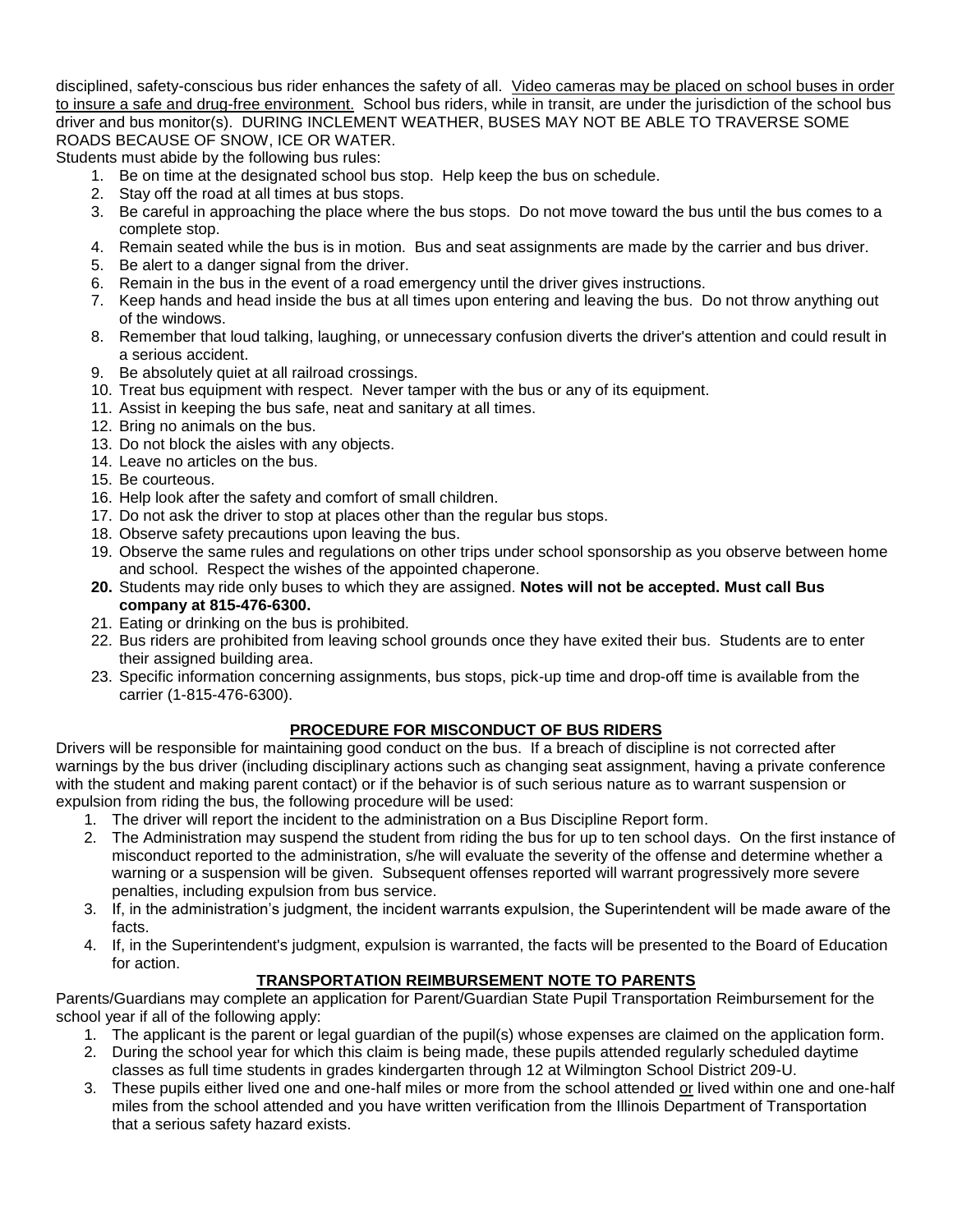- 4. These pupils did not have access to transportation to and from school provided entirely at public expense.
- 5. The amount claimed on the application form was paid to transport those pupils to and from school during the school year from which the claim is being made.
- 6. If requested within three years of the payment of this claim, the parent/legal guardian will provide the school or the State Board of Education with:
	- a. Records verifying expenditures as claimed on this form or an affidavit verifying expenditures as claimed on this form.
	- b. If this claim is a result of a verified serious safety hazard, a copy of the notice from the Illinois Department of Transportation verifying the serious safety hazard.
- 7. Claim form must be completed within 21 days after the close of school.

# **AUTOMOBILES & PARKING**

Cars parked in the school parking lot are equally accessible to the student and school officials. Students who use cars or other motor vehicles for transportation to and from school are expected to comply with laws of the State of Illinois, City of Wilmington, as well as those listed below. These regulations are for the protection of the entire student body. Parents or guardians are responsible for damage that may result from the careless use of vehicles.

- 1. All students will be assigned parking spaces. All students parking in the school parking lot must display a school parking decal.
- 2. Any student vehicle parked in any other area during school hours (7:30 a.m. 3:30 p.m.) will be towed away at the student's expense. Vehicles not displaying a parking decal will also be towed at the student's expense.
- 3. Students are to vacate cars immediately upon arrival.
- 4. Cars are not to be parked at school unless a parking sticker is issued. The cost of a sticker for the school year is \$50.00 and students will be assigned a parking space. No refund will be given once a sticker is issued.
- 5. All motor vehicles must be properly registered with the State of Illinois.
- 6. All operators of these vehicles must have a valid operator's license.
- 7. The maximum speed limit for cars on school grounds is ten miles per hour.
- 8. Vehicles must be under control at all times.
- 9. Students who drive are to park in an orderly manner in the student parking lot. Students must not intentionally block other vehicles.
- 10. Students are expected to ride inside vehicles.
- 11. Students are to be dropped off and picked up at the designated student drop off area which is west of the horseshoe drive.
- 12. Students are not allowed to park on Wildcat Court, Fairchild, Lexington, Wilshire, or Ridge Streets during the school day (Wilmington City Ordinance).
- 13. Snowmobiles are not allowed on school property.
- 14. Violations of the above will result in disciplinary action.

# **STUDENT SERVICES - SPECIAL SERVICES**

Wilmington School District is a member district in the Southern Will County Cooperative for Special Education (S.O.W.I.C.). *SOWIC is located 1207 North Larkin Avenue, Joliet, IL 60435* (815-741-7777). This special education cooperative provides for its member district's special services such as psychologists, social workers and arranges for evaluation, assessment, placement and transportation of children with special needs to special classes. Some of the many ways pupils' special needs are met are listed below:

HOME INSTRUCTION: When students are unable to attend school for an extended period of time, home or hospital instruction may be made available through SOWIC.

SPEECH THERAPY: Speech testing is done early in each school year to detect speech and language needs and to bring these pupils to special classes for speech therapy. The speech therapist is available to confer with parents and guardians to discuss student progress.

LEARNING DISABILITIES: Both elementary schools, the middle school and the high school have full-time Learning Disabilities teachers. Children who have been tested and found to be in need of this kind of help are scheduled into these classes generally on a part-time basis.

GIFTED EDUCATION: Special learning opportunities are provided for qualified students, which may include: Honors, Advanced Placement (AP), and college courses.

## **STUDENT FEES**

W.H.S. has established a flat fee of \$245.00 per student. The rental fee covers the use of basic texts, the cost of workbooks and many incidental items such as drawing paper, etc. Pupils and their parents or guardians are held responsible for the loss, undue wear or damage of books. Fees of students entering or dropping during the year will be adjusted accordingly. Outstanding fees or obligations should be paid prior to the receipt of report cards and/or diplomas.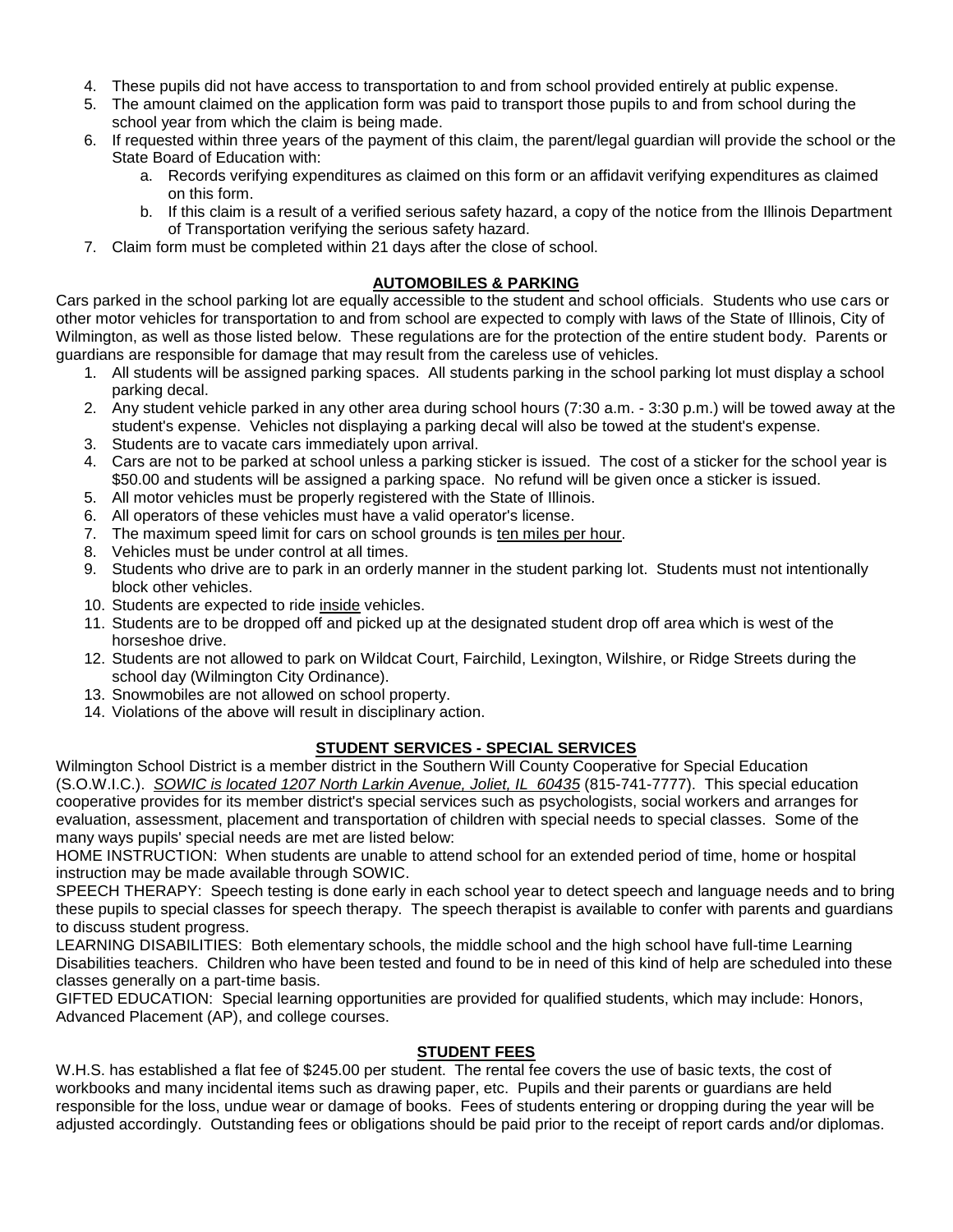**There will be no refunds after the first semester.** \* Students withdrawing from WHS for disciplinary reasons will not receive a refund of fees throughout the school year. **Student fees must be paid in full before students will be allowed to participate in school related privileges including, but not limited to; extra-curricular activities, dances, after school activities and WHS graduation ceremony.**

#### **WAIVER OF FEES**

The Superintendent will recommend to the Board of adoption what fees, if any, will be charged for the use of textbooks, consumable materials, extracurricular activities, and other school fees. Students will pay for loss of school books or other school-owned materials.

Fees for textbooks and driver education are waived for students who meet the eligibility criteria for fee waiver contained in this policy. In order that no student is denied educational services of academic credit due to the inability of parents/guardians to pay fees and charges, the Superintendent will recommend to the Board for adoption what additional fees, if any, the District will waive for students who meet the eligibility criteria for fee waiver. Students receiving a fee waiver are not exempt from charges for: lost and damaged books, locks, materials, supplies, and equipment.

The Superintendent shall ensure that applications for fee waiver are widely available and distributed according to State law and ISBE rule, and that provisions for assisting parents/guardians in completing the application are available. A student shall be eligible for a fee waiver when the student is currently eligible for free lunches or breakfast pursuant to 105 ILCS 125/1 et seq. The parents(s)/guardian(s) shall submit written evidence of eligibility for waiver of the student's fee.

The Building Principal will notify the parent(s)/guardian(s) promptly as to whether the fee waiver request has been granted or denied. A Building Principal's denial of a fee waiver request may be appealed to the Superintendent by submitting the appeal in writing to the Superintendent within 14 days of the denial. The Superintendent or designee shall respond within 14 days of the receipt of the appeal. The Superintendent's decision may be appealed to the Board of Education. The decision of the Board is final and binding. Questions regarding the fee waiver request process should be addressed to the Building Principal's office.

## **GUIDANCE OFFICE**

Students are invited to visit the counselors before or after school. Students can also schedule an appointment during the school day; the counselor will provide the student with a hall pass for the scheduled timeslot. Students may ask for teacher permission to visit a counselor without an appointment if a concern is of an extremely urgent nature. Consultations may be of personal, academic or vocational nature. Conversations of a confidential nature will be kept in strict confidence. A counselor will see each student during the school year. PARENTS: The counselors are available to talk with parents concerning their child's adjustment to school, life and future plans. Parents may make an appointment with one of the counselors by calling the high school (815-926-1752).

## **SOCIAL WORK SERVICES**

The Social Worker offers counseling and supportive services to Wilmington High School students and their families.

## **HOT LUNCH PROGRAM**

A type "A" hot lunch is available at each school at a reasonable price. Students may also purchase milk to accompany a sack lunch they have brought from home. The cost of the lunch will be established, and the public notified, as soon as the amount of government reimbursement is established. Parents/legal guardians are urged to have their children participate in this program. Pre-payment will be accepted before 10:00 a.m. on Mondays and Wednesdays only. **Students are not allowed to order lunches from restaurants or bring in food from outside vendors.**

• Parents are encouraged to add money to their child's lunch account online through the Skyward Family Access Portal. A Revtrack account must be set-up in order to add funds for your child(ren).

## **WILCO AREA CAREER CENTER**

W.H.S. has established a flat fee of \$100.00 per student. WILCO offers vocational courses that are not offered on-site at the high school. Students choosing to take WILCO courses are bussed to Romeoville/Braidwood/Coal City each school day.

## **WILCO RULES AND REGULATIONS**

The following rules and regulations have been set up to insure the best possible program for students attending the WILCO Career Center at Romeoville. WILCO students are among a select group that receives special privileges not given to all students. Along with these privileges are responsibilities that must be upheld: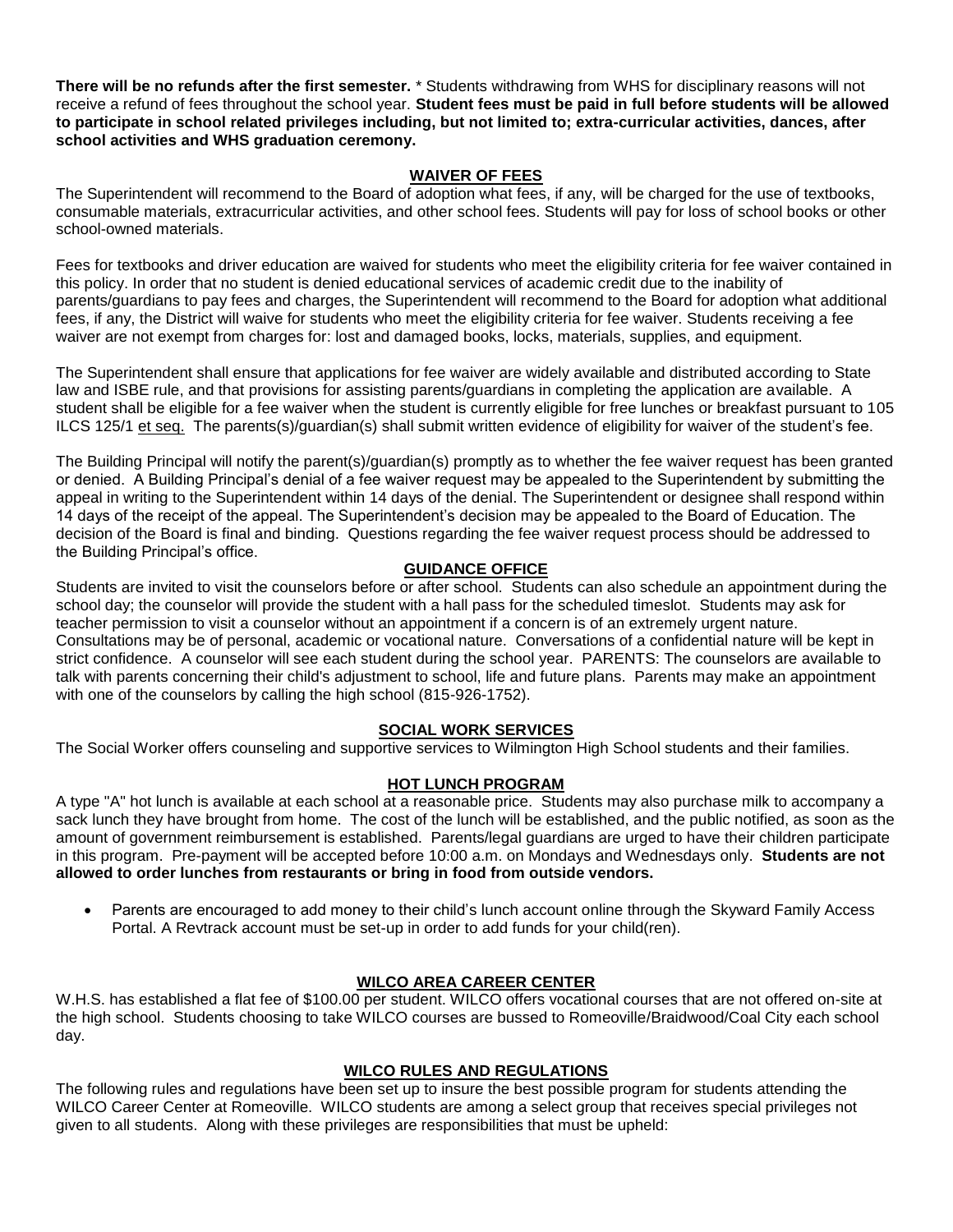- 1. If a student wishes not to accept the responsibility of proper conduct, adherence to stated rules and initiative in his or her training program, he/she will not be extended the privileges of attending WILCO.
- 2. If a student becomes ill at the high school during the morning and wishes to go home, the student must have permission. Students shall not attend WILCO if they have been approved to go home and have left school. Also, students MUST CHECK IN at the WHS Office if they re-enter the building later in the day, or detentions will be given.
- 3. If a student becomes ill en route to or at WILCO and cannot attend class, the student must report to the Administration Office at WILCO.
- 4. All students who attend classes, for which bus transportation is provided, must ride the bus to and from the center. Driving privileges may be granted after obtaining a driving permit granting permission from the WILCO instructor and a WHS administrator the day before the car is to be driven to WILCO. The driving permit also will have a space for the parent and WHS administrator to sign. This enables all parties to know that the student is driving on a particular day.
- 5. Students who drive their own automobiles shall observe all rules of safe driving. A report concerning unsafe or negligent driving on the school grounds or en route to or from WILCO shall necessitate a suspension of driving privileges for nine weeks.
- 6. If a student drives or rides in another student's vehicle without a permit, his/her driving privileges will be suspended for NINE WEEKS from the day of the infraction. If the student is caught driving or riding without permission during his/her suspension period, he or she will be suspended for 10 days. Driving/riding without prior permission will be considered to be a violation of the closed campus policy.
- 7. Because of the nature of the training, some students must provide their own transportation to and from their WILCO Training Center. Students in these programs should each provide their own transportation each day. Students should NOT be dependent on another WILCO student for transportation. Parents/legal guardians may transport a student if so desired.
- 8. If a student must leave class at WILCO for a doctor's appointment, the student must tell the WILCO instructor and the WHS administration a day in advance, and a note from the doctor must be turned in to the WHS Office the following morning.
- 9. If a student misses the bus to WILCO, the student must report to the WHS administration or the Career Center immediately. If a student misses the bus at WILCO to return to WHS, it will be the responsibility of the parent or guardian to secure a ride home. Students who miss the bus will be assigned a Sat. detention.
- 10. If a student attends school at WHS but fails to attend WILCO without notifying the WHS Office, he/she will be assigned a Saturday detention.
- 11. Any problems that occur while the student is going to, coming from, or in attendance at WILCO shall be handled by the WHS administration. A record of each WILCO student will be kept in the office. Whenever a discipline form is sent to the home school, a copy of it and the action taken will be sent to the parents.
- 12. All WILCO students are subject to the published rules and regulations for bus riders established by the Wilmington School District No. 209-U.
- 13. Students suspended from WILCO, or Wilmington High School shall not attend their classes at WILCO or at WHS Parents/legal guardians may transport a student or request a driving permit if a bus suspension occurs.
- 14. If a student is dropped from the WILCO program, no credit will be granted for the entire semester. The student will be placed in classes at Wilmington High School for no credit and will receive a Withdrawal Pass/Fail grade for WILCO.
- 15. Students are expected to attend class at both Wilmington High School and WILCO Career Center every day that they are in session (except for exam days at WHS).
- 16. A student who is absent MORE THAN 10 DAYS in one semester, unless under a doctor's care (this does not mean a doctor's appointment), will be dismissed from the WILCO Program. No student will be allowed to skip a WILCO class or return early for any special program or event unless permission is granted in advance by the WHS administration.
- 17. Any WILCO students re-entering WHS before 3:00pm must report directly to the cafetorium until the final bell rings. Returning students will not be allowed to go to lockers or visit any classrooms before the final dismissal at 3:00pm. Failure to comply with this rule will result in disciplinary action ranging from afternoon detention to out-ofschool suspension.

A violation of any of these rules, without just cause, shall be grounds for possible dismissal from the WILCO Area Career Center. Any student who receives four (4) disciplinary referrals from WILCO during any semester will be removed from WILCO and will not receive credit.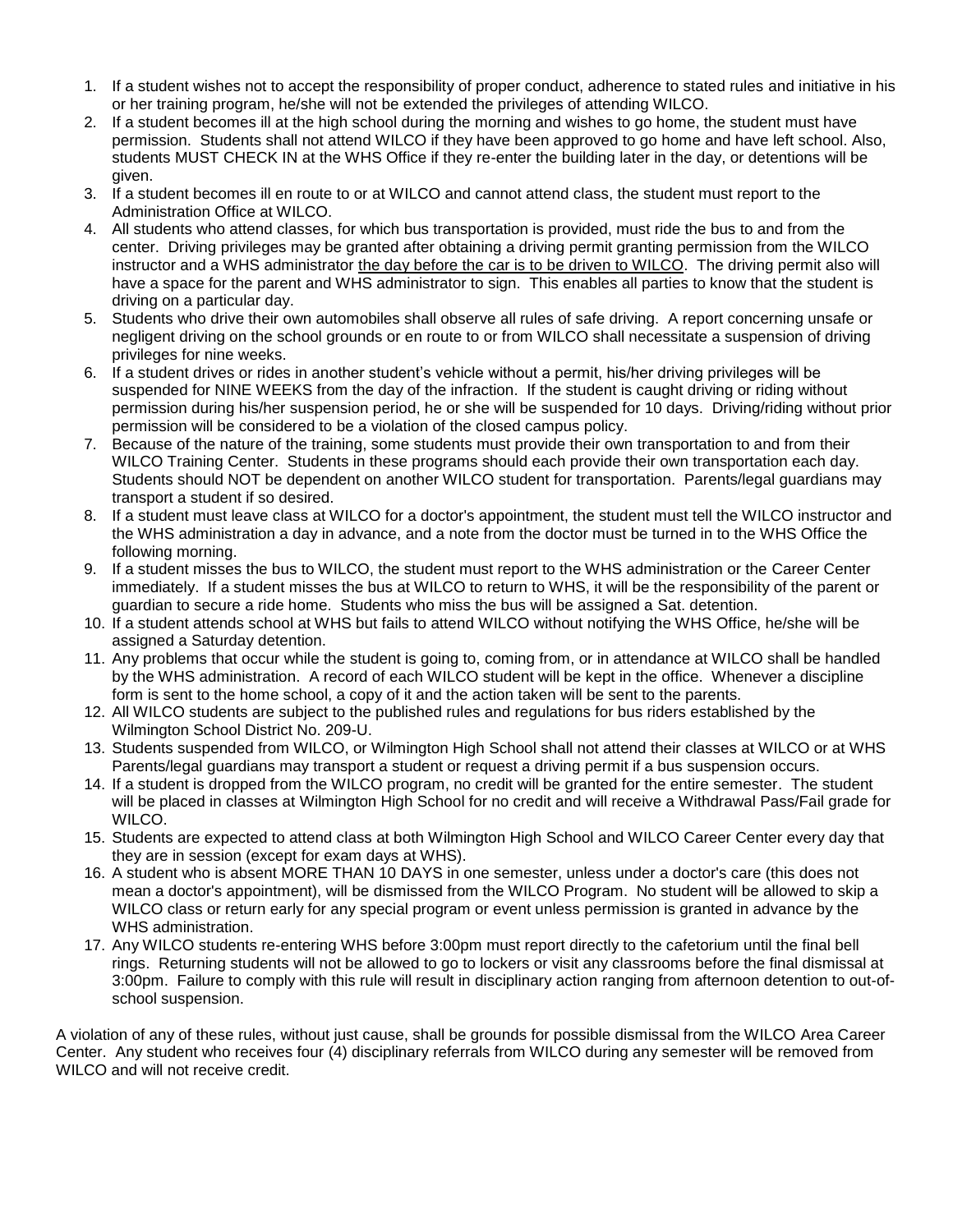# **WILCO BUS DISCIPLINE POLICY**

Depending on the severity of the misconduct, a student who does not act appropriately on the WILCO school bus may be subject to the following penalties or combinations thereof: seat assigned by driver, detention(s), Saturday detention(s), suspension from riding the WILCO bus, suspension from WILCO and WHS, student dropped from WILCO, or student recommended for expulsion from WHS.

# **GRADUATION REQUIREMENTS**

A diploma dignifying graduation from Wilmington High School will be awarded to students who have completed the approved programs of study, provided the following conditions have been fulfilled:

- **As a Senior, every student must complete the FAFSA or FAFSA waiver (state-mandated).**
- **As a Junior, every student must take the SAT Assessment (state-mandated)**

**English** – 8 semesters (students must be enrolled in English all four years)

**Mathematics** – 6 semesters

**Science** – 4 semesters

**Social Science** – 5 semesters (including 2 semesters of U.S. History, 1 semester of Civics, including

**State and Federal Constitution Exams,** 1 semester of Consumer Economics, and 1 semester of World Civilization **Health** – 1 semester

**Computers** – 1 semester

**Fine Arts** – 4 semesters (courses taken in the Art, Music, Foreign Language, or Vocational Education department satisfy this requirement)

**Physical Education** – 7 semesters

**Classroom Phase of Driver's Education** – 1 semester

**28 CREDITS ARE REQUIRED FOR GRADUATION**

# **EARLY GRADUATE REQUEST**

**Important:** Students wishing to graduate early must apply for early graduation by May 1<sup>st</sup> of their Junior year (a letter to the Board of Education must be received by this date, in guidance). **You cannot apply for early graduation in the fall. CONSUMER EDUCATION**

Consumer Education is a part of the required Consumer Economics class. It includes instruction in installment purchasing, budgeting, and comparison of prices. It also includes an understanding of the roles of consumers interacting with agriculture, business, trade unions and government in formulating and achieving the goals of the mixed free enterprise system.

# **HEALTH EDUCATION**

The Health Education program shall include, but not be limited to, the following major educational areas: human ecology and health, human growth and development, the emotional, psychological, physiological, hygienic and social responsibilities of family life, including: sexual abstinence until marriage, prevention and control of disease, public and environmental health, consumer health, safety education and disaster survival, mental health and illness, personal health habits, alcohol, drug use and abuse, tobacco, nutrition and dental health. The District's Health Education program includes instruction in prevention, transmission and spread of AIDS.

# **PHYSICAL EDUCATION**

PHYSICAL EDUCATION EXEMPTION POLICY:

Wilmington Community Unit 209-U has received permission from the State Superintendent of Education to modify Section 2-3.25g of the Illinois School Code, which addresses physical education requirements, for the following reasons:

Students who have failed academic courses needed for promotion or graduation may be excused from physical education to make up those classes.

Students choosing to enroll in all academic or college-preparatory courses, may be excused from physical education. EXCUSES:

A student may be excused from participating in P.E. class for a maximum of 2 classes per semester with a written note provided by a parent/guardian.

If a student needs to be excused from participating in class for a longer period of time, a written doctor's statement is required.

If, for medical reasons, a student cannot participate in P.E., s/he must present a written doctor's statement to the WHS Office for placement in his/her permanent file.

A student who does not participate in class due to a written note, is required to write a one-page essay on a sport or fitness related topic to receive credit for the class period (this requirement includes excused absences and field trips).

## **PE ACCEPTABLE UNIFORM**

- 1. PE Clothes should be a change of clothes from what the students wore during the school day.
- 2. Shorts must be at least mid-thigh in length and may not be rolled at the waistband.
- 3. Athletic shoes (non-marking soles, no "slides") & socks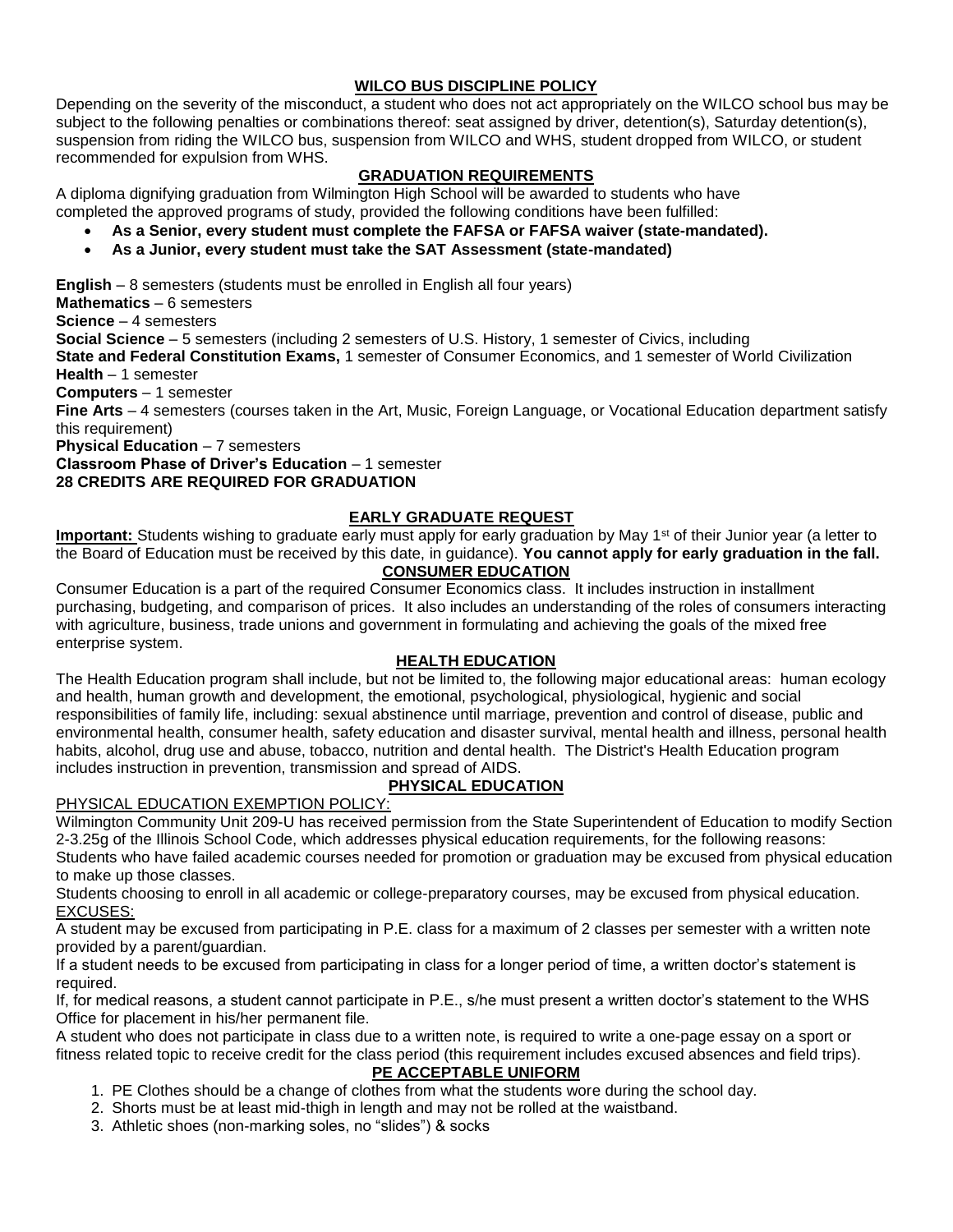- 4. Shoes must be laced and tied properly so that they stay on the feet.
- 5. Sweat top &/or bottom may be worn over P.E. uniform
- 6. An unacceptable uniform is one that is not in its original form (i.e. torn, cut sleeves, marked/written on, etc.) THESE MUST BE REPLACED!
- 7. Hats, bandanas, or hoods are not allowed. However, a hat may be worn outside with permission from teacher.
- 8. P.E. clothes are required to be taken home at the end of each week to be cleaned.
- 9. Rental uniforms may be available from a P.E. teacher.
- 10.All jewelry that will interfere with student safety during class must be removed before class. All valuables need to be locked in the student's assigned locker.

# **PE DRESS POLICIES**

- 1. STUDENTS MUST BE DRESSED FOR CLASS!!
- 2. Refusal to dress for P.E. or rent a P.E. uniform will result in a detention for each occurrence.
- 3. Repeated failure to wear a proper uniform will result in additional detentions and the student being placed on the school's "step process".
- 4. If a student is ill, they must still dress and do the most that they can. Illness must be communicated to a teacher.
- 5. Students will be given approximately 8 minutes after the class bell to change into their P.E. uniform and approximately 10 minutes at the end of the period.

## **PE EXCUSED PARTICIPATION**

- 1. If a student is ill, they must still dress and do the most they can. Illness must be communicated to a teacher.
- 2. If a student is injured but does not have a doctor's note, they may still dress and use P.E. time to treat injury and do rehabilitation exercise per teacher's approval.
- 3. Students may be excused from participating in class for a maximum of 2 classes per semester with a written note provided by a parent/legal guardian.
- 4. If a student needs to be excused from participating in class for a longer period of time, a written doctor's statement is required.
- 5. For medical reasons a student cannot participate in P.E. he/she is to present his/her medical statement to the teacher along with the office for his/her permanent file.

# **PE MAKE-UP POLICY**

- 1. Students who do not participate in class due to written note, may be required to complete a written assignment.
- 2. Students who are absent, use a parent note, or a short-term medical note will be required to make up their physical activity with a P.E. teacher before or after school. Students must complete this within 2 weeks.
- 3. Make-up times are equivalent to the amount of class a student has missed. For example, if you have one absence and one medical excuse, you must come in two times.
- *Physical Education is a participation class, therefore detentions will result for repeated refusal to participate in class. Any student not wearing athletic shoes will not be allowed to participate in class and cannot write a report to earn points.*

## **PE LOCKER ROOM RULES**

- 1. Showers are encouraged for proper hygiene, and may be operated by the students.
- 2. Towels, soap, deodorant, etc. must be provided by each student and may not be in glass containers.
- 3. Students must use a school issued lock. Non-school issued locks will be removed by a teacher.
- 4. Students must report serial number and combination to the male/female teacher.
- 5. No glass containers of any kind.
- 6. No food/beverage items will be allowed in the gym or locker room.
- 7. No cameras or cell phones.
- 8. No vandalism will be tolerated.
- 9. No smoking or use of any tobacco products.
- 10. No student intimidation will be will be tolerated.
- 11. No foul or vulgar language or gestures.
- 12. No sharing of lockers. Each student must use his/her own assigned locker.
- 13. Students may not be in the locker room unless they have P.E. that period.
- 14. During class, no student will be permitted in the locker room without permission.
- 15. Students may not leave the locker room during changing times without permission.
- 16. Lock up your belongings during class time.

## **PE RENTALS**

1. Rentals are available to students in exchange for a personal item such as, school ID, planner, etc. Personal items will be returned to student when rentals are returned to the teacher.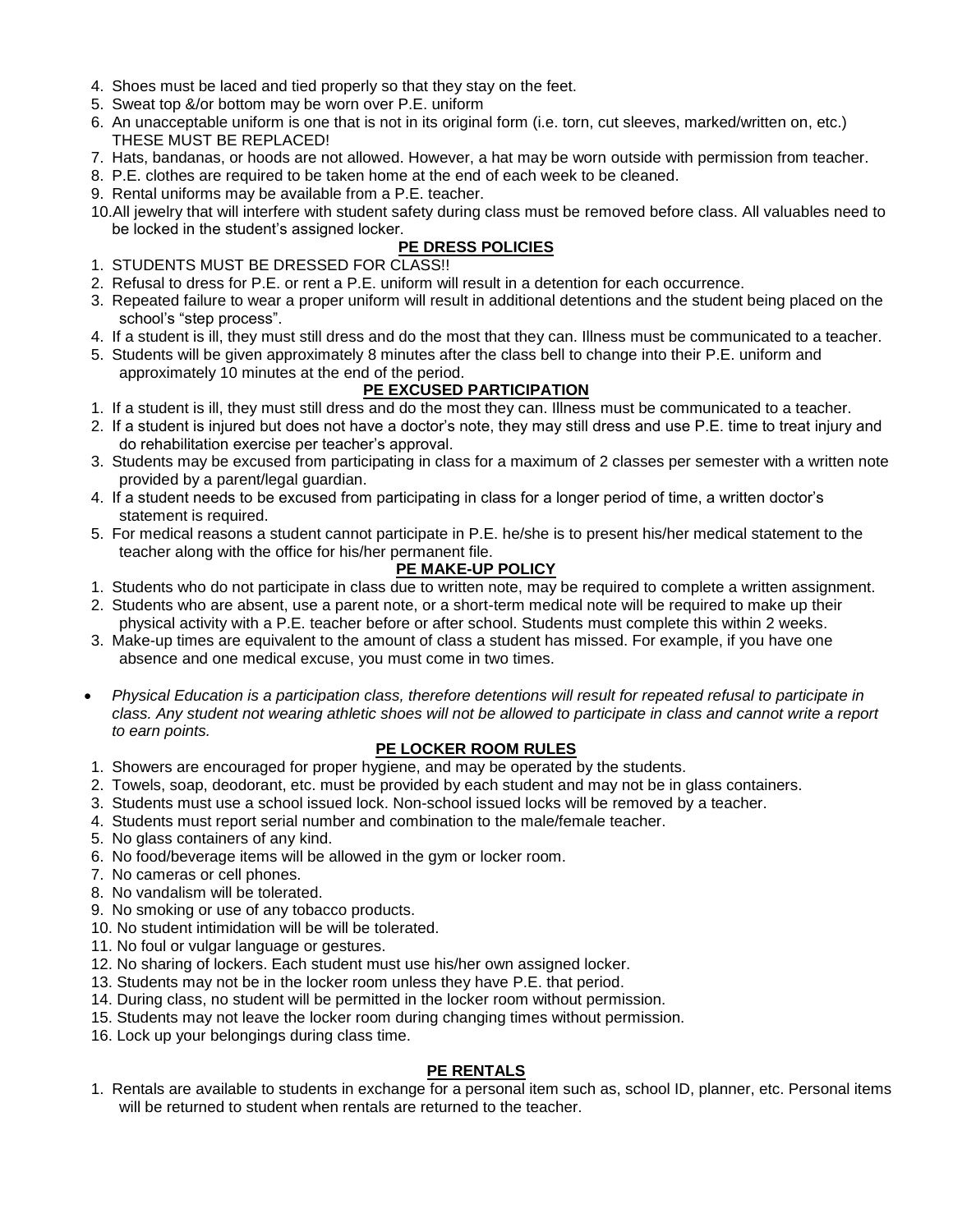- 2. Students should not abuse the rental process, it is for emergency purposes. Locker room teachers reserve the right to refuse rentals if a student is abusing the rental process.
- 3. Student is responsible for any item they rent. The student will be responsible for replacing items if it is lost, unreturned or damaged.

## **SUPPLIES**

- 1. Each student must purchase a lock from the school.
- 2. Each student must furnish a towel, gym shoes and socks.

# **DRIVER'S EDUCATION**

Pursuant to state law, a student must have passed at least 8 courses in his or her previous two semesters in order to be eligible to enroll in driver education. A fee of \$200 dollars is charged for students taking Driver's Education and a permit fee of \$20 is required through the DMV. Driver's Education is available for all students residing in District 209-U provided they have met the above requirements. A student successfully completing summer Driver's Education class will receive a P on his/her transcript and .5 credit.

• While every effort is made to provide behind-the-wheel training before a student's sixteenth birthday, this is not always possible and cannot be guaranteed. Driver's Education fees are not refunded to parents who choose to take their student elsewhere for behind-the-wheel training.

## **LAB COURSES**

Labs present a unique situation in which every student's cooperation is needed to insure the safety of all the students. Students who do not follow the teacher's directions the first time will be removed from the lab and will be given a supplementary assignment. A second offense results in the student being removed from the lab for the remainder of the semester. If a student is removed from the lab, that student will be given supplemental assignments when the rest of the class is in lab.

## **MAKE-UP OR ENRICHMENT COURSES**

Correspondence, night school, summer school or Joliet Junior College courses can be taken for enrichment or make-up purposes, but approval must be arranged BEFORE the course is started in order for credit to be accepted at Wilmington High School. Approval must be obtained from both the counselor and administration. Only 2 credits of make-up or enrichment course credit will be accepted from programs outside District 209-U. Exceptions to this policy, due to the need to make-up more than 2 credits, must also be approved by the administration.

## **CLASS SCHEDULE**

All students will be scheduled for classes each period of the school day for each of their four years in high school. Any request for deviation from this schedule must be made in person by a parent/guardian; it will be given consideration by the administration.

#### **WILDCAT TIME EXPECTATIONS**

- Students must remain in their assigned Wildcat Time until Daily Announcements have been read.
- Quiet time for students to work.
- H.O.M.E. Honesty, Ownership, Maturity, Excellence
- Passes must be used for students leaving WILDCAT TIME classroom.
- Students must be on time as the tardy policy will be enforced.
- The use of cell phones will not be allowed during this time.
- No food or drinks allowed in classroom.

#### **GUIDANCE AND COUNSELING SCHEDULE CHANGES**

Student schedules will be arranged in the spring semester prior to the following school year. After March 15<sup>th</sup> COURSE REQUESTS WILL NOT BE CHANGED. Thus, students will be committed to attend all of the previously chosen classes for the following year. Schedule changes in the fall will only be allowed if a student listed at least four alternative selections, AND the original course requests or the alternative course requests were not met. All core or year-long class changes require the signature of parent or guardian, unless a change involves the addition of a required/core course. A teacher, counselor, or the Principal can initiate a change request at any time.

• As of 2016, traditional awards for class ranks are no longer recognized (i.e. valedictorian). The Latin system of recognition is used during the graduation ceremony: Summa Cum Laude – 4.3, Magna Cum Laude – 3.9 and Cum Laude – 3.5 GPA. Class rank is also not documented on the student transcript unless requested by a senior parent on the Transcript Request Form.

## **COMMENCEMENT EXERCISES**

Commencement exercises are not always held on the last day of school. It is, therefore, important that students and parents understand that all school rules apply until after the student has graduated. An infraction of these rules could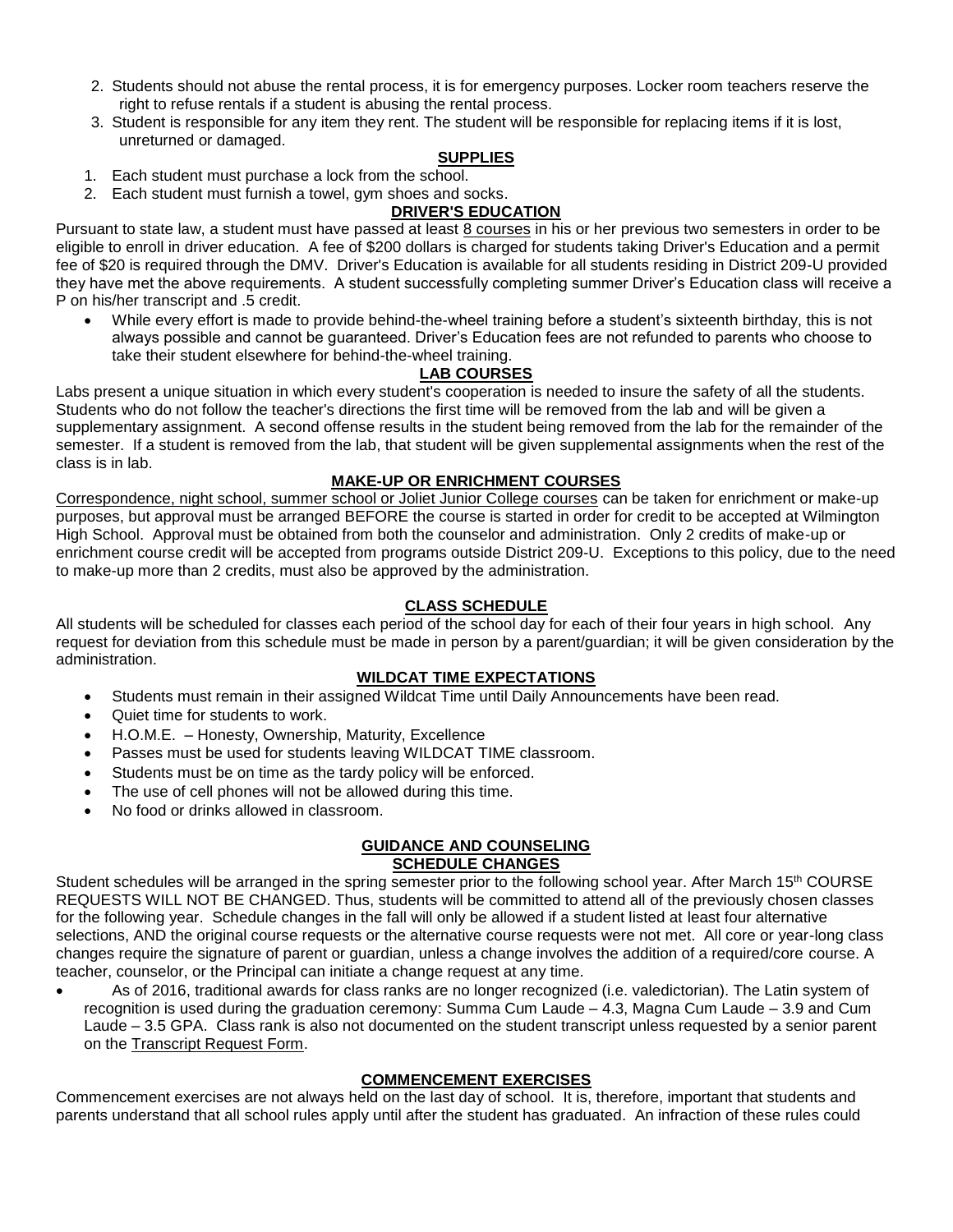result in suspension or expulsion from school. In the event that a student was suspended during the time of commencement, the student would not participate in commencement exercises. In the event of expulsion, the student would lose all credits for the second semester, would not participate in commencement exercises and may not graduate. In order for a student to walk across the platform at graduation, he/she must meet all graduation requirements. Students will be expected to dress appropriately for the important occasion of graduation. All school rules apply before and during commencement exercises. Unacceptable behavior or inappropriate dress will result in the student being denied the privilege of participating in commencement exercises. Caps and gowns are required to be worn for commencement exercises. **Students are not to wear decorations on or outside their cap and gown.**

#### • **The Board of Education will approve the Graduation Date in the February Board Meeting.**

**GRADES**

Grades and credits are recorded on the student's permanent record on a semester basis. Every semester's enrollment in a course entitles a student to 1/2 credit upon successful completion. At the end of each semester, certain days are set aside for final exams for every class in which the student is enrolled. Final exams will be worth a maximum of 10% of the final grade. The points earned will be averaged into the cumulative semester-long percentage. If a final exam is not required, the cumulative average at the end of the fourth quarter will be the final semester grade.

#### **GRADING SCALE/GRADE POINTS**

| 98 -            | $100 = A +$                                            | 77 -            | $79 = C +$ | $59 = F$<br>$\sim$ |
|-----------------|--------------------------------------------------------|-----------------|------------|--------------------|
| $93 -$          | $97 = A$                                               | 73 -            | $76 = C$   | **************     |
| $90 -$          | $92 = A - (4.00/wt 5.00) 70 - 72 = C - (2.00/wt 3.00)$ |                 |            |                    |
| *************** |                                                        | *************** |            |                    |
| 87 -            | $89 = B +$                                             | 67 -            | $69 = D+$  |                    |
| 83 -            | $86 = B$                                               | 63 -            | $66 = D$   |                    |
| 80 -            | $82 = B - (3.00/wt 4.00) 60 - 62 = D - (1.00/wt 2.00)$ |                 |            |                    |
| *************** |                                                        | *************** |            |                    |
|                 |                                                        |                 |            |                    |

#### **WEIGHTED COURSES/GRADES**

#### Grade Point Scales

Two grade point scales are used in the computation of grades:

Scale I courses constitute the majority of courses in the curriculum.

Scale II includes Honors and/or weighted courses that require exceptional effort by the student (wt scale).

Grade Point Average

Weighted class grades are averaged according to their weighted status for Grade Point Average determination. NOTE: Those students desiring a school program of academic excellence should take courses included in Scale II. The following courses will receive credit on Scale II:

| <b>Honors Pre-Calculus</b> | Honors Earth/Space Science                 | <b>Honors Chemistry</b>   |
|----------------------------|--------------------------------------------|---------------------------|
| <b>Honors Calculus</b>     | Honors Spanish III & IV                    | Honors Anatomy/Physiology |
| Honors AP US History       | Honors Biology & AP                        | Honors English I, II, III |
| <b>Honors Geometry</b>     | <b>Honors Physics</b>                      |                           |
| Honors Algebra II          | 3-Hr College Courses (100 level or higher) |                           |

Rationale: Weighted courses are advanced courses that are academically challenging. Weighted grades provide incentive and reward for those strong academic courses that require in-depth study, research and investigation, and are necessary for strong college preparation.

## **REPEATING COURSES**

- 1. A student must retake a required course in which he/she has earned a grade of F. With the consent of administration, a student may retake a required course in which he/she has received a D.
- 2. When courses are retaken, both grades are counted in determining the cumulative grade point average.
- 3. In the case that a student retakes a required course in which s/he has earned a D, the student will earn elective credit.
- 4. When a student fails the  $2^{nd}$  semester of a math course, it is strongly recommended that he/she retake/repeat the 1<sup>st</sup> semester of that Math course. The student would earn elective credit.
- 5. Unless approved, a student cannot retake a class, in which s/he has received a grade of C or above for credit. It is the responsibility of the student to monitor his/her schedule so classes are not retaken.
- 6. Students must gain a number of credits each year in order to be promoted to the next grade level. After the spring semester, freshmen must have earned 6 credits to be promoted to sophomore level. Sophomores must have earned 13 credits to be promoted to junior level. Mid-year promotion is possible, depending on successful completion of required courses and credits toward graduation. Retained students will be reassigned lockers and Wildcat Time at their appropriate grade levels.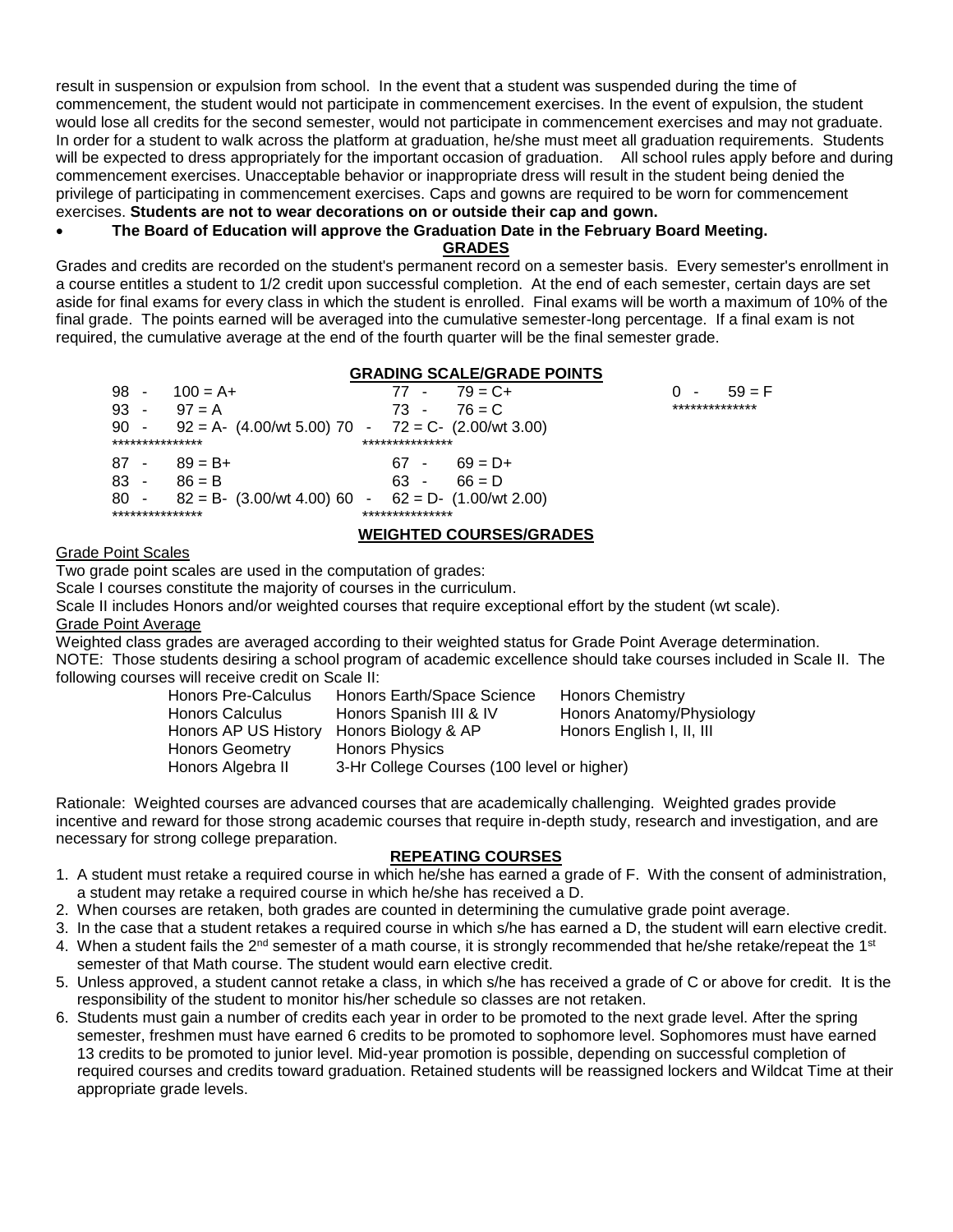# **SEMESTER EXAM POLICY**

Beginning with the 2020-2021 School year, **ALL** students are required to take Final Exams in **ALL** classes. Students shall be allowed to move their 1A and 1B Final Exams to the assigned alternate incentive date/time if they choose to do so.

# **Criteria to move 1A and 1B Final Exams**

- 1. 3 days or less of excused absence per semester
- 2. No unexcused absences per semester
- 3. 5 or less accumulated daily tardies per semester (excused/unexcused combined)
- 4. 3 or less detentions of any nature per semester
- 5. No school suspensions per school year
- 6. Letter grade of an A or B in their 1A and/or 1B course.

# **ABSENCE FROM SEMESTER EXAMS**

Semester exams will not be given in advance of the scheduled time. Students will not be excused from semester exams unless the reason for the absence is documented as per a medical excuse, a court appearance or a death in the immediate family. In the case of a documented absence(s) from the semester exams, the parent/guardian should contact the administration to arrange a time and place for the student to make up the semester exams at Wilmington High School. Students will not be able to take exams early. Students must take their final exam on the scheduled date and time. If a student fails to attend their scheduled Semester Exam, a 2-hour detention will be issued. **Students are not allowed to change the date and time of their scheduled exam without administrative and teacher approval**.

# **HONOR ROLL**

There are three Honor Rolls – Superior Honors, High Honors and Honors as follows:

·Superior Honors - Students who have earned a G.P.A. of 4.3 or higher

·High Honors - Students who have earned a G.P.A. of 3.9 to 4.299.

·Honors - Students who have earned a G.P.A. of 3.5 to 3.899.

Students cannot be on the Honor Roll if they have a D, F or an incomplete grade.

# **STUDENT RECOGNITION**

Student achievement will be periodically recognized on the high school website and through various media outlets. Parents or guardians with concerns regarding this policy should contact the Wilmington High School Office.

## **COLLEGE PLANNING - COLLEGE COUNSELING**

Students, along with parents/guardians, should begin planning for college as early as possible. During their junior year, students should begin narrowing their interests and look into colleges that offer courses in these areas. Students should apply to college during the fall of their senior year. Students applying before November 1<sup>st</sup> have the best opportunity for acceptance to many colleges and universities. It is recommended that each college-bound student apply to at least three colleges/universities. It is also wise to apply to at least one state school, as it may be valuable to compare tuition rates after financial aid forms are complete.

## **COLLEGE COURSES**

Students in good standing are allowed to take 3-credit hour college courses as part of their junior and/or senior schedules. Students submitting an official report of a grade from a college class may receive high school credit and a weighted grade for courses of 100 level (or above). 090 courses will generate dual credit, with an unweighted grade. A 3-hour college course taken during the high school day will generate ½ high school credit. Students may not take college courses outside of the regular schedule for high school credit, unless approved by a Guidance Counselor. Such college courses taken outside of the regular schedule will be graded on a pass/fail basis. WILCO courses that generate college credit are considered high school courses and the grades are not weighted. Should a student wish to pursue college credit for these courses, all paperwork will be handled by WILCO.

Students enroll in Joliet Junior College courses through the Guidance Office after the student and parent signs the College Course Enrollment Agreement. Students may not drop a college course during the school year without consulting a Guidance Counselor. If a college course is dropped, a high school class will be added to the student's schedule and no credit will be awarded.

# **COLLEGE ADMISSIONS**

It is recommended that the following courses be taken by students considering admission to state universities:

| 4 years of English              | 3-4 vears of mathematics   |
|---------------------------------|----------------------------|
| 3-4 years of laboratory science | 3 years of social sciences |
| 2 years of foreign language     | SAT/ACT                    |

In addition, students should meet the minimum class rank and ACT/SAT requirements as established by the university. This plan also applies to students wishing to transfer from two-year community college to baccalaureate programs.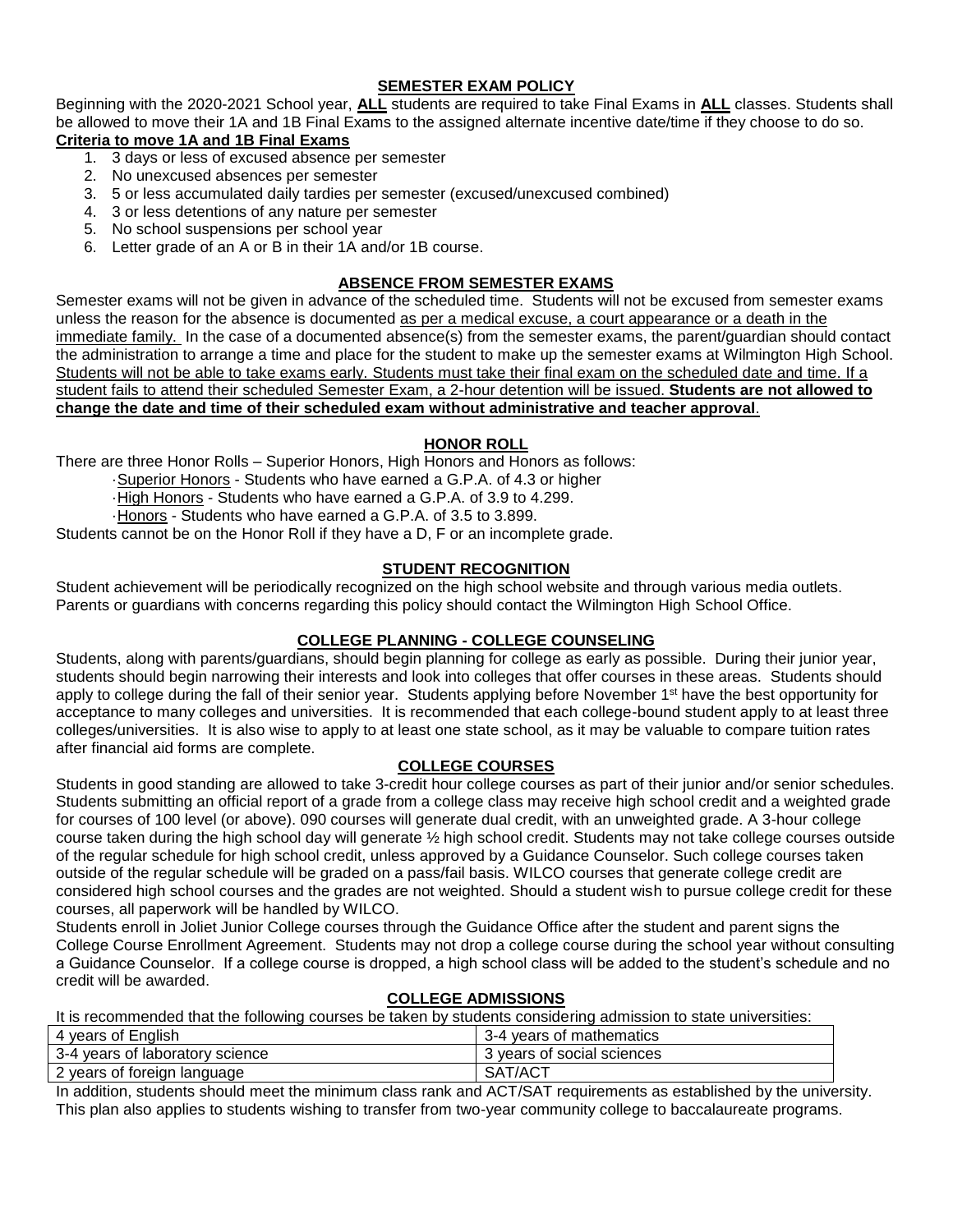# **COLLEGE VISITS**

Each year Wilmington High School students have the opportunity and are encouraged to attend a College Night. Representatives from colleges and industry are in attendance. Juniors and seniors are encouraged to talk with these representatives. Students are also encouraged to visit the campus of a college before making a final decision concerning enrollment. Normally, students can find a time when school is not in session, so that missing classes is not necessary. If it is necessary for a senior to visit a college during a school day, arrangements must be made through the WHS Office two days in advance of the day of the visit. Seniors are allowed to take two college days. Additional college visits must be approved by the administration.

#### **SCHOLARSHIPS**

The Guidance Department processes scholarship applications. Several different monetary awards are given at the annual WHS Awards Night to graduating seniors who are planning to attend a 2 or 4 year college or trade shcool. Students are responsible to obtain and complete the appropriate applications in order to be considered for these awards.

#### **DRESS AND APPEARANCE**

The guiding principles in determining a dress code for students are as follows:

- 1. Students should dress in a manner that promotes their ability to develop good study habits, not detract from them. This manner should reflect neatness and cleanliness, and the standards of both the community and the school.
- 2. A student has the right to attend classes dressed to suit his/her individual preference as long as personal appearance does not constitute a hazard to his/her health, safety or welfare. Also, a student's personal appearance must not cause a disruption in the classroom or the educational process.
- 3. Parents/legal guardians should accept the responsibility for determining the type of clothing their children can wear to school. It may be necessary to consult with the parent when a student's dress or appearance is inappropriate.

## **The following are NOT permitted be worn to school:**

- 1. T-shirts or other items of clothing that depict or refer to alcohol, drugs, tobacco, obscenities, or those that may be offensive to others
- 2. Midriff, spaghetti string, halter-top, backless, low-cut shirts or Off-the Shoulder Tops
- 3. Coats (unless a teacher gives permission because of low room temperature)
- 4. Holes, rips or tears in pants must be below fingertip length when the arms are held straight down at the side of the body.
- 5. Short shorts (shorts must be as long as the finger tips when the arms are held straight down at the side of the body)
- 6. Hats, stocking caps, bandanas, hoods and sunglasses should not be worn in the school building.
- 7. Clothing, jewelry, symbols or other items which evidence membership in any gang
- 8. Wallet chains, bedroom slippers or shoes with wheels
- 9. Purses, backpacks, and handbags are not allowed in the classrooms.
- 10. The entire torso of all students will be covered completely with clothing. Shirts must be long enough to overlap the waistband of pants, skirts, or shorts.
- 11. Common sense and concern for the standards of others should prevail in all questions pertaining to dress and appearance.

#### **ORGANIZATIONS & ACTIVITIES**

# Activities

Participation in extracurricular activities can be a valuable experience. Employers, colleges, trade schools and scholarship applications ask for information regarding student activities; however, students should not sacrifice good grades for too many activities. WHS offers a wide variety of activities for student participation.

#### **Athletics**

The Wilmington High School is a member of the Illinois Central Eight Conference. Member schools are: Coal City, Herscher, Lisle, Manteno, Peotone, Reed-Custer, Streator, and Wilmington. In the ICE Conference, the Wilmington boys athletic teams will compete in round robin football, basketball, baseball, soccer, and wrestling schedules, as well as a conference tournament in wrestling. The Wilmington girls' athletic teams will compete in round robin basketball, spirit line, volleyball, and softball. In addition, conference activities will be scheduled in boys/girls track, golf and soccer.

#### **Music**

WHS has the following musical organizations: Band, ShowCats and Chorus for boys and girls. These organizations perform at: assemblies, athletic events, concerts, parades and state contests. Membership in WHS musical organizations requires enrollment in the associated courses offered during the school day for credit toward graduation.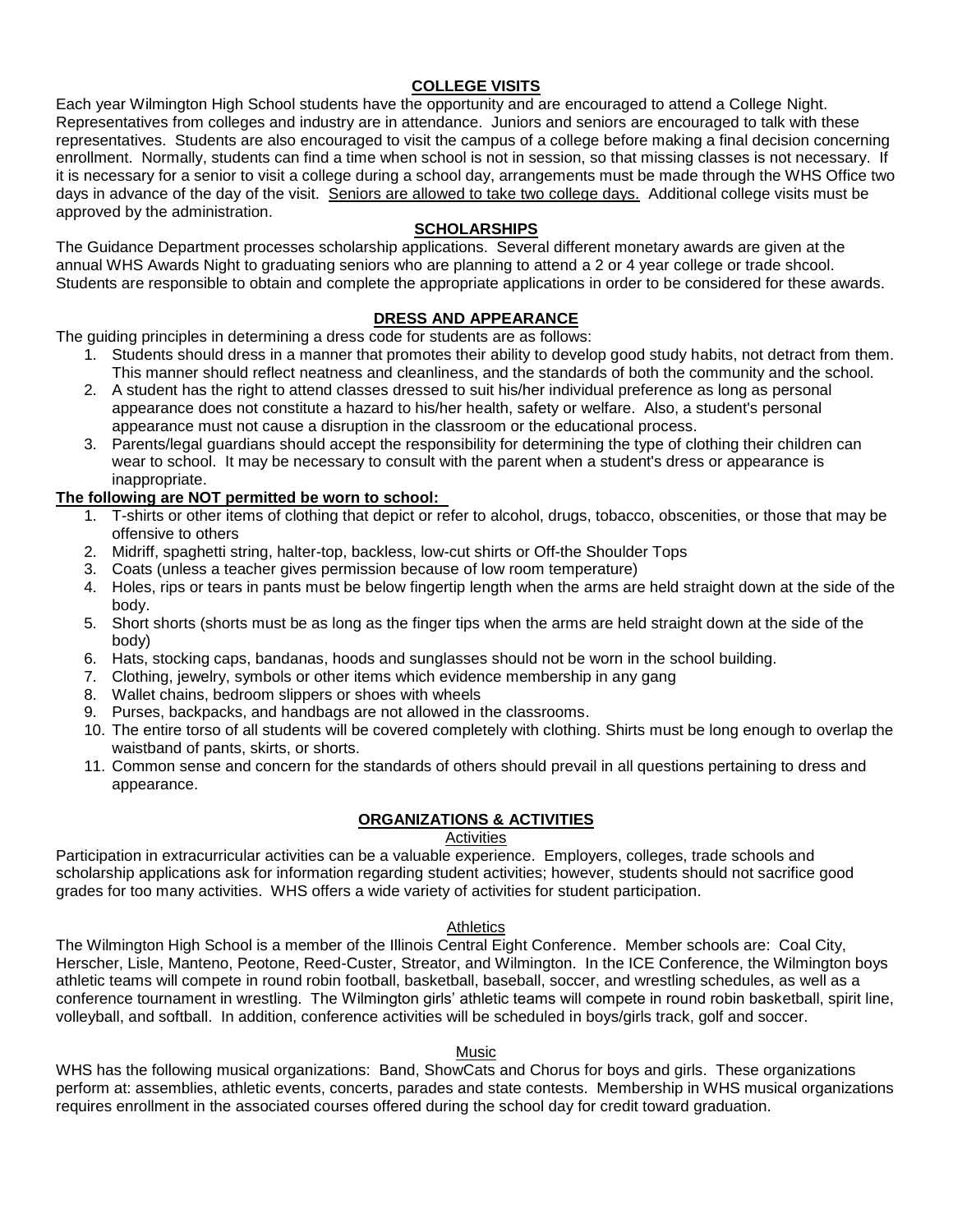# **DANCE GUIDELINES**

In order to have successful dances, the following regulations will be enforced:

- 1. Students attending the dance may not leave until 30-minutes prior to the published end time. NO EXCEPTIONS
- 2. All students attending the school dance must arrive 15-minutes of the published start time. No student(s) will be admitted after the time without administrative approval.
- 3. All school regulations must be followed (and will be enforced).
- 4. All guests who do not attend WHS must be approved by the administration. Guests are expected to comply with the rules that apply to a student at Wilmington High School.
- 5. Any violation of school rules by a guest will cause the accompanying WHS student to receive his/her penalty. EXAMPLE: If a guest is drinking prior to or during the dance, his/her date will be suspended for ten days.
- 6. Guests must be advised of the expectations of the school. Guests who are unable to comply, should not attend.
- 7. The student and his/her guest must sign a sheet prior to all dances agreeing to abide by the regulations listed above.
- 8. All students must be in 9th grade and be under the age of 21.
- 9. Students and their guests will be required to provide a phone number where parents may be reached.
- 10. Guest are required to present a copy of their high school ID or Driver License.
- 11. All students must be in "good standing" to attend the dance.

#### **LOCKERS**

Lockers are assigned to students at the beginning of their freshman year; student locker assignments may be the same during the student's four years at WHS. Lockers are the property of the District and are made available for student use. The school administration reserves the right to open and search any locker for justifiable health, safety and security reasons. There will be periodic locker checks. Unauthorized materials such as tobacco, lighters, etc. will be confiscated. The display of inappropriate materials in or on school lockers is not allowed. **Students are not permitted to share lockers. Students should ALWAYS keep their lockers locked and combinations should not be shared with anyone.** Students will also be issued lockers in the physical education department for P.E. and athletic equipment. This will be handled by the coaches and P.E. teachers and will be explained by teachers. Students are responsible for any illegal substances found in the locker assigned to them. Drug dogs will be brought into the building periodically to ensure a drug free environment for staff and students.

# **BOOK/GYM BAGS/OVERSIZE PURSES**

Students are not allowed to carry book/gym bags/oversize purses during the school day except to and from physical education class.

## **SEARCHES AND SEIZURE**

In order to maintain order and security in the schools, school authorities are authorized to conduct reasonable searches of school property and equipment, as well as of students and their personal effects. "School authorities" includes school liaison police officers.

#### School Property and Equipment as well as Personal Effects Left There by Students

School authorities may inspect and search school property and equipment owned or controlled by the school (such as, lockers, desks, and parking lots), as well as personal effects left there by a student, without notice to or the consent of the student. Students have no reasonable expectation of privacy in these places or areas or in their personal effects left there. This paragraph applies to student vehicles parked on school property. In addition, Building Principals shall require each high school student, in return for the privilege of parking on school property, to consent in writing to school searches of his or her vehicle, and personal effects therein, without notice and without suspicion of wrongdoing. The Superintendent may request the assistance of law enforcement officials to conduct inspections and searches of

lockers, desks, parking lots, and other school property and equipment for illegal drugs, weapons, or other illegal or dangerous substances or materials, including searches conducted through the use of specially trained dogs.

## **Students**

School authorities may search a student and/or the student's personal effects in the student's possession (such as, purses, wallets, knapsacks, book bags, lunch boxes, etc.) when there is a reasonable ground for suspecting that the search will produce evidence the particular student has violated or is violating either the law or the District's student conduct rules. The search itself must be conducted in a manner that is reasonably related to its objective and not excessively intrusive in light of the student's age and sex, and the nature of the infraction.

- When feasible, the search should be conducted as follows:
	- 1. Outside the view of others, including students,
	- 2. In the presence of a school administrator or adult witness, and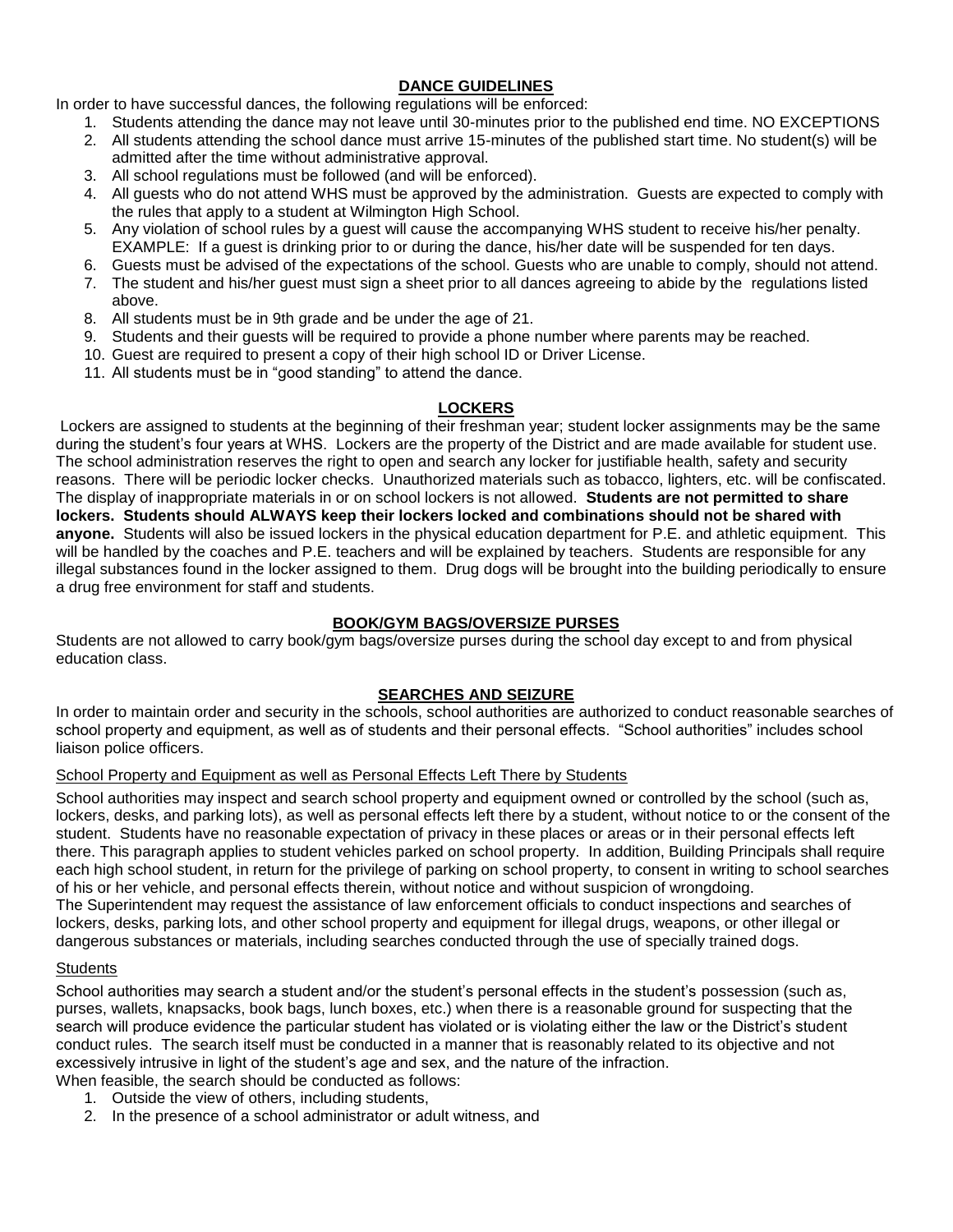3. By a certificated employee or liaison police officer of the same sex as the student.

Immediately following a search, a written report shall be made by the school authority who conducted the search, and given to the Superintendent.

## Seizure of Property

If a search produces evidence that the student has violated or is violating either the law or the District's policies or rules, such evidence may be seized and impounded by school authorities, and disciplinary action may be taken. When appropriate, such evidence may be transferred to law enforcement authorities.

## Notification Regarding Student Accounts or Profiles on Social Networking Websites

The Superintendent or designee shall notify students and their parents/guardians of each of the following in accordance with the Right to Privacy in the School Setting Act, 105 ILCS 75/:

- 1. School officials may not request or require a student or his or her parent/guardian to provide a password or other related account information to gain access to the student's account or profile on a social networking website.
- 2. School officials may conduct an investigation or require a student to cooperate in an investigation if there is specific information about activity on the student's account on a social networking website that violates a school disciplinary rule or policy. In the course of an investigation, the student may be required to share the content that is reported in order to allow school officials to make a factual determination.

## **TELEPHONES**

The WHS Office telephone is for emergency use only and is to be used by students only with permission. Parents should not call to leave messages for students unless it is an emergency. For cell phone use, refer to cell phone policy.

## **WORK AND WORK PERMITS**

Work permits are issued by the WHS Office in compliance with the rules of the State Department of Labor. Children between the ages of 14 and 16 are allowed to work three hours per day on school days and eight hours per day when school is not in session. Work must be done between the hours of 7 a.m. and 7 p.m. The following items are required for issuance of a work permit:

- 1. Statement from employer giving type and hours of work.
- 2. Birth certificate or transcript thereof.
- 3. A student should be receiving passing grades in his/her subjects before trying to obtain a working permit.

## **LOST AND FOUND**

Any items found in and around the school will be turned in to the WHS Office. The rightful owner may then claim the item by proper identification of the item. After two weeks, all such items not claimed will be destroyed or given to a worthwhile charitable organization.

## **DISCIPLINARY CODE/PHILOSOPHY**

 The Board of Education and Administration of Unit District 209-U recognize the need to give each student fair treatment in all school matters, especially disciplinary. The goal of the District is to develop positive student behavior. Students are expected to demonstrate reasonable behavior and self-discipline. The following disciplinary code is designed to benefit both students and school personnel. Students are advised of potential penalties for initial and subsequent misconduct. School administrators are given guidelines by the Board of Education in the area of discipline.

#### **STUDENT BEHAVIOR**

# **Prohibited Student Conduct**

Students shall be disciplined for gross disobedience or misconduct, including but not limited to:

- 1. Using, possessing, distributing, purchasing, selling or offering sale tobacco or nicotine materials, including electronic cigarettes for vaping/juuling.
- 2. Using, possessing, distributing, purchasing, or selling alcoholic beverages. Students who are under the influence of an alcoholic beverage are not permitted to attend school or school functions and are treated as though they had alcohol in their possession.
- 3. Using, possessing, distributing, purchasing, selling or offering for sale:
	- a. Any illegal drug, controlled substance, or cannabis (including marijuana, medical cannabis and hashish).
	- b. Any anabolic steroid unless it is being administered in accordance with a physician's or licensed practitioner's prescription.
	- c. Any performance-enhancing substance on the Illinois High School Association's most current banned substance list unless administered in accordance with a physician's or licensed practitioner's prescription.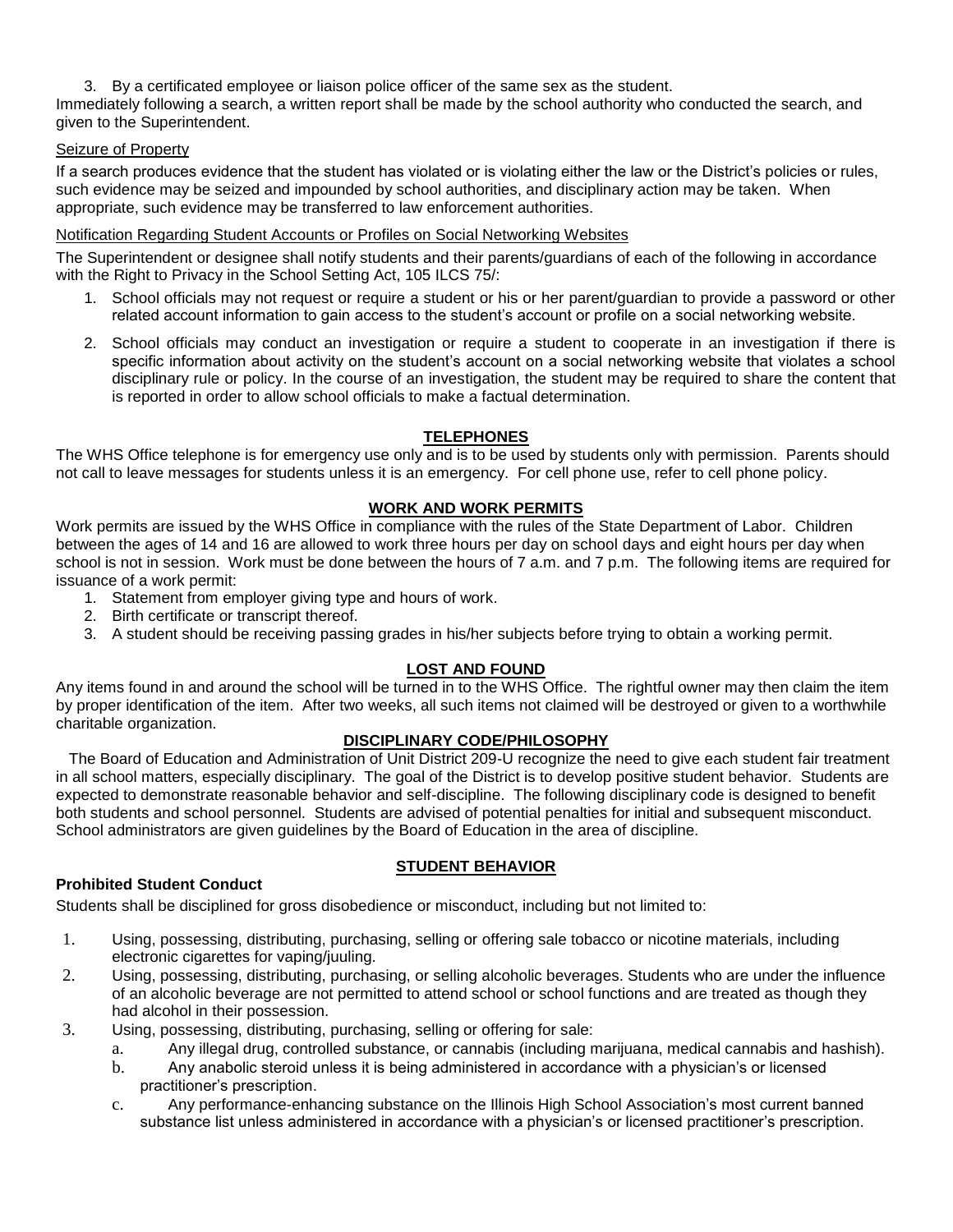- d. Any prescription drug when not prescribed for the student by a physician or licensed practitioner, or when used in a manner inconsistent with the prescription or prescribing physician's or licensed practitioner's instructions. The use or possession of medical cannabis, even by a student for whom medical cannabis has been prescribed, is prohibited.
- e. Any inhalant, regardless of whether it contains an illegal drug or controlled substance: (a) that a student believes is, or represents to be capable of, causing intoxication, hallucination, excitement, or dulling of the brain or nervous system; or (b) about which the student engaged in behavior that would lead a reasonable person to believe that the student intended the inhalant to cause intoxication, hallucination, excitement, or dulling of the brain or nervous system. The prohibition in this section does not apply to a student's use of asthma or other legally prescribed inhalant medications.

Look-alike" or counterfeit drugs, including a substance that is not prohibited by this policy, but one: (a) that a student believes to be, or represents to be, an illegal drug, controlled substance, or other substance that is prohibited by this policy; or (b) about which a student engaged in behavior that would lead a reasonable person to believe that the student expressly or impliedly represented to be an illegal drug, controlled substance or other substance that is prohibited by this policy.

- f. Drug paraphernalia, including devices that are or can be used to: (a) ingest, inhale, or inject cannabis or controlled substances into the body; and (b) grow, process, store, or conceal cannabis or controlled substances.
- g. Any substance inhaled, injected, smoked, consumed or otherwise ingested or absorbed with the intention of causing a physiological or psychological change in the body, including without limitation, pure caffeine in a tablet or powdered form.

Students who are under the influence of any prohibited substance are not permitted to attend school or school functions and are treated as though they have the prohibited substance, as applicable, in their possession.

- 4. Using, possessing, controlling or transferring a "weapon" or violating the procedures listed below under the Weapons Prohibition section of this handbook procedure.
- 5. Using or possessing an electronic paging device.
- 6. Using a cellular telephone, smartphone, smart watches, ear buds, video recording device, personal digital assistant (PDA), or similar electronic device in any manner that disrupts the educational environment or violates the rights of others, including using the device to take photographs in locker rooms or bathrooms, cheat, or otherwise violate student conduct rules. Prohibited conduct specifically includes, without limitation, creating and sending, sharing, viewing, receiving or possessing an indecent visual depiction of oneself or another person through the use of a computer, electronic communication device or cellular telephone, commonly known as "sexting." Unless otherwise banned under this policy or by the building principal, all cellular phones, smartphones and other electronic devices must be kept powered-off and out-of-sight during the regular school day unless: (a) the supervising teacher grants permission; (b) use of the device is provided in a student's individualized education program (IEP); (c) it is used during the student's lunch period and during passing periods in the hallway (d) it is needed in an emergency that threatens the safety of students, staff, or other individuals.
- 7. Using or possessing a laser pointer unless under a staff member's direct supervision and in the context of instruction.
- 8. Disobeying rules of student conduct or directives from staff members or school officials. Examples of disobeying staff directives include refusing a staff member's request to stop, present school identification or submit to a search.
- 9. Engaging in academic dishonesty, including cheating, intentionally plagiarizing, wrongfully giving or receiving help during an academic examination, altering report cards and wrongfully obtaining test copies or scores.
- 10. Engaging in bullying, hazing or any kind of aggressive behavior that does physical or psychological harm to a staff person or another student or encouraging other students to engage in such behavior. Prohibited conduct specifically includes, without limitation, any use of violence, intimidation, force, noise, coercion, threats, stalking, harassment, sexual harassment, public humiliation, theft or destruction of property, retaliation, hazing, bullying, bullying using a school computer or a school computer network or other comparable conduct.
- 11. Engaging in any sexual activity, including without limitation, offensive touching, sexual harassment, indecent exposure (including mooning) and sexual assault.
- 12. Engaging in teen dating violence.
- 13. Causing or attempting to cause damage to, stealing, or attempting to steal, school property or another person's personal property.
- 14. Entering school property or a school facility without proper authorization.
- 15. In the absence of a reasonable belief that an emergency exists, calling emergency responders (calling 9-1-1); signaling or setting off alarms or signals indicating the presence of an emergency; or indicating the presence of a bomb or explosive device on school grounds, school bus or at any school activity.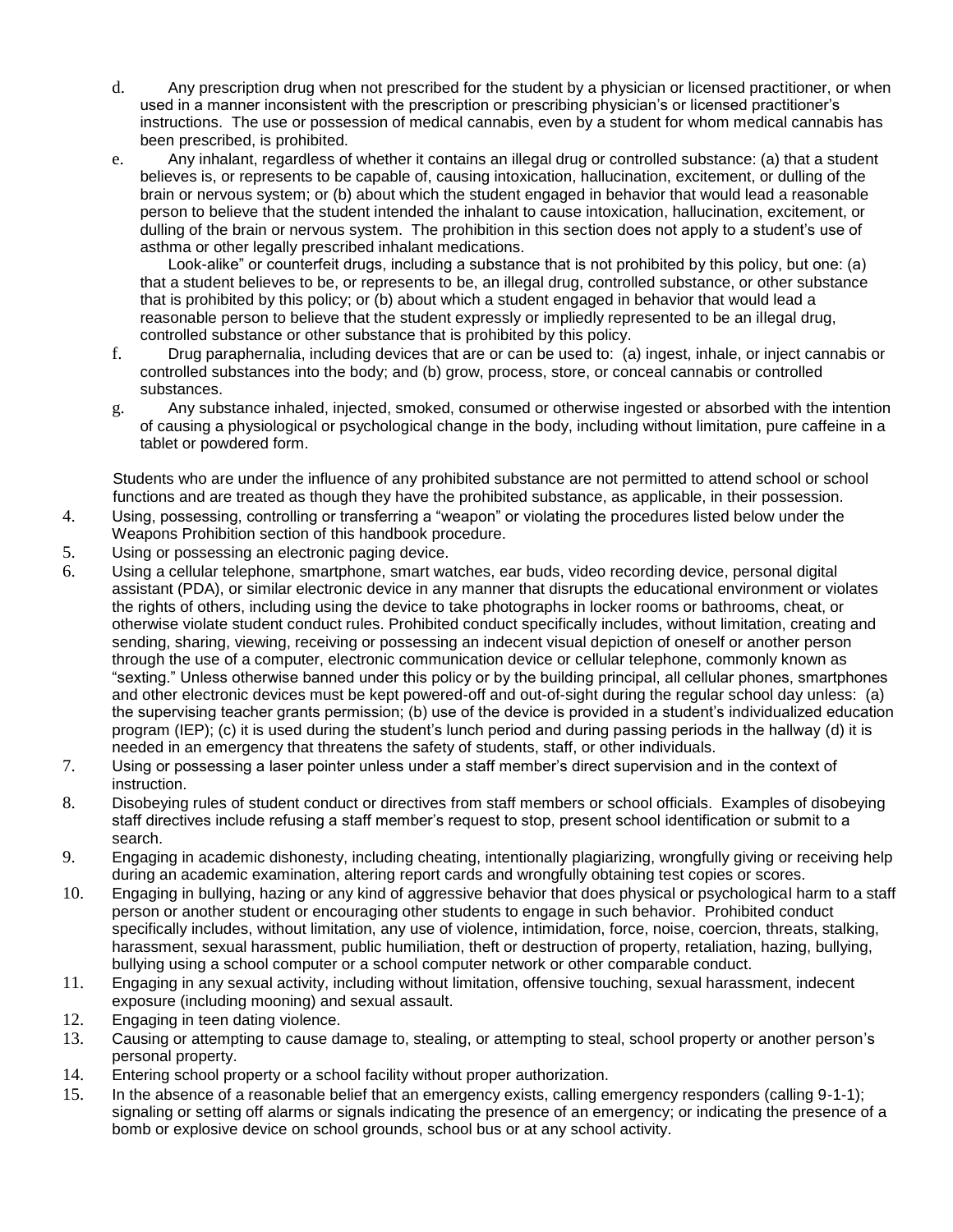- 16. Being absent without a recognized excuse.
- 17. Being involved with any public school fraternity, sorority, or secret society.
- 18. Being involved in a gang or engaging in gang-like activities, including displaying gang symbols or paraphernalia.
- 19. Violating any criminal law, including but not limited to, assault, battery, arson, theft, gambling, eavesdropping, vandalism and hazing.
- 20. Engaging in any activity, on or off campus, that interferes with, disrupts, or adversely affects the school environment, school operations, or an educational function, including but not limited to, conduct that may reasonably be considered to: (a) be a threat or an attempted intimidation of a staff member; or (b) endanger the health or safety of students, staff, or school property.
- 21. Making an explicit threat on an Internet website against a school employee, a student, or any school-related personnel if the Internet website through which the threat was made is a site that was accessible within the school at the time the threat was made or was available to third parties who worked or studied within the school grounds at the time the threat was made, and the threat could be reasonably interpreted as threatening to the safety and security of the threatened individual because of his or her duties or employment status or status as a student inside the school.
- 22. Operating an unarmed aircraft system (AUS) or drone for any purpose on school grounds or at any school event unless granted permission by the building principal.
- 23. No Food or drink will be allowed outside the cafetorium.
- 24. In order to ensure safety, students should never stand on chairs or desks.

For purposes of these rules, the term "possession" includes having control, custody, or care, currently or in the past, of an object or substance, including situations in which the item is: (a) on the student's person; (b) contained in another item belonging to, or under the control of, the student, such as in the student's clothing, backpack, or automobile; (c) in a school's student locker, desk, or other school property; (d) at any location on school property or at a school sponsored event; or (e) in the case of drugs and alcohol, substances ingested by the person.

Efforts, including the use of positive interventions and supports shall be made to deter students, while at school or a school-related event, from engaging in aggressive behavior that may reasonably produce physical or psychological harm to someone else.

No disciplinary action shall be taken against any student that is based totally or in part on the refusal of the student's parent/guardian to administer or consent to the administration of psychotropic or psycho stimulant medication to the student.

#### **STUDENT DISCIPLINE**

The primary responsibility for the maintenance of discipline within the classroom lies with the classroom teacher. A TEACHER MAY USE REASONABLE FORCE AS NEEDED TO MAINTAIN SAFETY FOR THE OTHER STUDENTS AND MAY REMOVE A STUDENT FROM THE CLASSROOM FOR DISRUPTIVE BEHAVIOR. The District 209-U Board of Education establishes specific rules and regulations to govern the discipline of its students when the conduct of a student constitutes gross disobedience or gross misconduct.

Each student will receive a copy of the student discipline policy after school begins or when the student enrolls if it is after the beginning of the school term. Within the first week of school the students will be helped to understand the contents of the discipline policy. Students are subject to disciplinary action for misconduct or disobedience occurring on school grounds, at school-sponsored activities, in connection with student transportation or at any place where the misconduct or disobedience has a reasonable relationship to school.

#### **When and Where Conduct Rules Apply**

The grounds for disciplinary action also apply whenever the student's conduct is reasonably related to school or school activities, including but not limited to:

- 1. On, or within sight of, school grounds before, during, or after school hours or at any time;
- 2. Off school grounds at a school-sponsored activity or event, or any activity or event that bears a reasonable relationship to school;
- 3. Traveling to or from school or a school activity, function, or event; or
- 4. Anywhere, if the conduct interferes with, disrupts, or adversely affects the school environment, school operations, or an educational function, including but not limited to, conduct that may reasonably be considered to: (a) be a threat or an attempted intimidation of a staff member; or (b) endanger the health or safety of students, staff, or school property.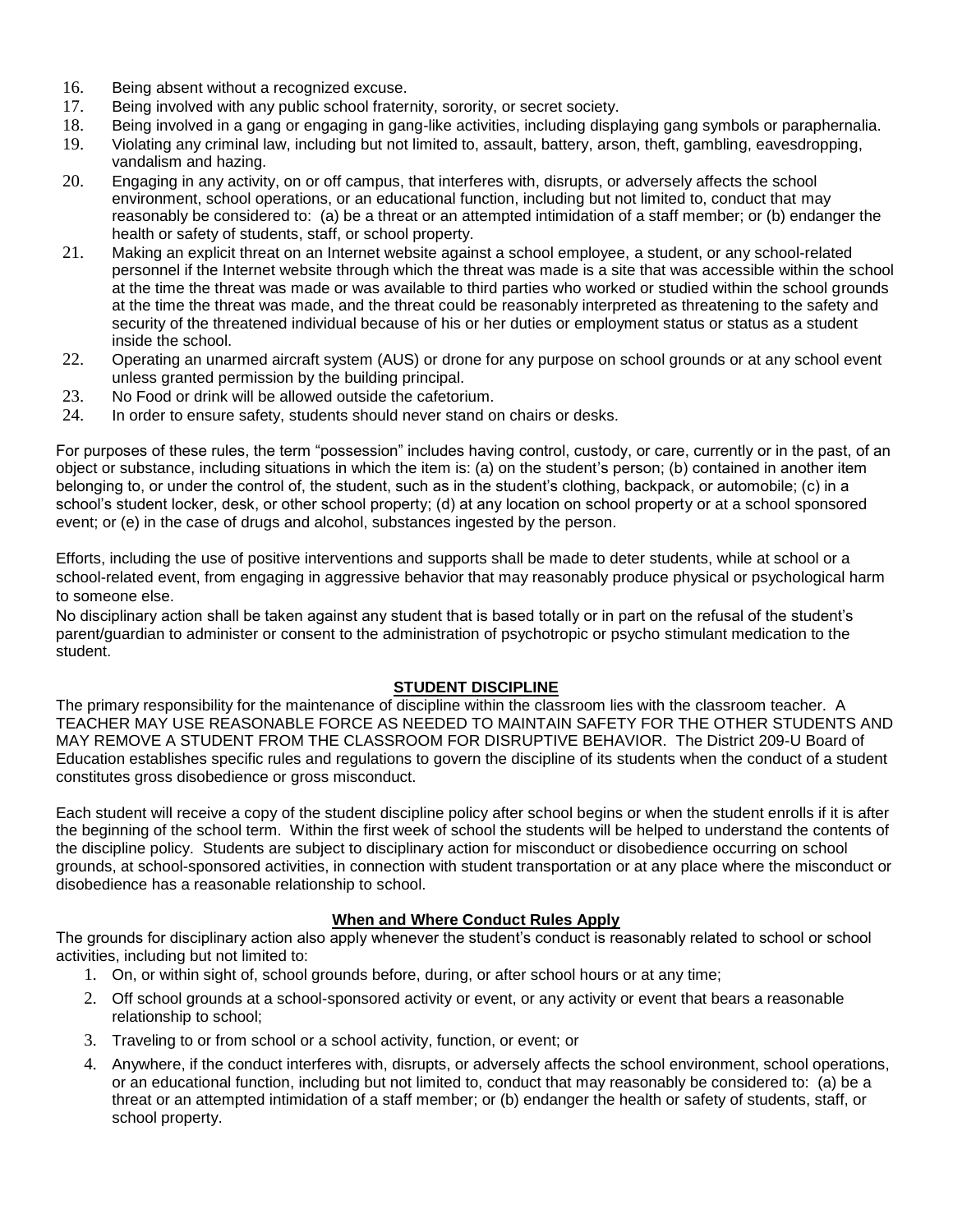# **DISCIPLINARY MEASURES**

School officials shall limit the number and duration of expulsions and out-of-school suspensions to the greatest extent practicable, and, where practicable and reasonable, shall consider forms of non-exclusionary discipline before using outof-school suspensions or expulsions. School personnel shall not advise or encourage students to drop out of school voluntarily due to behavioral or academic difficulties. Potential disciplinary measures include, without limitation, any of the following measures:

- 1. Notifying parents/guardians.
- 2. Disciplinary conference.
- 3. Withholding of privileges.
- 4. Temporary removal from the classroom.
- 5. Return of property or restitution for lost, stolen or damaged property.
- 6. In-school suspension
- 7. After-school detention 1 hour or 2 hour or Saturday study provided the student's parent/guardian has been notified. (If transportation arrangements cannot be made in advance, an alternative disciplinary measure will be assigned to the student.)
- 8. Community service.
- 9. Saturday Detention
- 10. Seizure of contraband; confiscation and temporary retention of the personal property that was used to violate school rules.
- 11. Suspension of bus riding privileges.
- 12. Suspension from school and all school activities for up to 10 days. A suspended student is prohibited from being on school grounds.
- 13. Expulsion from school and all school activities for a definite time period not to exceed 2 calendar years. An expelled student is prohibited from being on school grounds.
- 14. Transfer to an alternative program if the student is expelled or otherwise qualifies for transfer under State law.
- 15. Notifying juvenile authorities or other law enforcement whenever the conduct involves criminal activity, such as, illegal drugs (controlled substances), "look-alikes," alcohol or weapons or in other circumstances as authorized by the reciprocal reporting agreement between the District and local law enforcement agencies.

The above list of disciplinary measures is a range of options that will not always be applicable in every case. In some circumstances, it may not be possible to avoid suspending or expelling a student because behavioral interventions, other than a suspension or expulsion, will not be appropriate and available, and the only reasonable and practical way to resolve the threat and/or address the disruption is a suspension or expulsion.

## **Elasticity Clause**

The administration of Wilmington High School reserves the right to develop and implement additional rules and/or guidelines during the course of the school year if so needed.

## **Corporal Punishment**

Corporal punishment is illegal and will not be used. Corporal punishment is defined as slapping, paddling, or prolonged maintenance of students in physically painful positions, or intentional infliction of bodily harm. Corporal punishment does not include reasonable force as needed to maintain safety for students, staff, or other persons, or for the purpose of selfdefense or defense of property.

## **Weapons Prohibition**

A student who is determined to have brought one of the following objects to school, any school sponsored activity or event, or any activity or event that bears a reasonable relationship to school shall be expelled for a period of not less than one year but not more than 2 calendar years:

(1) A firearm meaning-any gun, rifle, shotgun, weapon as defined by Section 921 of Title 18 of the Unites States Code, firearm as defined in Section 1.1 of the Firearm Owners Identification Card Act, or firearm as defined in Section 24- 1 of the Criminal Code of 1961. The expulsion period may be modified by the superintendent, and the superintendent's determination may be modified by the board on a case-by-case basis.

(2) A knife, brass knuckles or other knuckle weapon regardless of its composition, a billy club, or any other object if used or attempted to be used to cause bodily harm, including "look alikes" of any firearm as defined above.

The expulsion requirement may be modified by the superintendent, and the superintendent's determination may be modified by the board on a case-by-case basis.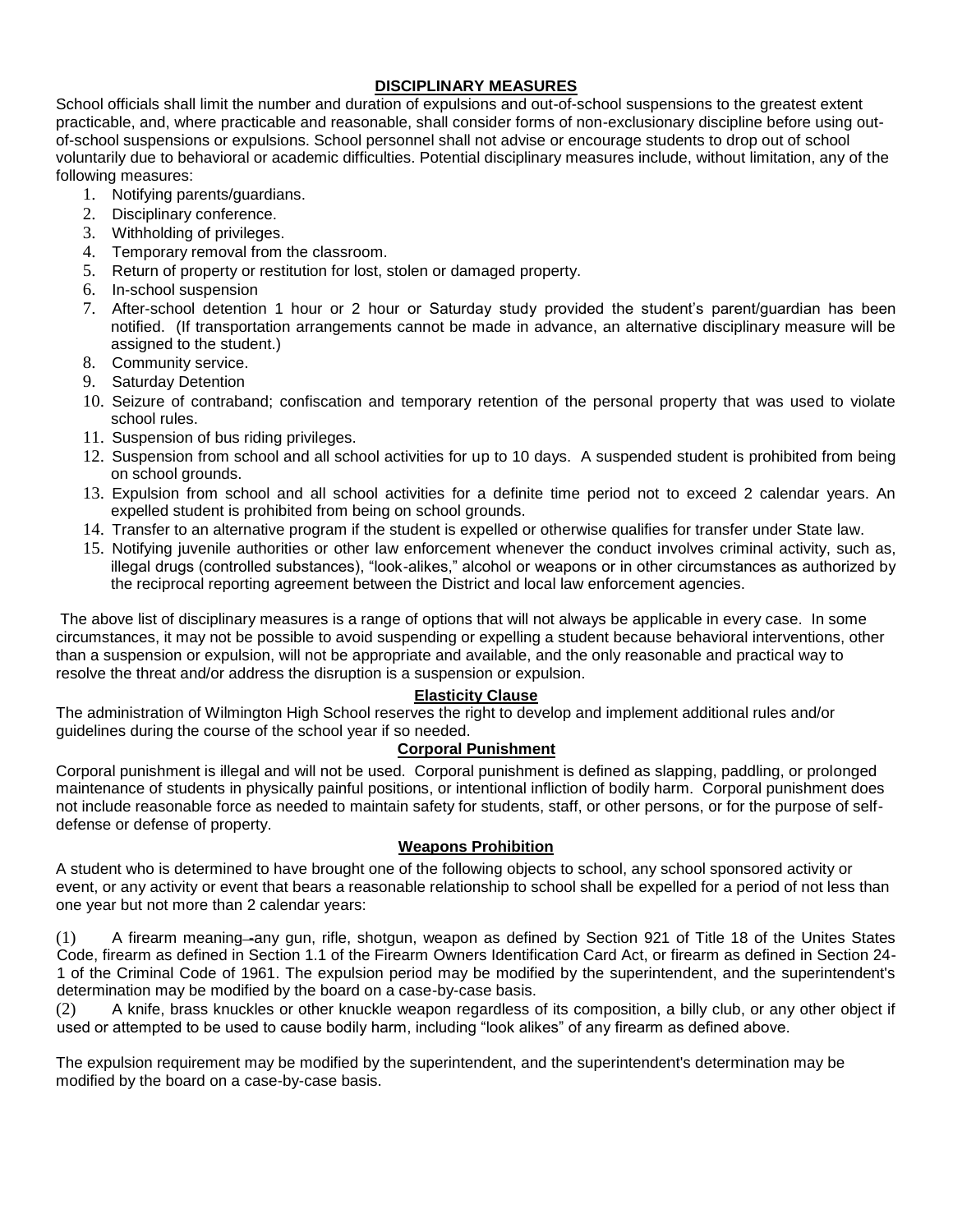# **GANG & GANG ACTIVITY PROHIBITED**

"Gang" is defined as any group, club or organization of two or more persons whose purposes include the commission of illegal acts. No student on or about school property or at any school activity or whenever the student's conduct is reasonably related to a school activity, shall: (1) wear, possess, use, distribute, display, or sell any clothing, jewelry, paraphernalia or other items which reasonably could be regarded as gang symbols; commit any act or omission, or use either verbal or nonverbal gestures, or handshakes showing membership or affiliation in a gang; or (2) use any speech or commit any act or omission in furtherance of the interest of any gang or gang activity, including, but not limited to, soliciting others for membership in any gangs; (3) request any person to pay protection or otherwise intimidate, harass or threaten any person; (4) commit any other illegal act or other violation of district policies, (5) or incite other students to act with physical violence upon any other person.

# **DETENTION PROCEDURES**

A list of students who have detentions will be published for the faculty. Students with make-up work will be expected to work on this material in detention. The work will be provided by the teacher to the WHS Office, which will in turn give it to the detention hall supervisor. The supervisor will collect the work at the end of the detention period.

- 1. Detention hall will begin 10 minutes after dismissal and will last 60 minutes.
- 2. Tuesday Detentions will be served from 6:45-7:45 am (1hour)
- 3. Wednesday Detentions will be served from 2:55-4:45 pm (2 hour)
- 4. Thursday Detentions will be served from 2:55-3:55 pm (1 hour)
- 5. Skipping a detention will result in the assignment of a 4-hour Friday detention.
- 6. All detentions must be served within 1-week of being issued.
- 7. Any student not in detention hall when the bell rings will receive an unexcused absence.
- 8. Students receiving a detention must serve it within one week after the infraction.
- 9. Students will be excused from detention hall only if an emergency arises and a request is made by the PARENT OR LEGAL GUARDIAN. A request by the student will be considered only in extreme emergency.
- 10. Students who are employed after school must make arrangements with their employer so they can serve detentions as scheduled.
- 11. Students will not bring hats, coats, or portable music devices to detention hall. They will bring work related to school to occupy their time in detention hall.
- 12. It is the philosophy of this administration that classroom detentions issued for minor infractions such as: talking, the first three tardies, etc. should be handled by the classroom teachers.

# **DETENTIONS - FRIDAY**

Friday detention begins at 2:55 p.m. and ends at 6:55 p.m. Students who are late in arriving will be considered absent from detention. During this time students should not bring: hats, coats, portable music devices, electronic equipment (cell phones, pagers, etc.) or blankets/pillows to Friday detention. Such items will be confiscated. Students should make plans to silently occupy their time during the detention (homework, magazine, books, etc.). No talking will be allowed during Friday detention. Sleeping is NOT acceptable behavior during Friday detention. Failure to report to an assigned Friday detention, without the permission of the Principal or Assistant Principal, may result in a 2-day school suspension. Any disruptive and/or insubordinate behavior during Friday detention may result in a suspension. Any individual who chooses to disregard the aforementioned guidelines may be required to immediately leave an assigned Friday detention. *If students are engaged and cooperative during the Friday detention, students may be released at 6:25 p.m.*

# **LOSS OF PRIVILEGES/SOCIAL PROBATION**

The concept of Loss of Privileges (LOP)/Social Probation is to approach discipline from a positive perspective rather than punitive. The goal of LOP is to reduce the number of disciplinary infractions for our most chronic issues, including: suspension, skipping detentions, closed campus violations, truancy, and unexcused tardies.

When students follow school rules, they are granted privileges, including but not limited to:

- 1. Attendance at school dances (Homecoming, Halloween Dance, Winter Ball, Prom)
- 2. Attendance/Participation during Homecoming Week
- 3. Attendance at athletic contests and extracurricular activities
- 4. Parking/Driving to school
- 5. Participation in field trips
- 6. Attending WILCO
- 7. Attending CO-OP
- 8. Being a student aide/library assistant
- 9. Participation/Attendance in Graduation Ceremony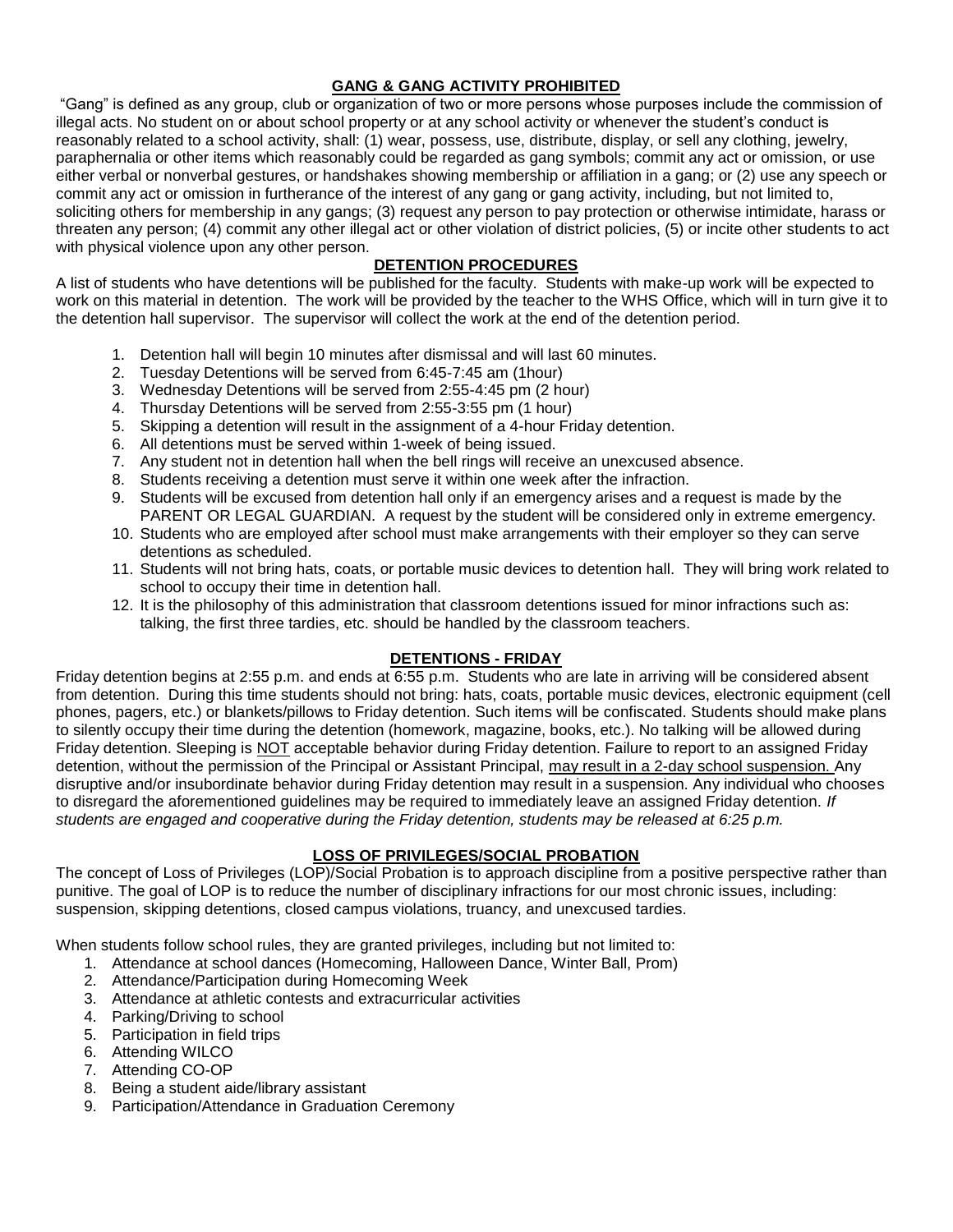If/When students are unable to follow school rules, these privileges may be temporarily or permanently suspended. The loss of privileges will be in addition to the consequences outlined in this handbook. Prior to the LOP/Social Probation, parents will be notified.

# **DUE PROCESS, SUSPENSION AND EXPULSION**

The Constitution of the State of Illinois states that "a fundamental goal of the People of the State is the educational development of all persons to the limits of their capacities." In order to establish and maintain an atmosphere conducive to the teaching and learning process for students and school personnel, local Boards of Education have approved rules and regulations designed to support reasonable standards of health, safety and discipline throughout the school program. Whenever students act irresponsibly, violate the rights of others, or present an actual or threatened danger to persons or property, the rights to an education may be temporarily forfeited. Procedural due process provides an opportunity for a student to communicate pertinent information, which will be helpful in resolving a situation as soon as possible. Prior to suspension, the following procedures will be observed:

- 1. The Principal or designated administrator (in case of absence) will give the student oral or written notice of improper actions and/or allegations which constitute gross disobedience, disrespect, insubordination, or misconduct. Moreover, the school official must be prepared to confront the student with relevant information which will confirm the knowledge and/or suspicion that that student was either directly or indirectly involved in the above mentioned improprieties.
- 2. An opportunity will be given to the student to explain the circumstances surrounding the improper actions and/or allegations in a conference with the school official before any decision is final. The student will then be directly informed whether or not the suspension will be imposed.
- 3. Students whose presence poses a continuing danger to persons or property or an ongoing threat of disrupting the academic process may be immediately removed from school. In such cases, the requirements of notice and hearing shall follow as soon as practicable. All suspensions will be served out-of-school. Students may be suspended for one to ten days for violations or repeated violations.

## **SUSPENSION PROCEDURES**

The following procedures will be followed when a student is suspended:

- 1. Parents or legal guardians will be notified whenever possible.
- 2. The Superintendent will be notified.
- 3. The above-mentioned rules are examples and not all-inclusive. In the event that civil laws are broken, the police may be consulted and charges may be filed.
- 4. A suspended student may not be on school property or attend any school-related activity at any time during his/her suspension.
- 5. In the event a student is suspended four times, or has accumulated 10 or more days of out of school suspension, the student will be suspended for 10 days and taken before the Board of Education with recommendation for expulsion.

## **Re-Engagement of Returning Students**

The building principal or designee shall meet with a student returning to school from an out-of-school suspension, expulsion or alternative school setting. The goal of this meeting shall be to support the student's ability to be successful in school following a period of exclusion and shall include an opportunity for students who have been suspended to complete or make-up missed work for equivalent academic credit.

## **Make-up Work Policy for Suspension**

A student is responsible the day they return from suspension to have all work completed. For a 1 day suspension the student must get their work the next day. For a suspension of 2 or more days students refer to the absent make-up work policy. In the event a student is suspended four times, the student will be suspended for 10 days and taken before the Board of Education with recommendation for expulsion.

#### **NOTE: According to Public Act 89-610, the Board of Education may invoke an expulsion for up to two calendar years.**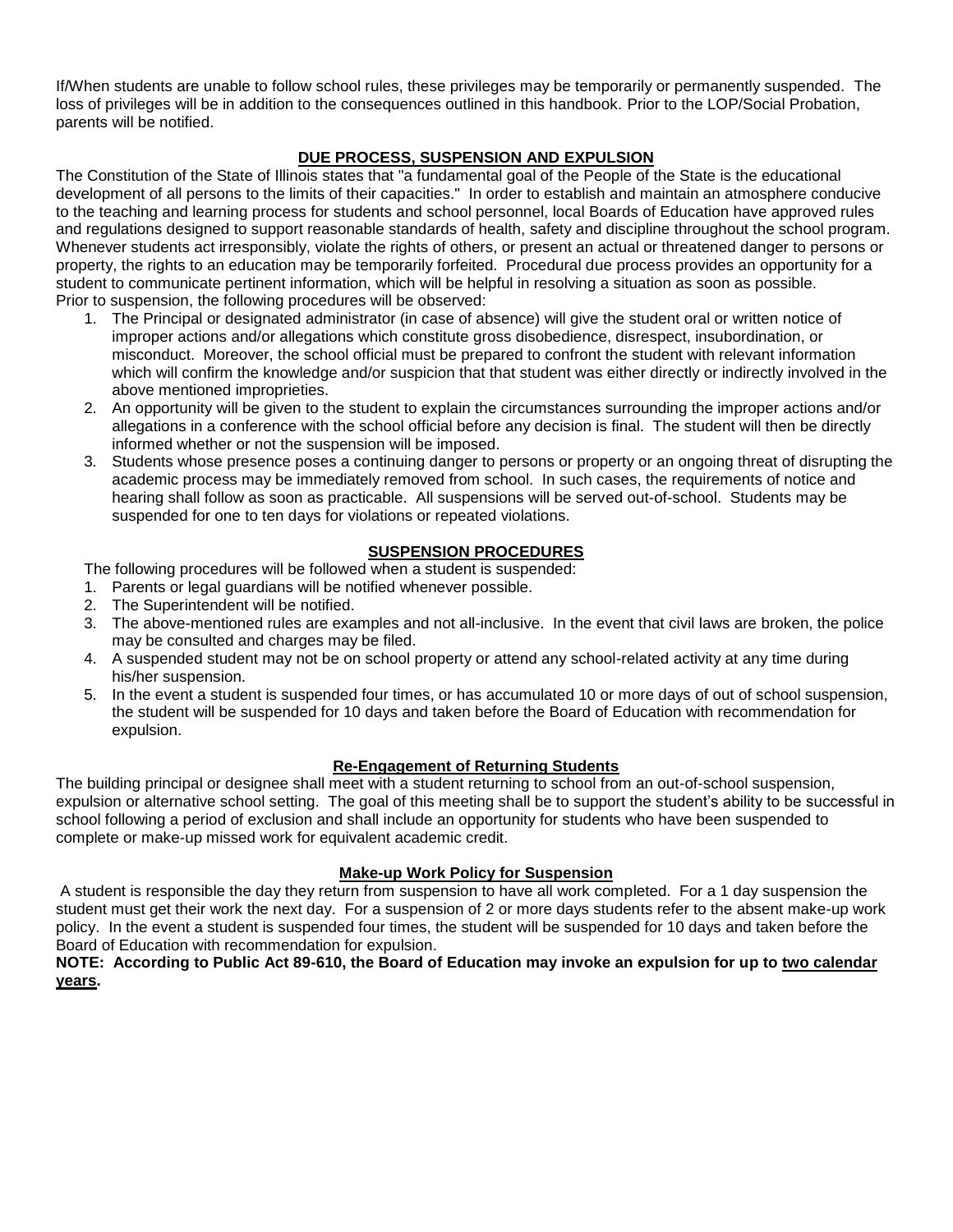# **CHEATING POLICY**

All students have a responsibility to do their own work on all assignments and tests in order to receive the maximum benefit from the instructional program. Unless the teacher gives specific instructions to the contrary, all class and homework assignments and all tests are to be completed by the student. Copying of homework is not permitted. Students, who give assistance on tests, share online electronic documents, provide assignments to be copied by another student, or complete assignments for other students are guilty of cheating.

Cheating will be handled under the following guidelines:

**First Offense** - The student(s) will receive a zero on the assignment or test and a 2-hour after school detention; the teacher will contact the WHS Office and parent to explain the circumstances. If assistance is being given by a student who is not in the class, the teacher will notify the WHS Office who in turn will notify the parent.

**Second Offense** - The student(s) will receive a zero on the assignment / test and a Friday detention. A conference involving the student(s), parents and the Assistant Principal will be scheduled. Again, if assistance is being given by a student who is not in the class, the student may receive a 1-day suspension and a conference will be held involving the students, parents and the Assistant Principal.

**Third Offense** - All of the procedures authorized above will be conducted, plus the student(s) may receive a 1-day suspension with a conference to be held with the student(s), parents, Assistant Principal and the Principal. Special Note

If at any time a student has in his/her possession a teacher's edition textbook, workbook, grade book, diskettes, or any other material that could alter grades, the student will immediately go to the "third offense" in the disciplinary procedure for cheating. The cheating offenses will accumulate over the entire school year.

## **ABSENCES/ATTENDANCE**

The Wilmington High School faculty recognizes the importance of daily attendance. Students who are frequently absent from school can expect to encounter difficulty keeping pace with their classmates. The student who frequently is absent misses discussion and instruction which cannot be made up. If frequent absences occur parents and students can expect negative results in grades and classroom performance.

Additionally, the Illinois School Code contains the following statements:

A. "Whoever has custody or control of any child… between the ages of 6 (on or before September 1) and 17 years (unless the child has already graduated from high school)… shall cause such a child to attend some public school in the District in which the child resides during the entire time it is in session during the regular school term..." with limited exceptions, including enrollment in private schools. 105 ILCS 5/26-1.

B. "Any person having custody or control of a child who is below the age of 6 years or is 17 years of age or above and who is enrolled in any of grades kindergarten through 12 in the public school shall cause the child to attend the public school in the district wherein he or she resides when it is in session during the regular school term, unless the child is excused…" 105 ILCS 5/26-2.

The Illinois School Code also states that a student in grades 2-12 must attend 300 minutes of class to be considered in attendance for a full day. That means a student must be in attendance for four (4) classes (lunch is not included) per day.

Accordingly, students are expected to:

- Attend every class in which he/she is enrolled, unless excused.
- Be ready for class work when the tardy signal sounds. A student who misses half of the class or more, due to tardiness, will be considered absent.
- Be in attendance at least 1/2 day of a school function in order to participate in or attend the school function. The only exception to this will be an excuse from the Administration obtained in advance.

## **PROCEDURE FOR ABSENCES**

Parents or guardians should not send a child to school when his or her attendance would endanger the health of his or her classmates, but absences for other reasons than illness should be avoided if at all possible.

When a child will be absent from school, parents should call 1-815-926-1752 between 7:30 a.m. and 9:00 a.m. If no phone call is received by 9:00 a.m., the attendance secretary will then call the child's home or the parent's place of employment to find out why the child is not in school. If the school cannot make phone contact with the parent, the absence will be considered unexcused. The parent then has one school day to contact the school to explain the absence.

# **The following are valid reasons for excused absences**:

- 1. Illness
- 2. Observance of religious holidays or for participation in religious instruction.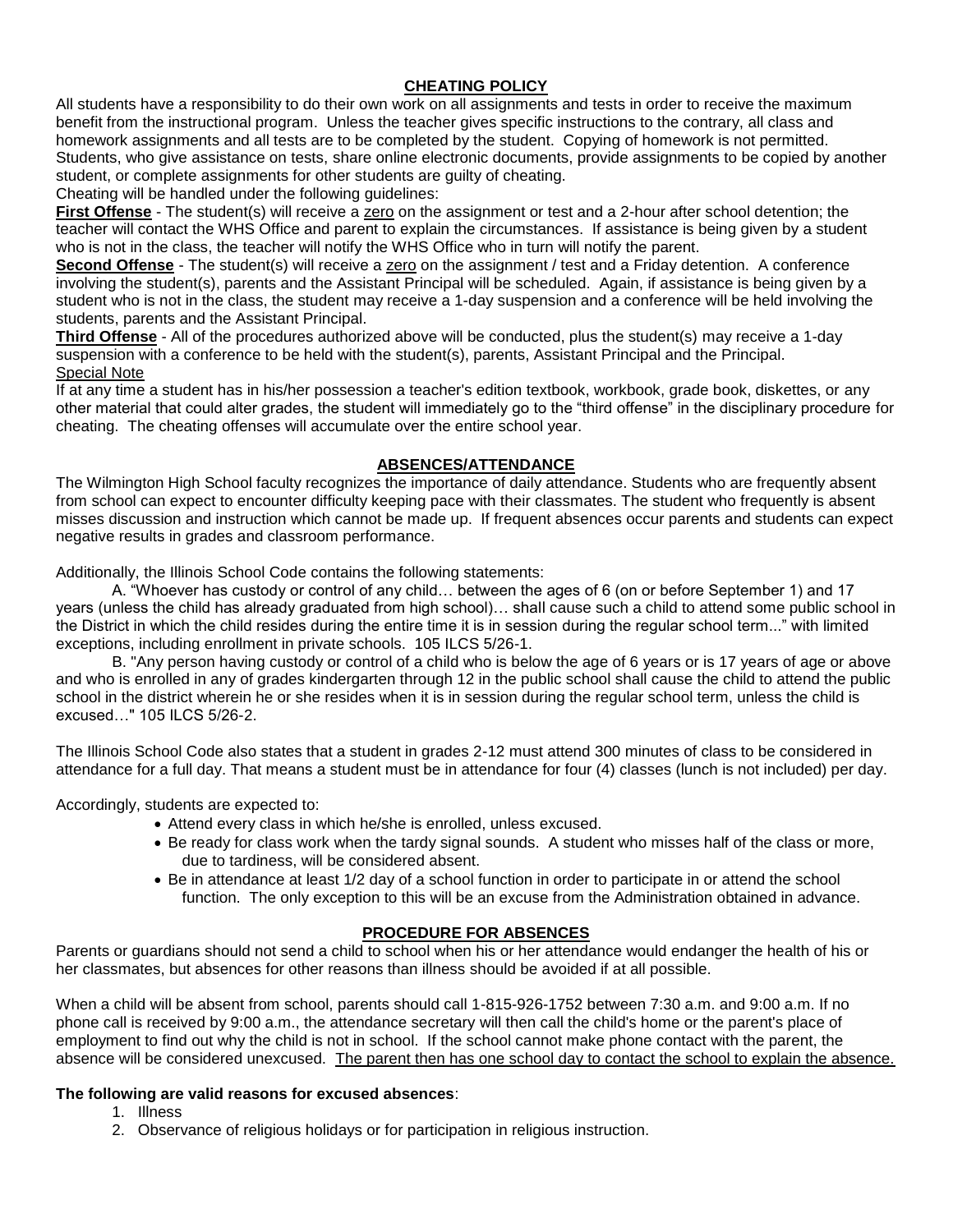- 3. Death in the immediate family (parent, legal guardian, sibling, grandparent, other individual who regularly is living in the same home where the student regularly resides)
- 4. Family emergency
- 5. Other verifiable circumstances which cause reasonable concern to the parent for the safety or health of the student
- 6. Vacation with parents of no more than five days, approved in advance by the Principal
- 7. Extraordinary circumstances related to economic or medical necessity or family hardship, as determined by the Superintendent or designee
- 8. Other valid reasons, approved in advance and in writing by the Principal
- 9. Other situations beyond the control of the student, as determined by the Board Education.

#### **The following are some reasons for unexcused absences**:

- 1. Skipping school
- 2. "Personal business" without explanation
- 3. A trip or vacation with a friend or group other than parents.

4. Working at a regular job during school hours, unless approved in advance by the Superintendent or designee and the student is 16 years of age or older and participating in an approved alternative learning opportunity program or graduation incentives program or there are other exigent circumstances necessitating the student's lawful employment during school hours.

**Any student who accumulates more than five days of absences during a semester must have a medical note from a licensed health care provider (i.e. – Doctor, Advanced Practice Nurse, etc.) for an absence to be excused for illness.** If no medical excuse is brought to the WHS Office within one school day of the absence, the absences will be considered unexcused. If necessary, the appeal process regarding a student absence must begin within three days of a student's return to school from that absence.

Any student seeking an absence for purposes of observance of a religious holiday or to participate in religious instruction must have a bona-fide belief in the religion or be from a family that has a bona-fide belief in the religion. Written request for excusal must be provided five days in advance to the school principal.

A student must be in attendance for at least 2 full periods to be eligible to participate in extra-curricular activities for the date of absence.

A student who is not present for at least two full class periods will show a full day's absence for that day.

**Homework** can be requested by parent/guardian, a teacher will attempt to gather all missing work within 48-hours of the request being made. This allows the teacher ample time to gather materials. Teachers will continue providing assignments on a weekly basis unless arrangements have been made otherwise. All work proved by the teacher is due upon return of school.

## **MAKE-UP WORK FROM ABSENCES / LATE WORK**

- 1. Students absent 1 (one) day "A" or "B" are responsible/required for attaining all missing work the next "A" or "B" day and returning it on the "A" or "B" day following pick-up. For example, if a student is absent from school "A1- Monday" they will be responsible for picking up work on "A2 Wednesday" and will be required to have all work completed for class on "A3-Friday".
- 2. Work missed due to absences beyond two days will be made up as soon as possible with a DATE and TIME negotiated between the teacher and student, with input from a counselor or administration. (if necessary)
- 3. Pre-arranged student absences, for part of a day or an entire day(s), will result in the STUDENT BEING RESPONSIBLE for turning in work the next day they return to school.
- 4. An assignment turned in after the due date will have a 20% reduction in grade for each day late. For example, if an assignment is due ""A1-Monday" and the student turns it in on "B1-Tuesday" for credit, there will be a 20% penalty. If the assignment is turned in on "A2-Wednesday" there will be a 40% penalty-"B3-Thursday a 60% penalty etc……
- 5. An "I" on the report card indicates incomplete course work. Students have one week from the end of any quarter/semester to make up work they have failed to complete. If the work/exam is not made up, the students will receive no credit (0) for missing assignment(s)/exam.

 It is imperative for students to have regular attendance in Block Scheduling in order to be academically successful. There is a direct correlation between absenteeism and student failure. Students must be in class to be successful.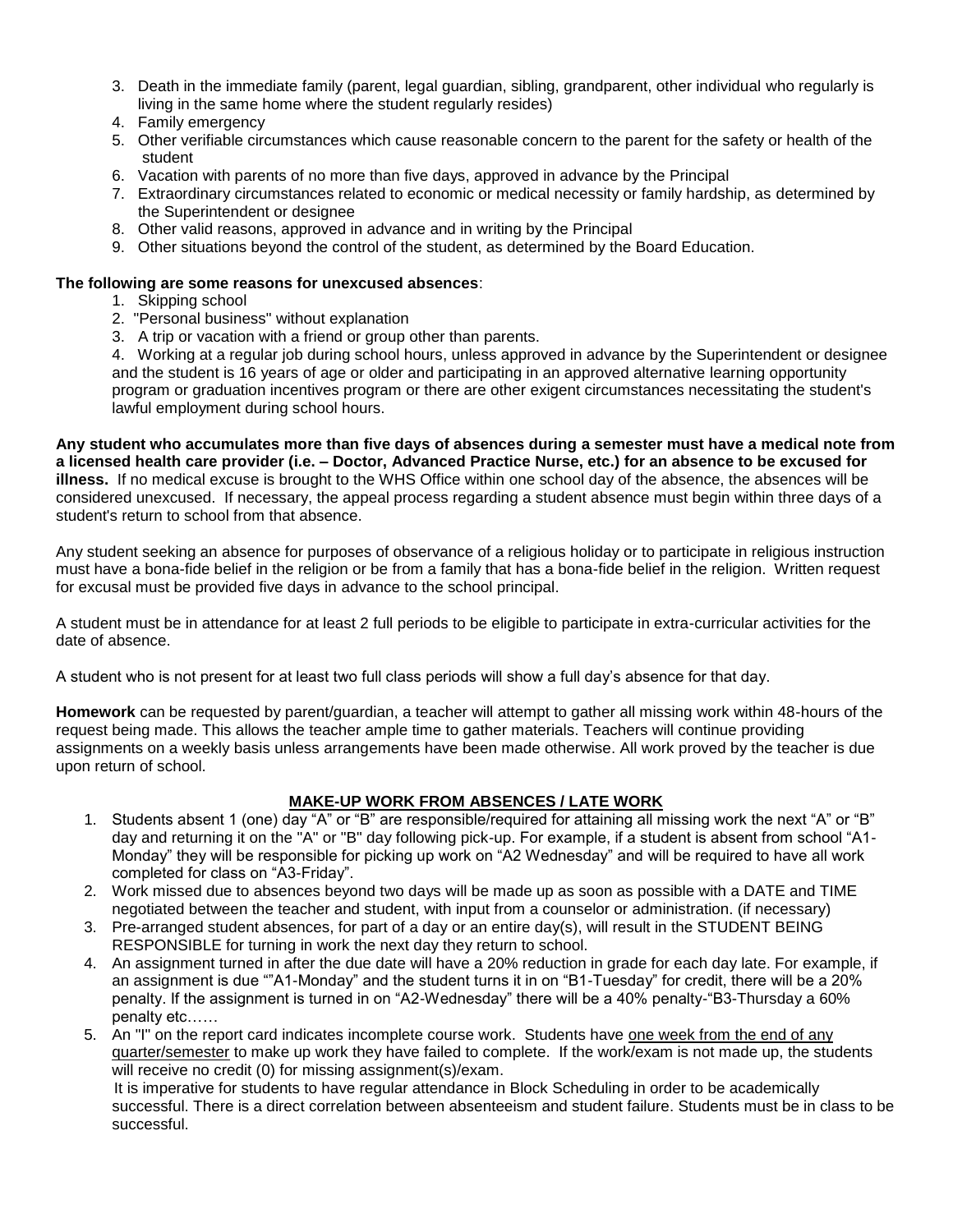## **HONOR CLASSES MAKE-UP WORK FROM ABSENCES / LATE WORK**

- 1. Students absent 1 (one) day "A" or "B" are responsible/required to see the teachers of missed classes the day they return to school. Students should see those teachers before school, during passing periods or after school. If a student is absent from school "A1" they are responsible/required to have all work completed for class when the class meets "A2" Example: (1) Absent "A1 (Mon)" and present "B1 (Tues.)" – The work that was due on "A1 (Mon.)" will be turned into the appropriate teachers on "B1 (Tues.)". The make-up work from "A1 (Mon.)" will be due on "A2 (Wed.)" (2) Absent both "A1 (Mon.)" and "B1 (Tues.)"; present "A2 (Wed)" and "B2 (Thur.)"; the make-up work will be due "B2 (Thur.)".
- 2. If a teacher chooses to accept late work, an assignment turned in after the due date will have a 20% reduction in grade and will be due the next school day. Late work will not be accepted for credit if more than one (1) day late. Example: If work was due on "A1 (Mon.)" the student must turn the work in "B1 (Tues.)" for credit with a 20% penalty

## **CHRONIC HEALTH CONDITIONS**

Students with chronic health conditions that impact daily attendance will be evaluated on a case-by-case basis by the administrative team. It will be the responsibility of the administrative team to set timelines/ deadlines for: make-up work, labs, quizzes, major projects and unit/ chapter exams. The W.H.S. administration requires that students with chronic health conditions complete all chapters/ units sequentially. All assignments for each chapter/ unit including quizzes, labs, projects, and exams must be completed before continuing to the next chapter/ unit. Students with chronic health conditions who fail to complete all major projects, labs, quizzes, and unit exams under agreed timelines will receive 0 (zeros) for the work that is not completed. W.H.S. will not give make-up work for the next chapter/ unit until all assignments have been completed in a sequential order meeting minimum competency.

#### **Exclusion For Medical Non-Compliance**

Students who fail to provide to the District by the 1<sup>st</sup> day of student attendance required proof of health examination and proof of immunizations shall be excluded from attendance until such time as the examination is provided. Any such exclusion shall be counted as an unexcused absence, absent extraordinary circumstances that reasonably prohibit the student or parent/legal guardian from obtaining the examination (religious objection, medically contraindicated, immunization schedule in place by the  $1<sup>st</sup>$  day of student attendance and proof of same presented to the District). The WHS administration or school nurse may be contacted for assistance with referrals to licensed health care providers who can assist in meeting this examination requirement if needed.

Health examinations and proof of immunization are required prior to:

- a. A student's enrollment in Kindergarten and first grade
- b. The beginning of  $5<sup>th</sup>$ , 9<sup>th</sup> and 12<sup>th</sup> grades
- c. Upon initial enrollment in a district, at any grade level

Examinations completed within one year of these reporting timelines will be accepted. This health examination is in addition to any required examination associated with participation in school sponsored athletic activities.

## **TARDY TO CLASS**

All **minor** tardies (tardies within 5 minutes of the second bell) will result in the student being required to remain in that class for one minute after the bell has rung. If students fail to comply with this requirement, it will be immediately dealt with as insubordinate behavior.

All **major** tardies, (tardies after 5 minutes of the second bell) will be documented by the teacher.

- **Unexcused** tardies may include, but are not limited to:
- Oversleeping
- If the bus is on time, bus riders must be on time
- Personal business (not an emergency) without explanation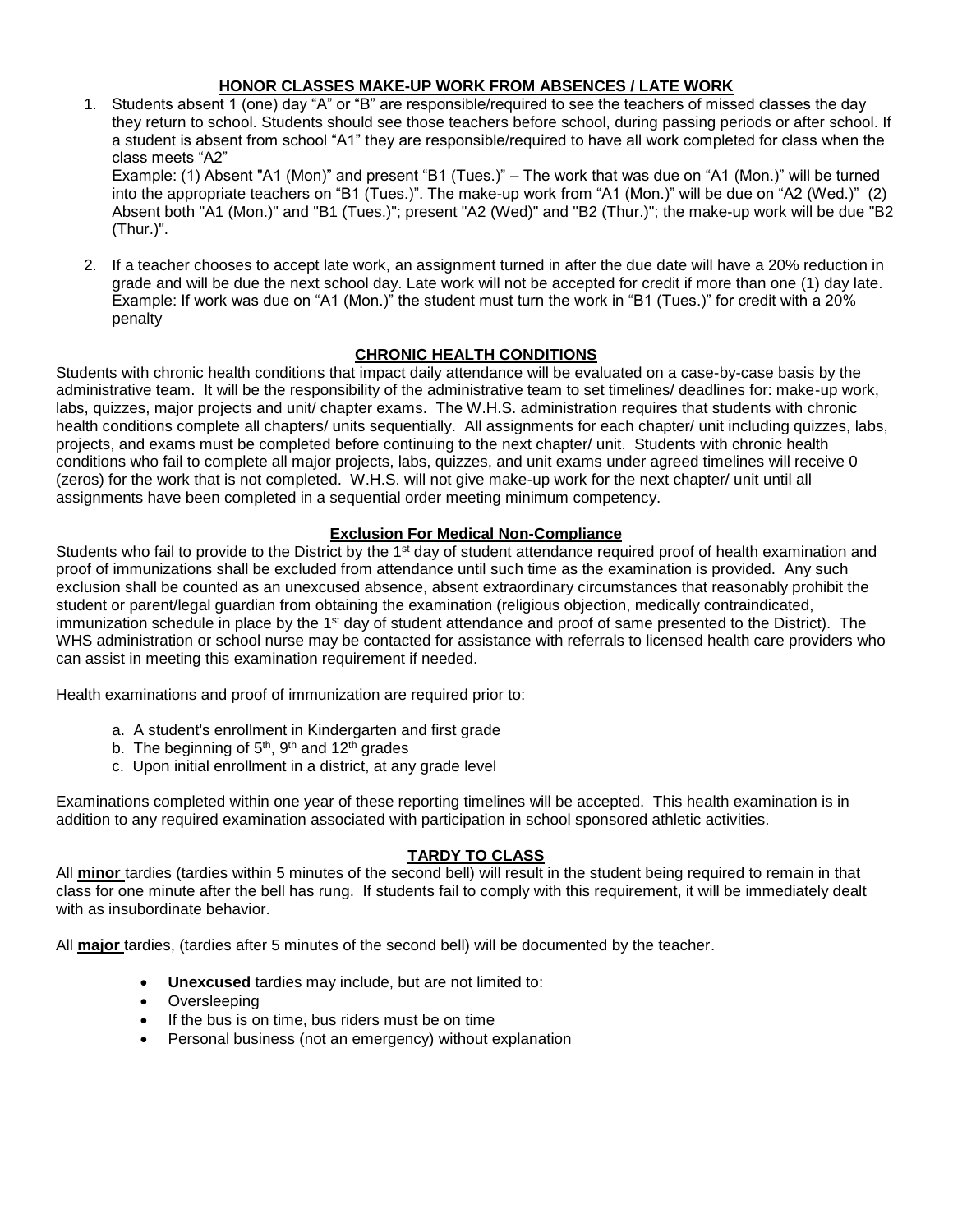#### **TRUANCY**

The School Code defines the following terms as related to student attendance and absences (105 ILCS 5/26.2a): **Truant** - a child subject to compulsory school attendance and who is absent without valid cause for a school day or portion thereof.

**Vailid Cause –** a legitimate reason for which a child may be absent from school because of illness, observance of a religious holiday, death in the immediate family, family emergency, situations beyond the control of the student as determined by the School Board, or circumstances which cause reasonable concern of the parent for the safety of health of the student.

**Chronic or habitual truant** - a child who is subject to compulsory school attendance and who is absent without valid cause from such attendance for five percent or more of the previous 180 regular attendance days.

**Dropout** – any child enrolled in grades 9-12 whose name has been removed from the district enrollment roster for any reason other than death, extended illness, removal for medical non-compliance, expulsion, aging out, graduation or completion of a program of students and who has not transferred to another public or private school and is not known to be home-schooled by his or her parents or guardians or continuing school in another country.

If these measures prove ineffective and the behavior persists, the Principal shall refer the matter to the Superintendent. The Superintendent may call upon the resources of outside agencies such as the juvenile officer or the local police department or the Truant Office of the Educational Service Region of the county. The School Board, Superintendent, administrators and teachers shall assist and furnish such information, as they have to aid truant officers in the performance of their duties.

In accordance with The School Code of Illinois, no punitive action, including out-of-school suspensions, expulsions or court action shall be taken against chronic truants unless available supportive services and other school resources have been provided to the student.

## **TRUANCY INTERVENTION**

The District shall determine if the student is truant or a "chronic or habitual" truant and make reasonable efforts to identify the cause of a student's unexcused absences through interviews of student, parent/guardian, staff or other persons who may have knowledge of the reason for student absences. Punitive action (suspension, expulsion, court referral) shall not be taken against a student for whom supportive services have not been offered. Supportive services may include: parent-teacher conferences, student and/or family counseling, or referrals to community service agencies available to truants and chronic truants relevant to their needs. Supportive services also may include student assessments or program reviews for specialized services such as special education or bilingual student supports if a suspected or known disability or language barrier reasonably is believed to be a possible contributor to the cause for the truancy.

For students under the age of 17, excessive unexcused absence from school will result in the notification of the Will County Truant Officer, provided supportive services have been offered.

For students who are 17 years of age or older, excessive unexcused absence will not be tolerated. Students 17 years of age or older who accumulate unexcused absences of 20% or more of the attendance days in a current semester and in the semester immediately prior to the current semester may be denied reenrollment for a semester. Prior written notice, an opportunity to appeal the notice and supportive services for truancy will be offered prior to any such denial. Appeal requests should be in writing and directed to the Principal. Any denial of attendance shall be implemented consistent with federal laws governing the rights of students with disabilities.

Unexcused Absence/Truancy (per class)

|                   | 2<br>3 | 2-hour detention assigned by administration<br>2-hour detention assigned by administration<br>Friday detention for each subsequent offense |
|-------------------|--------|--------------------------------------------------------------------------------------------------------------------------------------------|
| Truancy (per day) |        |                                                                                                                                            |
|                   |        | Friday detention (counselor referral/police intervention)                                                                                  |
|                   | 2      | 2 Friday detentions (counselor referral/police intervention)                                                                               |
|                   | 3      | 3 Friday detentions (counselor referral/police intervention)                                                                               |

Further violations may lead to additional disciplinary consequences.

If these measures prove ineffective and the behavior persists, the Principal shall refer the matter to the Superintendent. The Superintendent may call upon the resources of outside agencies such as the juvenile officer or the local police department or the Truant Office of the Educational Service Region of the county. The School Board, Superintendent,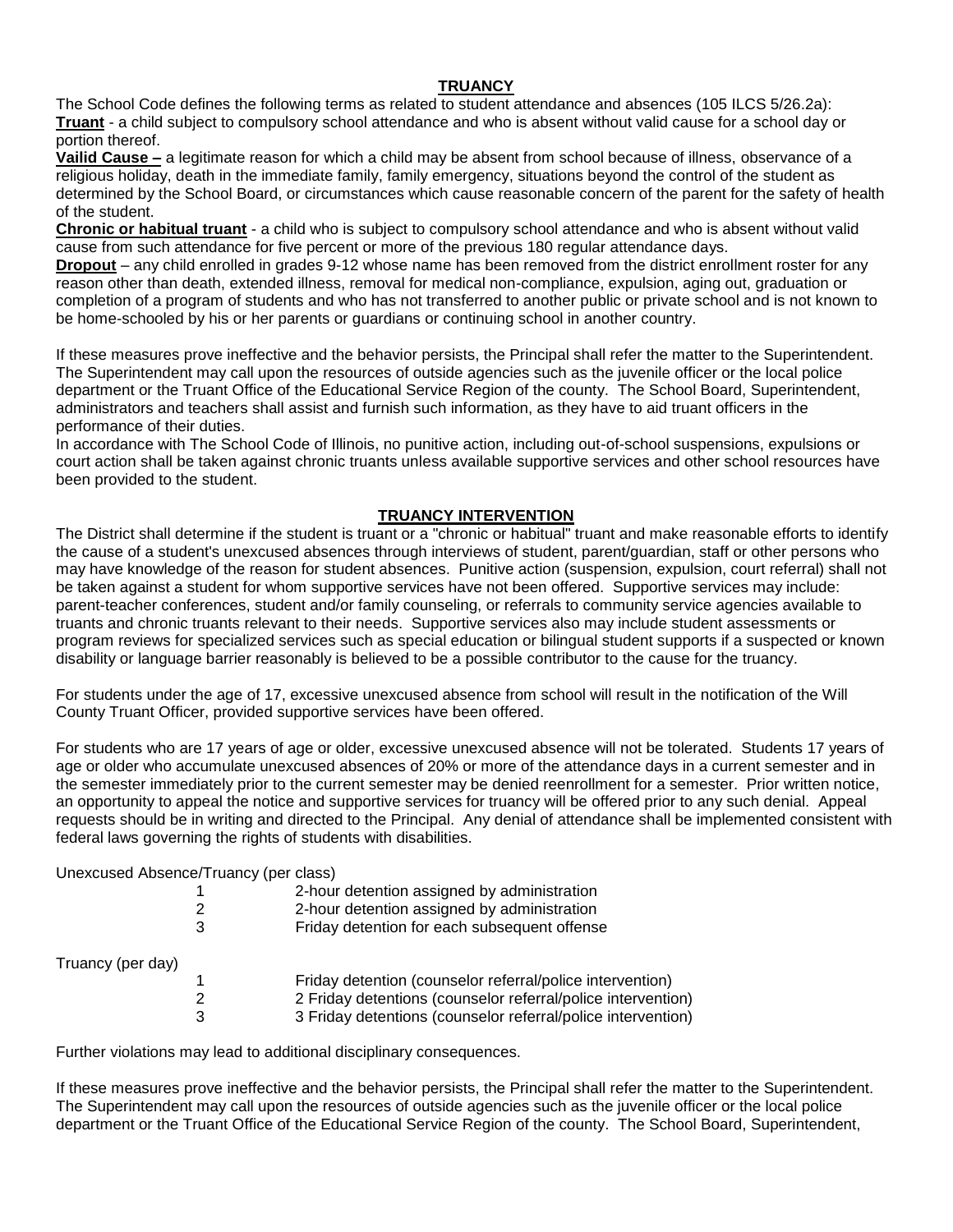administrators and teachers shall assist and furnish such information, as they have to aid truant officers in the performance of their duties.

In accordance with The School Code of Illinois, no punitive action, including out-of-school suspensions, expulsions or court action shall be taken against chronic truants unless available supportive services and other school resources have been provided to the student. Other forms of intervention may include: counseling services by social workers; counseling services by psychologists; psychological testing; alternative education programs; and alternate school placement.

# **REMOVAL FROM CLASS AND ENROLLMENT LISTS AND RE-ENROLLMENT**

Following initial referral in a school year to the Will County Truancy Officer, chronic or habitual truants who do not return to school by the date indicated in the truancy notification letter shall be removed from any and all class lists. Students who accumulate unexcused absences of 10 consecutive school days following initial referral to the Will County Truancy Officer also shall be removed from the District's attendance rolls and, as applicable, reported as a drop out, if their circumstances do not otherwise exclude them from the definition of a dropout as defined in the School Code.

A student who has been removed from class or school enrollment lists for reasons of non-attendance (other than transfers) who subsequently returns to school shall be placed in classes corresponding to his/her grade level and, if applicable, identified supplemental educational needs (IEP, 504 plan, RtI plan, ELL or gifted programming, alternative learning opportunities) at the time last enrolled, subject to seat availability and consistent with controlling State or federal laws, if any.

## **OUT OF ASSIGNED AREAS**

Unless specifically authorized by a member of the faculty / staff of WHS, students are to remain within their assigned area. If a student chooses to leave an assigned area without permission, he or she will be considered to be truant. The truancy consequence schedules outlined above (per period and per day) will be followed.

## **PASSES**

In order to be in the hallway at any time, a student must have a pass. Students in the hallway without a pass will be assigned a p.m. detention. If a student wishes to obtain help from a teacher, go to the Guidance office, etc., the student must obtain a pass from that teacher before school begins in the morning. Teachers are to be near their rooms at 7:50 a.m. A student guilty of forging a pass may be suspended and placed on the no-pass list for the remainder of the year.

## **CLOSED CAMPUS, LOITERING POLICY & VEHICLE USE**

WHS has a closed campus. Before leaving the building or grounds for any reason, a student must have the permission of administration and sign out in the WHS Office. This policy will not apply to those students who must leave the school grounds as part of their vocational training. Students may not go to their cars or leave the school grounds during their lunch period. During school hours, school activity hours, and for one hour before and one hour after these hours, students may not loiter in any area within 1000 feet of school property. After arriving at school by bus or by foot in the morning, students will not be allowed to leave school grounds, without permission, until the final bell rings at 2:45 p.m. Once students leave school grounds at the end of the school day, they will not be allowed to re-enter school property in order to board their school buses.

## **Bullying, Harassment, Intimidation and Discrimination**

Bullying is NOT tolerated in the Wilmington School District. Our board policies, administrative plans, and school handbooks strictly forbid bullying, as well as any other form of harassment, intimidation or discrimination.

The Wilmington School District Board of Education, administration, faculty & staff are committed to creating and maintaining a physically, emotionally, and intellectually safe educational environment free from bullying, harassment, and discrimination. The purpose of established policies, procedures and plans is to ensure, to the greatest extent possible, that no one within our school community will be subject to any bullying, experiencing a secure, safe, orderly, respectful, and nurturing environment that promotes teaching and learning.

Review related School Board Policies & Bullying Prevention Plan:

- Policy 5:20
- Policy 7:20
- Policy 2:260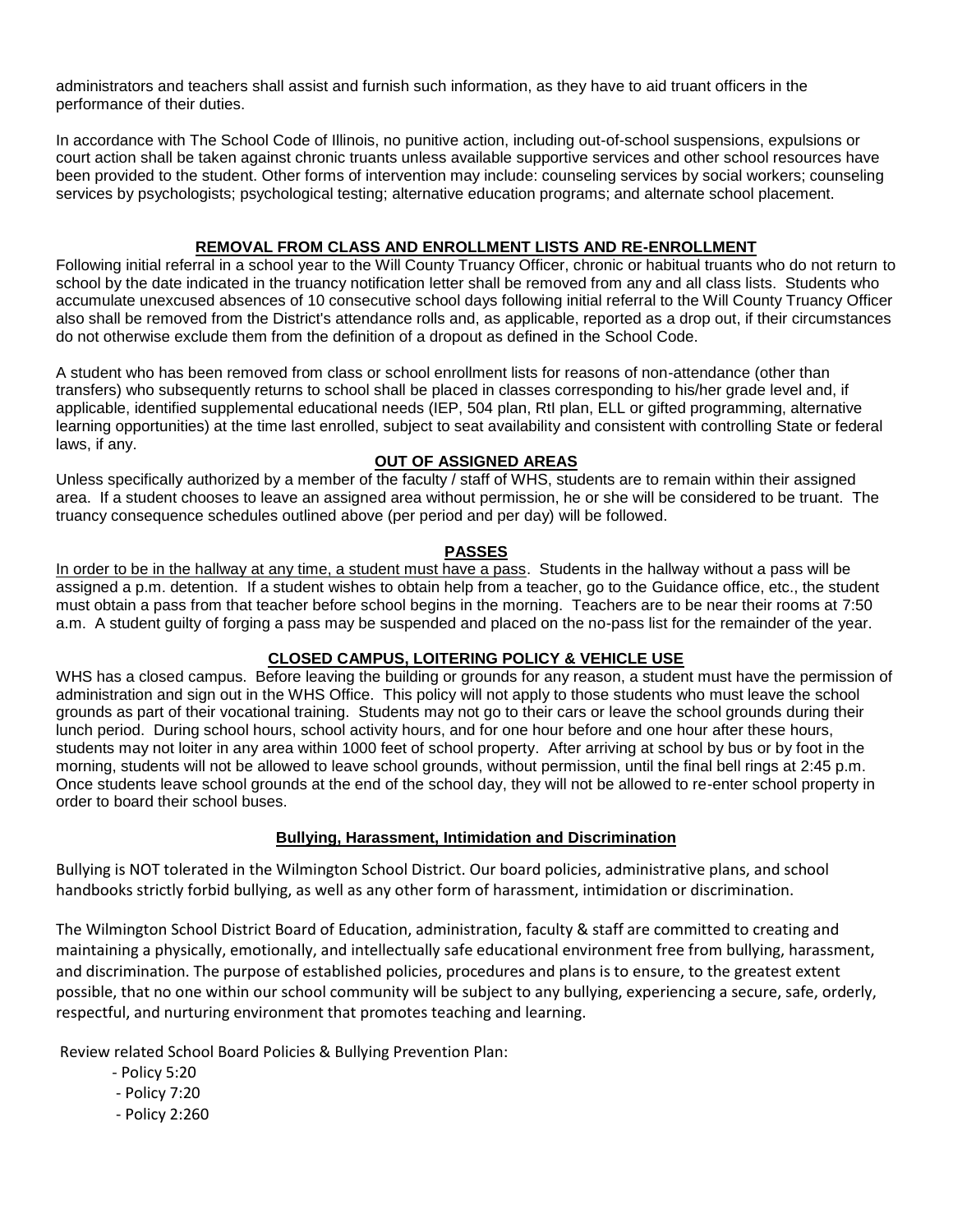- Policy 2:265

- Wilmington School District Bullying Prevention Plan

**Bullying is generally defined as:** 1. Reflect a coercive imbalance of power; AND 2. Is severe, pervasive and often purposeful and repeated; AND 3. Places an individual in (a) reasonable fear of substantial detrimental effect to his or her person or property; or (b) to otherwise substantially interfere in a student's academic performance or ability to participate in any school related activity.

**The Illinois legislature clarifies further in its definition of "Bullying" as:** "Any severe or pervasive physical or verbal act or conduct, including communications made in writing or electronically, directed toward a student or students that has or can be reasonably predicted to have the effect of one or more of the following: (1) placing the student or students in reasonable fear of harm to the student's or students' person or property; (2) causing a substantially detrimental effect on the student's or student's physical or mental health; (3) substantially interfering with the student's or students' academic performance; or (4) substantially interfering with the student's or students' ability to participate in or benefit from the services, activities, or privileges provided by a school." 105 ILCS 5/27-23.7(b) The Illinois legislature also authorizes school boards to establish appropriate behavioral standards for their respective schools, which take into consideration but are not limited to conduct prohibited by State and federal laws. See, 105 ILCS 5/10-20.14(d).

**"Conduct" may include:** Physical acts, such as inappropriate, unwanted, uninvited, or injurious physical contact with another; stalking; sexual assault; and destruction or damage to property of another; Written and electronic communication of any type that incorporates language or depictions that would constitute bullying, using any medium (including, but not limited to, cell phones, computers, websites, electronic networks, instant messages, text messages and emails); Verbal threats made to another, blackmail, or demands for protection money; Non-verbal threats or intimidation such as aggressive or menacing gestures; Direct or indirect, relationally aggressive behavior such as social isolation, rumor spreading, or damaging someone's reputation; Any of the above conduct which occurs off school grounds when such conduct creates, or reasonably can be expected to create, a substantial disruption in the school setting and/or at school sponsored activities and events.

**In addition to the types of conduct described above, some potential examples which could be:** Blocking access to school property or facilities; Stealing or hiding or otherwise defacing books, backpacks or other personal possessions; Repeated or pervasive taunting, name-calling, belittling, mocking putdowns, or demeaning humor relating to a student's race, color, gender, sexual orientation, ancestry, religion, disability, or other personal characteristics, whether or not the student actually possesses them, that could reasonably be expected to result in the disruption of school activities or that results in a hostile educational environment for the student.

**"Cyber-bullying"** means bullying that takes place through the use of electronic devices, including but not limited to telephones, cellular phones, computers, pagers, electronic mail, instant messaging, text messaging, websites, and/or other social media.

**"Teen Dating Violence"** occurs whenever a student who is 13 to 19 years of age uses or threatens to use physical, mental, or emotional abuse to control an individual in the dating relationship; or uses or threatens to use sexual violence in the dating relationship.

**Wilmington School District Prohibits Bullying, Harassment, Intimidation and Discrimination:** Bullying is NOT acceptable and is strictly prohibited. Bullying conduct that is covered by our Policy is conduct that occurs on school property or at school sponsored activities or events; while students are being transported or walking to or from school or school sponsored activities or events; while students are waiting at school bus stops, or when the conduct otherwise would substantially impede the educational environment, regardless of where the conduct occurs. The bullying, harassment, intimidation and/or discrimination of any student or staff member of the Wilmington School District will not be tolerated.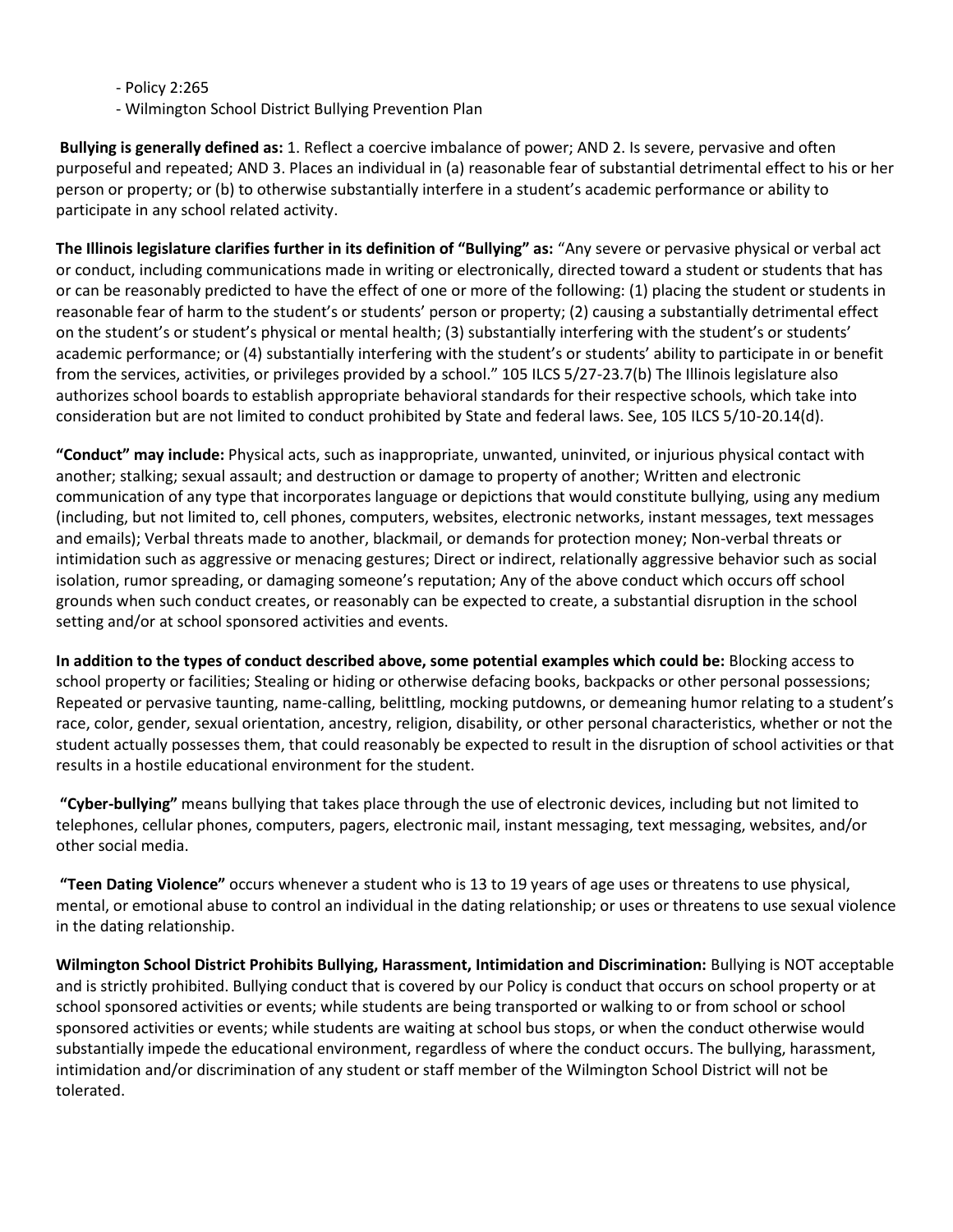**Wilmington 209u Response to Bullying:** Any complaints or concerns should be reported as soon as possible to the appropriate building principal or any other trusted school district employee. See Board Policy for more details. Anyone who witnesses any conduct that could constitute bullying shall report it to a school staff member as soon as possible. Such a report shall then be forwarded to the Principal or his/her designee as soon as possible, who then shall conduct or cause to be conducted a thorough investigation of the alleged incident. A district Bullying Prevention Coordinator is also available to assist students, families and school staff in working through situations. Any student who engages in bullying will be subject to appropriate discipline, up to and including suspension or expulsion and referral to local law enforcement. A student's bullying conduct also may be addressed through any other behavioral interventions. Any student who is a bystander to any bullying conduct and who fails to take any action to discourage the bullying conduct also may be subject to appropriate discipline. No student shall be retaliated against for reporting bullying conduct. Any student who is determined to intentionally have falsely accused another of bullying shall be subject to appropriate discipline.

The Superintendent or designee may use interventions to address bullying, that may include, but are not limited to, school social work services, restorative measures, social-emotional skill building, counseling, school psychological services, and community-based services. It is the responsibility of the school staff to use violations of the school rules as opportunities to help students improve their social and emotional skills, accept personal responsibility for their learning environment and understand consequences for poor choices and behaviors. In determining the appropriate response to or discipline of students who engage in bullying behavior, the school's administration should consider the following: The ages and maturity of the students involved; The type, frequency, severity and patterns of behaviors; The context in which the incidents occurred; and any other relevant circumstances.

# **Bullying Complaint Coordinator:**

Kevin Feeney, Assistant Superintendent 209U Wildcat Court; kfeeney@209u.net; 815-926-1752

\_\_\_\_\_\_\_\_\_\_\_\_\_\_\_\_\_\_\_\_\_\_\_\_\_\_\_\_\_\_\_\_\_\_\_\_\_\_\_\_\_\_\_\_\_\_\_\_\_\_\_\_\_\_\_\_\_\_\_\_\_\_\_\_\_\_\_\_\_\_\_\_\_\_\_

## **Resources and Support:**

- U.S. Health and Human Services Website: Bullying Prevention & Response for students, educators and parents. Includes resources, games and activities for children, parents and educators… www.stopbullying.gov.
- U.S. Health and Human Services Website: Girls Health Providing information for girls, educators and parents about bullying, safety, relationships, body image and issues, feelings, nutrition, substance abuse issues, etc. Includes games, quizzes and activities… www.girlshealth.gov.
- Bully Free: It starts with me National Education Association Initiative… [www.nea.org/neabullyfree.](http://www.nea.org/neabullyfree)
- Connect for Respect Initiative National Parent Teachers Association providing information for parents… [http://www.pta.org/bullying.asp.](http://www.pta.org/bullying.asp)
- PACER's Center for Children with Disabilities Bully Prevention Center… http://www.pacer.org/bullying/.
- A Brain Works Project: Coping Skills for Kids Promoting the development of coping skills in preteens by providing information and activities and provides resources and information for educators and parents… http://www.copingskills4kids.net/.

The Wilmington School District forbids all forms of bullying, harassment, intimidation and/or discrimination, including any mistreatment related to race, sex, nationality, religion, or any other trait or affiliation of any kind.

Title IX provides that no person in the United States shall, based on sex, be excluded from participation in, be denied the benefits of, or be subjected to discrimination under any education program or activity receiving Federal financial assistance.

Any complaints or concerns should be reported as soon as possible to Non-Discrimination / Title IX Coordinators, Complaint Managers, or any other trusted school district employee. See Board Policy for more details.

Non-Discrimination Coordinator – Matt Swick (815.926.1751) Title IX Coordinator – Kevin Feeney (815.926.1751)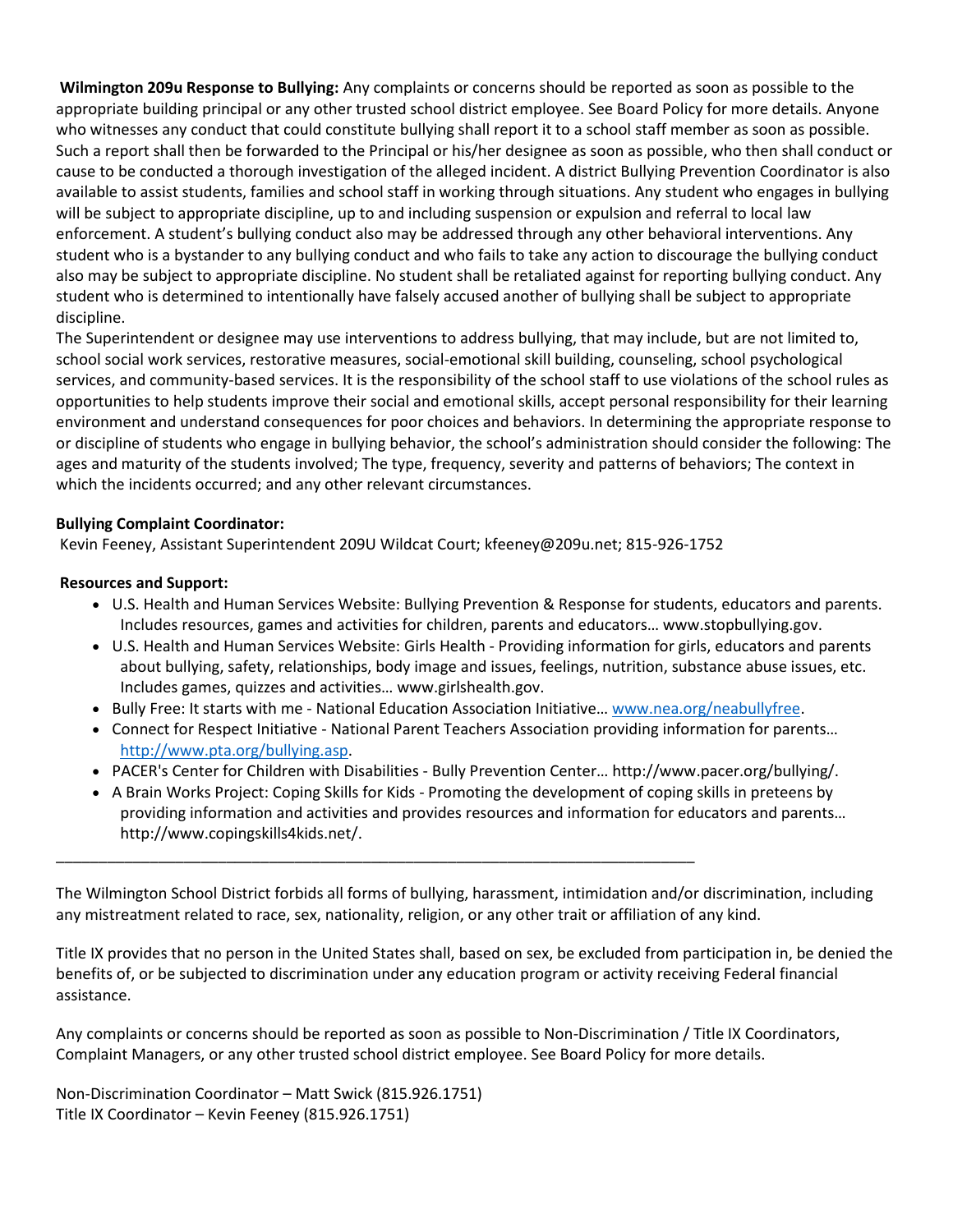# **SUICIDE AND DEPRESSION AWARENESS AND PREVENTION**

Youth suicide impacts the safety of the school environment. It also affects the school community, diminishing the ability of surviving students to learn and the school's ability to educate. Suicide and depression awareness and prevention are important Board goals.

# Suicide and Depression Awareness and Prevention Program

The Superintendent or designee shall develop, implement, and maintain a suicide and depression awareness and prevention program (Program) that advances the Board's goals of increasing awareness and prevention of depression and suicide. This program must be consistent with the requirements of Ann Marie's Law listed below; each listed requirement, 1-6, corresponds with the list of required policy components in the School Code Section 5/2-3.163(c)(2)-(7). The Program shall include:

- 1. Protocols for administering youth suicide awareness and prevention education to students and staff.
	- a. For students, implementation will incorporate Board policy 6:60, Curriculum Content, which implements 105 ILCS 5.2-3.139 and 105 ILCS 5/27-7 (requiring education for students to develop a sound mind and a healthy body).
	- b. For staff, implementation will incorporate Board policy 5:100, Staff Development, and teacher's institutes under 105 ILCS 5/3-14.8 (requiring coverage of the warning signs of suicidal behavior).
- 2. Procedures for methods of suicide prevention with the goal of early identification and referral of students possibly at risk of suicide.
	- a. For students in grades 7 through 12, implementation shall incorporate the training required by 105 ILCS 5/10- 22.39 for school guidance counselors, teachers, school social workers, and other school personnel who work with students to identify the warning signs of suicidal behavior in adolescents and teens along with appropriate intervention and referral techniques, including methods of prevention, procedures for early identification, and referral of students at risk of suicide.
	- b. For all students, implementation shall incorporate Illinois State Board of Education (ISBE)-recommended guidelines and educational materials for staff training and professional development, along with ISBErecommended resources for students containing age-appropriate educational materials on youth suicide and awareness, if available pursuant to Ann Marie's Law on ISBE's website.
- 3. Methods of intervention, including procedures that address an emotional or mental health safety plan for use during the school day and at school-sponsored events for a student identified as being at increased risk of suicide. Implementation will incorporate paragraph number 2, above, along with:
	- a. Board policy 6:65, *Student Social and Emotional Development*, implementing the goals and benchmarks of the Ill. Learning Standards and 405 ILCS 49/15(b) (requiring student social and emotional development in the District's educational program);
	- b. Board policy 6:270, *Guidance and Counseling Program*, implementing guidance and counseling program(s) for students, and 105 ILCS 5/10-22.24a and 22.24b, which allow a qualified guidance specialist or any licensed staff member to provide school counseling services.
	- c. Board policy 7:250, *Student Support Services*, implementing the Children's Mental Health Act of 2003, 405 ILCS 49/ (requiring protocols for responding to students with social, emotional, or mental health issues that impact learning ability); and
	- d. State and/or federal resources that address emotional or mental health safety plans for students who are at a potentially increased risk for suicide, if available on the ISBE's website pursuant to Ann Marie's Law.
- 4. Methods of responding to a student or staff suicide or suicide attempt. Implementation of this requirement shall incorporate building-level Student Support Committee(s) established through Board policy 7:250, *Student Support Services*.
- 5. Reporting procedures. Implementation of this requirement shall incorporate Board policy 6:270, *Guidance and Counseling Program,* and Board policy 7:250, *Student Support Services*, in addition to other State and/or federal resources that address reporting procedures.
- 6. A process to incorporate ISBE-recommend resources on youth suicide awareness and prevention programs, including current contact information for such programs in the District's Suicide and Depression Awareness and Prevention Program.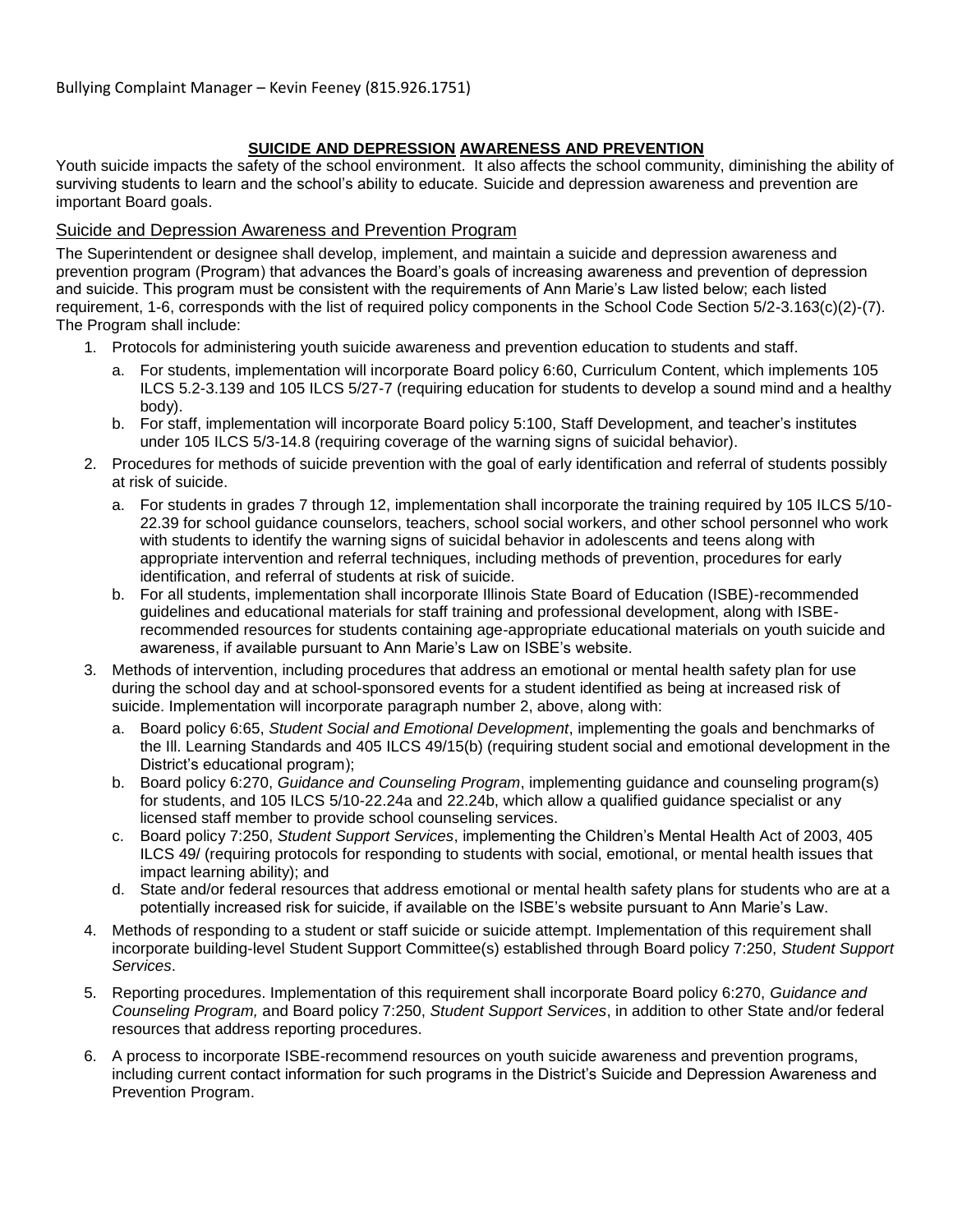# Illinois Suicide Prevention Strategic Planning Committee

The Superintendent or designee shall attempt to develop a relationship between the District and the Illinois Suicide Prevention Strategic Planning Committee, the Illinois Suicide Prevention Coalition Alliance, and/or a community mental health agency. The purpose of the relationship is to discuss how to incorporate the goals and objectives of the Illinois Suicide Prevention Strategic Plan into the District's Suicide Prevention and Depression Awareness Program.

# **Monitoring**

The Board will review and update this policy pursuant to Ann Marie's Law and Board policy 2:240, *Board Policy Development*.

# Information to Staff, Parents/Guardians, and Students

The Superintendent shall inform each school district employee about this policy and ensure its posting on the District's website. The Superintendent or designee shall provide a copy of this policy to the parent or legal guardian of each student enrolled in the District.

## Implementation

This policy shall be implemented in a manner consistent with State and federal laws, including the Children's Mental Health Act of 2003, 405 ILCS 49/, Mental Health and Developmental Disabilities Confidentiality Act, 740 ILCS 110/, and the Individuals with Disabilities Education Act, 42 U.S.C. §12101 et seq.

The District, Board, and its staff are protected from liability by the Local Governmental and Governmental Employees Tort Immunity Act. Services provided pursuant to this policy: (1) do not replace the care of a physician licensed to practice medicine in all of its branches or a licensed medical practitioner or professional trained in suicide prevention, assessments and counseling services, (2) are strictly limited to the available resources within the District, (3) do not extend beyond the school day and/or school-sponsored events, and (4) cannot guarantee or ensure the safety of a student or the student body.

• Struggling, Stressed, Sad, Concerned for a Friend, or just need someone to talk to? Use the Text A Tip hotline at anytime. Text 1-844-823-5323. As always, our school counselors are available to talk with you as will.

# **NO TRESPASS NOTICE**

For all land, buildings, and vehicles of Wilmington District 209-U Schools: This notice is to personally inform you that you are not permitted on THE GROUNDS, OR IN ANY BUILDINGS, OR IN ANY VEHICLES of Wilmington District 209-U Schools if you are in possession of any of the following:

| Paintball Gun Airsoft Gun | Air Rifle or Air Gun | Knife |  |  |
|---------------------------|----------------------|-------|--|--|
|---------------------------|----------------------|-------|--|--|

Dagger BB Gun Dirk Razon

Dangerous or deadly weapon or instrument or like character.

Pellet Gun of any kind that a reasonable person or any other would believe to be a real gun regardless of the distance at which that person might see.

**Anyone who disobeys this notice can be charged with Criminal Trespass to State-Supported Land and/or Criminal Trespass to Vehicles.** Both of these offenses are Class A misdemeanors. You can be arrested. If you are convicted, you can be punished by up to one year in the Illinois Department of Correction, Juvenile Division, and if you are 17 years of age or older, by up to 364 days in jail. This serves as your written notice. This notice was prepared by the Will County State's Attorney.

# **SUSPICIOUS DRUG TESTING**

Wilmington High School Administration reserves the right to administer a breathalyzer or drug test if students are suspected of being under the influence of drugs or alcohol.

#### **RANDOM DRUG TESTING POLICY FOR EXTRACURRICULAR ACTIVITIES AND STUDENT PARKING**

Wilmington High School believes the use of alcohol or drugs by students presents a particular hazard to the health, safety, and welfare of the student and to those who compete with the student. The Administration encourages students to participate in extra-curricular activities and use parking facilities as needed, but believes these privileges are not a right. To be eligible to participate in any school-sponsored extracurricular activity program or receive a parking permit at the High School, students must agree to submit to random testing, if selected, for the use of illegal drugs and banned substances in accordance with school board policy. A student that has been randomly selected and refuses to take the drug test, it will deemed a positive result and the appropriate consequences will be imposed.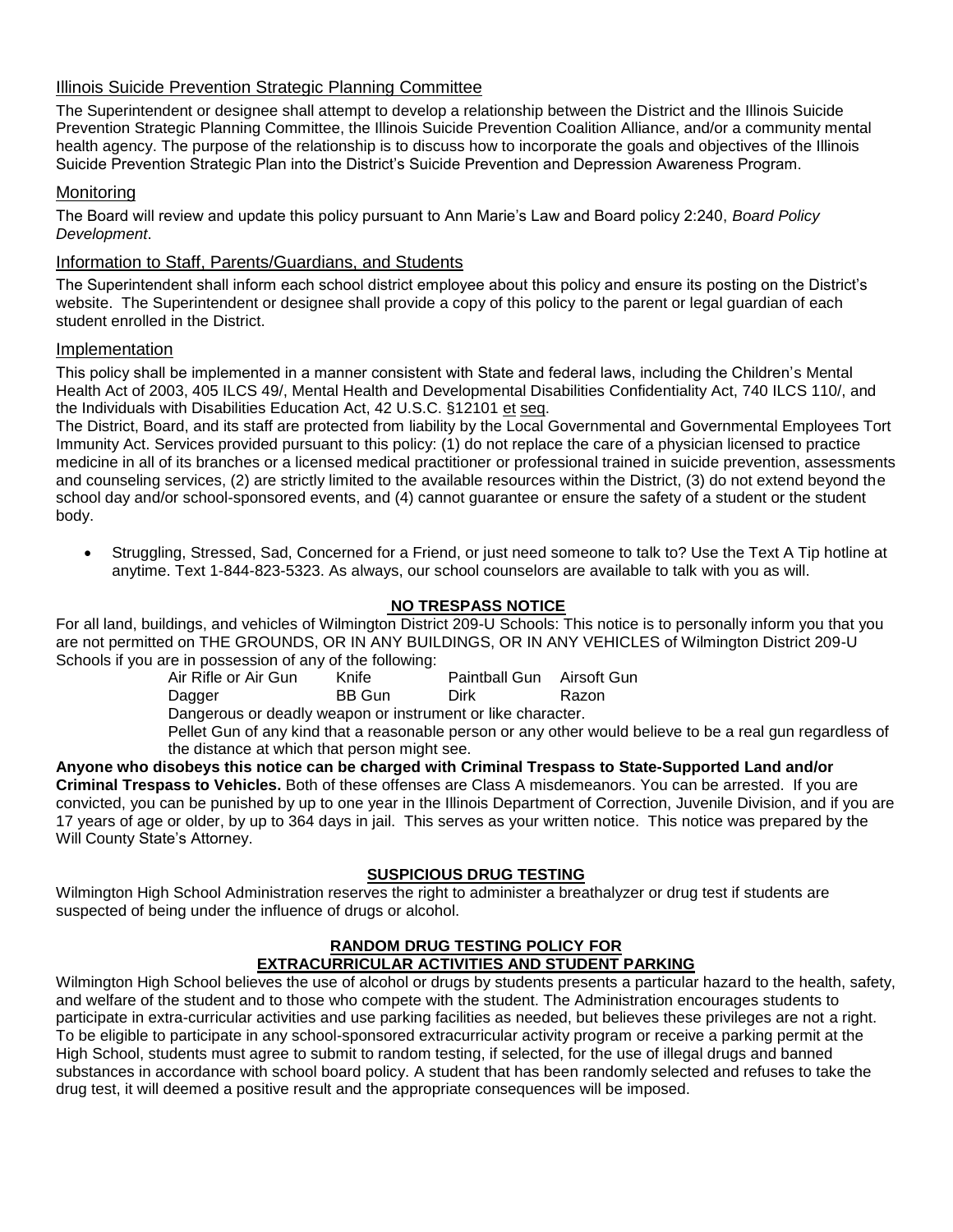The purpose of this Policy is to protect the health, welfare, and safety of the student body. It is to better assure the student's health and physical fitness to participate in extra-curricular activities. Additionally, this Policy helps undermine the effects of peer pressure incurred by students by providing a legitimate reason for students to refuse to use illegal drugs, alcohol, and tobacco. Furthermore, this Policy is also intended to encourage students who use drugs and alcohol to participate in treatment programs. This Policy is designed to create a safe, drug, alcohol, and tobacco free environment, and to recommend professional help when needed. This Policy is not intended to be punitive, in that the School District may not punish a student other than by disqualification from participation in extra-curricular activities or the suspension or revocation of a student parking permit. Accordingly, the results of any drug test administered under this Policy shall be used only for the determination of eligibility to participate in extra-curricular activities or hold a student parking permit and for no other disciplinary purpose.

The Board of Education recognizes that students participating in the following activities are representatives and ambassadors of the school and community, and as such are subject to the random drug testing policy.

| <b>Athletic Activities</b> |                               | Performance-based Activities and Student Clubs and Organizations |
|----------------------------|-------------------------------|------------------------------------------------------------------|
| Football                   | Scholastic Bowl               | Speech                                                           |
| Golf                       | Band                          | Art Club                                                         |
| Volleyball                 | Fall Play                     | Video Gaming Club                                                |
| Basketball                 | <b>Showcats</b>               | AV Club                                                          |
| Wrestling                  | <b>Student Council</b>        | Parking                                                          |
| Baseball                   | <b>National Honor Society</b> | L.E.A.D.                                                         |
| Softball                   | Interact                      | <b>Class Representatives</b>                                     |
| Soccer                     | Math Team                     | <b>Spring Musical</b>                                            |
| Track                      | Spanish Club                  | <b>FCA</b>                                                       |
| Cheerleading               | Fortitude                     | Rube Goldberg                                                    |

#### **Consequences for testing positive for illegal drugs and banned substances in accordance with school board policy are as follows:**

#### Athletic Activities

Refer to the athletic code of conduct for a list of these consequences.

Performance-based Activities and Student Clubs and Organizations

- **1 st Offense**: A suspension of 25% of the school year or season for performances, activities or parking will be enacted. This penalty will be reduced to 15% if the student successfully enrolls in and completes a chemical awareness program approved by the administration.
- **2 nd Offense**: A suspension of 50% of the school year or season for performances, activities or parking will be enacted. To be allowed to participate again in any activity or regain parking privileges, the student must successfully participate in and complete an administration approved alcohol and drug abuse assessment and follow all recommendations from the assessment.
- **3<sup>rd</sup> Offense:** A third violation will result in the student being suspended from all performances, activities, or parking for the remainder of his/her high school career.

#### **GANG ACTIVITY**

Includes wearing of clothing, jewelry, or gang related symbols Administration's discretion (may give detention, Friday detention or suspension)

The District 209-U Board of Education has determined that gangs and gang-related activities would cause a substantial disruption of its schools' ability to maintain a safe and disruption-free school environment. In addition, the School Code (105 ILCS 5/31-2) provides that "any public school fraternity, sorority or secret society is contrary to the public good." "Gangs", as defined in this policy, shall mean individuals who associate with each other primarily for criminal, disruptive and/or other activities prohibited by law and/or by the District's rules and regulations. They foster behaviors, attitudes and practices that may endanger the health, safety and welfare of our students. For these reasons, the District 209-U Board of Education has adopted a policy of "zero tolerance" toward gangs and gang activity.

No student on or about school property or at any school activity shall engage in the following behaviors: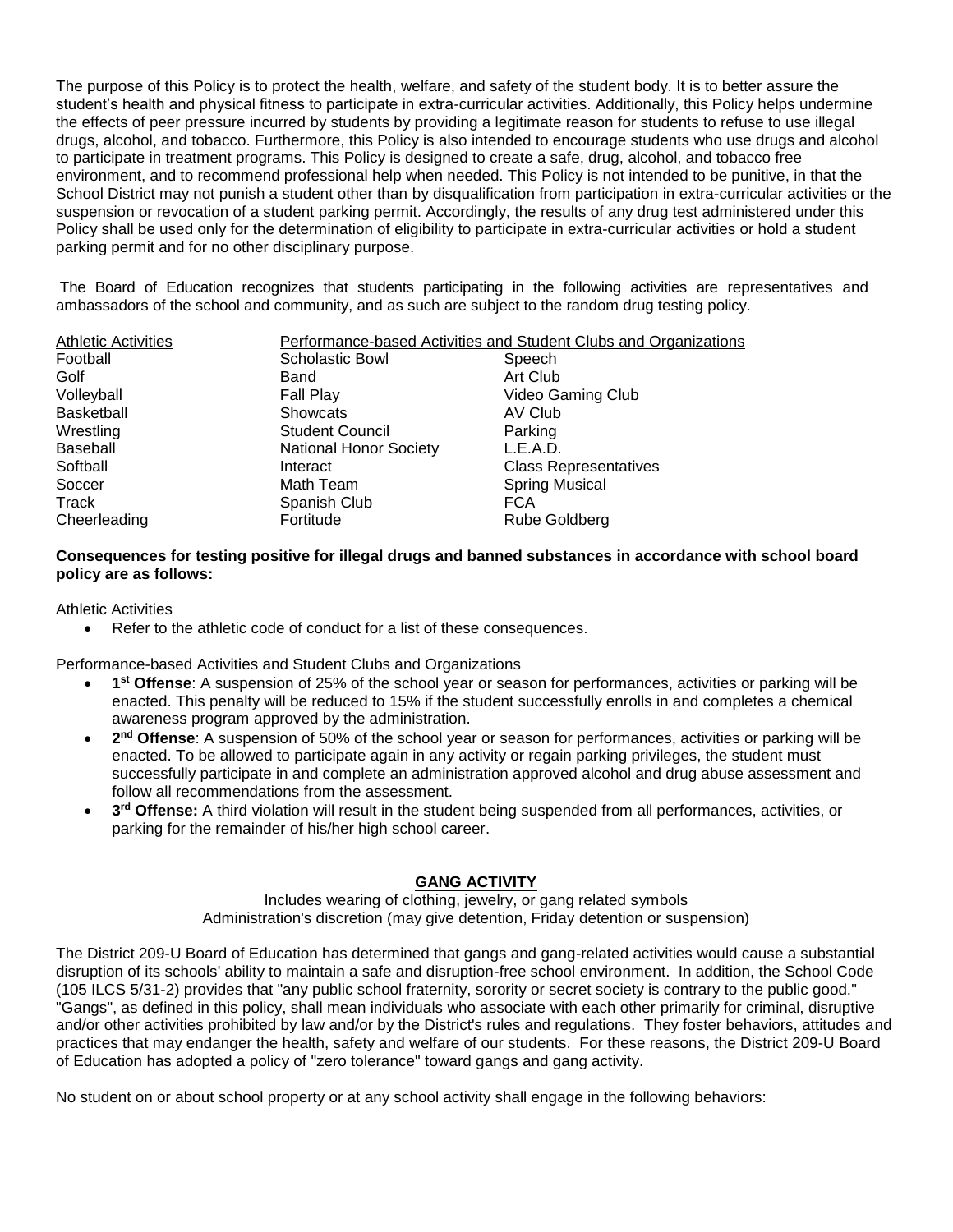- 1. A student shall not wear, possess, distribute, draw, display, or sell any article of clothing, jewelry, emblem, badge, haircut, symbol, tattoo, sign, or other thing that is intended to identify a student as being affiliated with a gang.
- 2. A student shall not commit any act, or use any speech, either verbal or nonverbal (gestures, handshakes, etc.) which demonstrates affiliation with a gang.
- 3. A student shall not use any speech or commit any act in furtherance of the interests of any gang or gang activity including, but
- 4. not limited to the following:
	- a. Soliciting others for membership in a gang
	- b. Extorting money or otherwise intimidating or threatening any person
	- c. Inciting or directing others to engage in acts which violate District policies or civil and or criminal laws
		- d. Gang graffiti on school grounds/buildings
- 5. Penalties:
	- a. Any student who violates paragraph one or two of this policy will be required to surrender, cover, dispose of, or otherwise alter any offending clothing, material, or object per the determination of school officials. In addition, the student must attend a parent conference and may receive detentions, Friday detentions and/or be suspended. Any student who violates paragraph three of this policy shall be subject to suspension and expulsion for a period not to exceed one full year.
	- b. In all appropriate cases the local law enforcement agencies will be contacted and charges filed.

# **SCHOOL AND LAW ENFORCEMENT - RECIPROCAL REPORTING SYSTEM**

The Principal or Assistant Principal and the Wilmington Police Department's School Liaison Officer will arrange meetings between school officials and law enforcement personnel, as needed, to share information regarding criminal activities which involve or affect students. In addition to the information exchanged during the arranged meetings, the Principal and the Liaison Officer will initiate contact with each other with respect to certain criminal activities as follows:

- 1. Cases involving bodily harm or threats to do bodily harm.
- 2. Cases involving illegal or controlled substances.
- 3. Cases involving weapons of any type.
- 4. Cases involving gang activity.
- 5. Any other cases that involve the commission of a felony.
- 6. Any situation that poses a threat to the safety and security of students, school personnel, or citizens.

## **STUDENT ATHLETE CONCUSSIONS AND HEAD INJURIES**

The Superintendent or designee shall develop and implement a program to manage concussions and head injuries suffered by students. The program shall:

- 1. Prepare for the full implementation of the Youth Sports Concussion Safety Act, that provides, without limitation, each of the following:
	- a. The Board must appoint or approve members of a Concussion Oversight Team for the District.
	- b. The Concussion Oversight Team shall establish each of the following based on peer-reviewed scientific evidence consistent with guidelines from the Centers for Disease Control and Prevention:
		- i. A return-to-play protocol governing a student's return to interscholastic athletics practice or competition following a force of impact believed to have caused a concussion. The Superintendent or designee shall supervise an athletic trainer or other person responsible for compliance with the return-to-play protocol.
		- ii. A return-to-learn protocol governing a student's return to the classroom following a force of impact believed to have caused a concussion. The Superintendent or designee shall supervise the person responsible for compliance with the return-to-learn protocol.
	- c. Each student and the student's parent/guardian shall be required to sign a concussion information receipt form each school year before participating in an interscholastic athletic activity.
	- d. A student shall be removed from an interscholastic athletic practice or competition immediately if any of the following individuals believes that the student sustained a concussion during the practice and/or competition: a coach, a physician, a game official, an athletic trainer, the student's parent/guardian, the student, or any other person deemed appropriate under the return-to-play protocol.
	- e. A student who was removed from interscholastic athletic practice or competition shall be allowed to return only after all statutory prerequisites are completed, including without limitation, the return-to-play and returnto-learn protocols developed by the Concussion Oversight Team. An athletic team coach or assistant coach may not authorize a student's return-to-play or return-to-learn.
	- f. The following individuals must complete concussion training as specified in the Youth Sports Concussion Safety Act: all coaches or assistant coaches (whether volunteer or a district employee) of interscholastic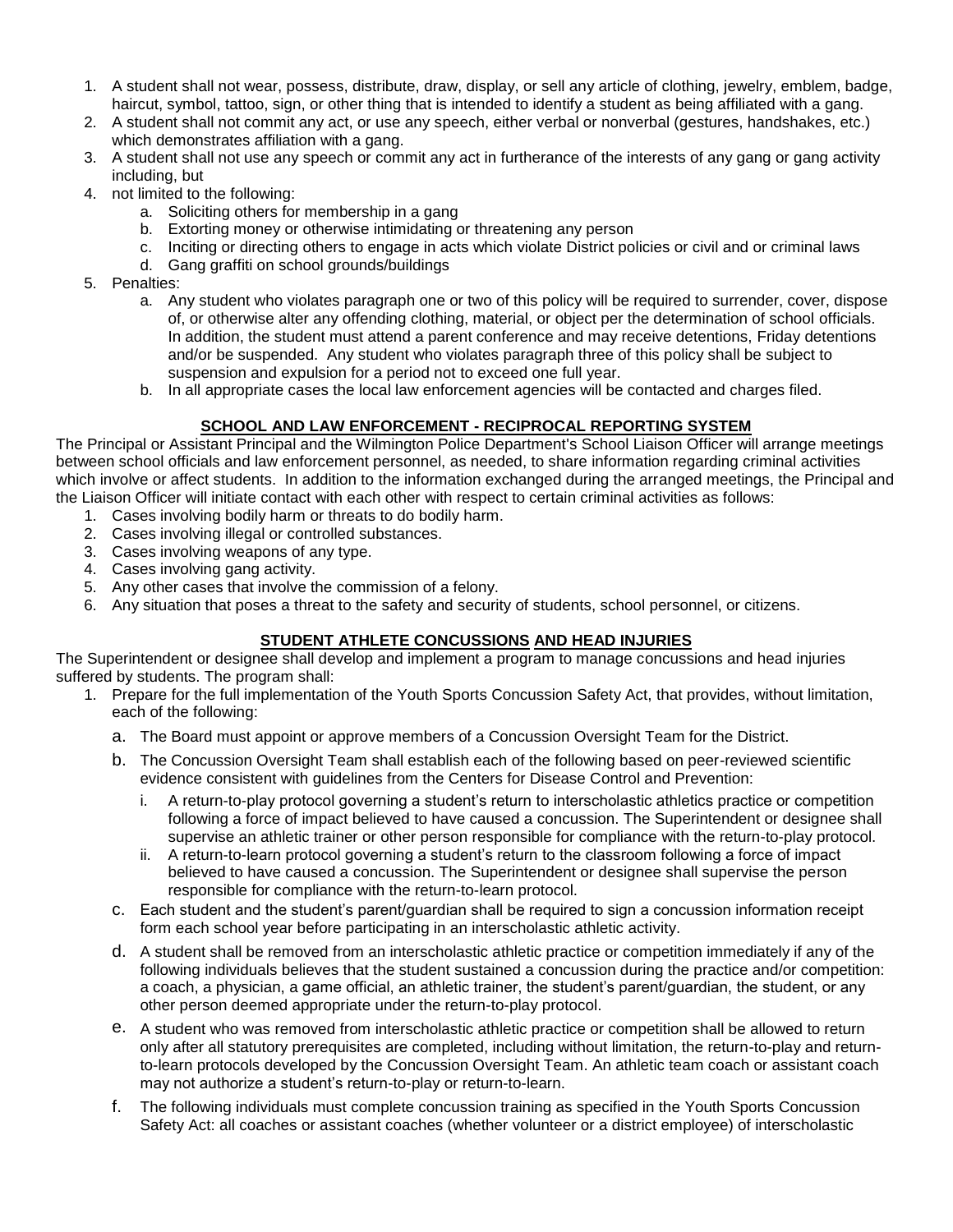athletic activities; nurses who serve on the Concussion Oversight Team; athletic trainers; game officials of interscholastic athletic activities; and physicians who serve on the Concussion Oversight Team.

- g. The Board shall approve school-specific emergency action plans for interscholastic athletic activities to address the serious injuries and acute medical conditions in which a student's condition may deteriorate rapidly.
- 2. Require that all high school coaching personnel, including the head and assistant coaches, and athletic directors obtain online concussion certification by completing online concussion awareness training in accordance with 105 ILCS 25/1.15.
- 3. Require all student athletes to view the Illinois High School Association's video about concussions.
- 4. Comply with the concussion protocols, policies, and by-laws of the Illinois High School Association, including its *Protocol for NFHS Concussion Playing Rules* and its *Return to Play Policy*. These specifically require that:
	- a. A student athlete who exhibits signs, symptoms, or behaviors consistent with a concussion in a practice or game shall be removed from participation or competition at that time.
	- b. A student athlete who has been removed from an interscholastic contest for a possible concussion or head injury may not return to that contest unless cleared to do so by a physician licensed to practice medicine in all its branches in Illinois or a certified athletic trainer.
	- c. If not cleared to return to that contest, a student athlete may not return to play or practice until the student athlete has provided his or her school with written clearance from a physician licensed to practice medicine in all its branches in Illinois or a certified athletic trainer working in conjunction with a physician licensed to practice medicine in all its branches in Illinois.
- 5. Inform student athletes and their parents/guardians about this policy in the *Agreement to Participate* or other written instrument that a student athlete and his or her parent/guardian must sign before the student is allowed to participate in a practice or interscholastic competition.
- 6. Provide coaches and student athletes and their parents/guardians with educational materials from the Illinois High School Association regarding the nature and risk of concussions and head injuries, including the risks inherent in continuing to play after a concussion or head injury.
- 7. Include a requirement for staff members to notify the parent/guardian of a student who exhibits symptoms consistent with that of a concussion.

## **ATHELTIC PARTICIPATION/CO-EXTRACURRICULAR ACTIVITIES**

## **List of Extra-Curricular Activities**

Fall - Football, Volleyball, Golf, Soccer, Spiritline Winter - Wrestling, Basketball, Spiritline Spring - Baseball, Softball, Track, Soccer Academic – National Honor Society, Math Team, Scholastic Bowl, Rube Goldberg

# **I. Purpose**

 District 209-U considers athletics and extracurricular activities to be very important components of the overall high school experience. These experiences can greatly enhance a student's enjoyment of his/her high school career and are helpful in the attempt to develop well-rounded young adults. Extracurricular programming is designed to promote the development of lifelong skills such as self-discipline, leadership, teamwork, respect for self and others.

 While the regular curricular program is a right afforded to each student, participation in the extracurricular program is a privilege, and as such carries significantly increased expectations beyond those applicable to students within the classroom.

 By choosing to participate in athletics or activities, a student is deciding to extend his or her school day and to subject him/herself to increased expectations regarding behavior or conduct during school hours, at school-sponsored events and within the community. The Athletic/Activity Code is considered to be in effect at all places and times throughout the entirety of any given athletic season, beginning with the first day of practice and ending at the conclusion of the final contest.

 Prior to the first day of practice, both the student and the parent/guardian must sign an Agreement to Participate form, through which a student commits to adhere to the established code of conduct. A parent and/or legal guardian must personally present this form to the Athletic Director or Assistant Principal in order for a student to receive permission to begin participating in any school-sponsored sport or activity. The signed Agreement to Participate form will be valid throughout the entire school year in which it is submitted to school officials. Students will be responsible for abiding by the behavioral expectations and corresponding consequences during every athletic/activity season in which s/he has chosen to participate.

#### **II. Expectations**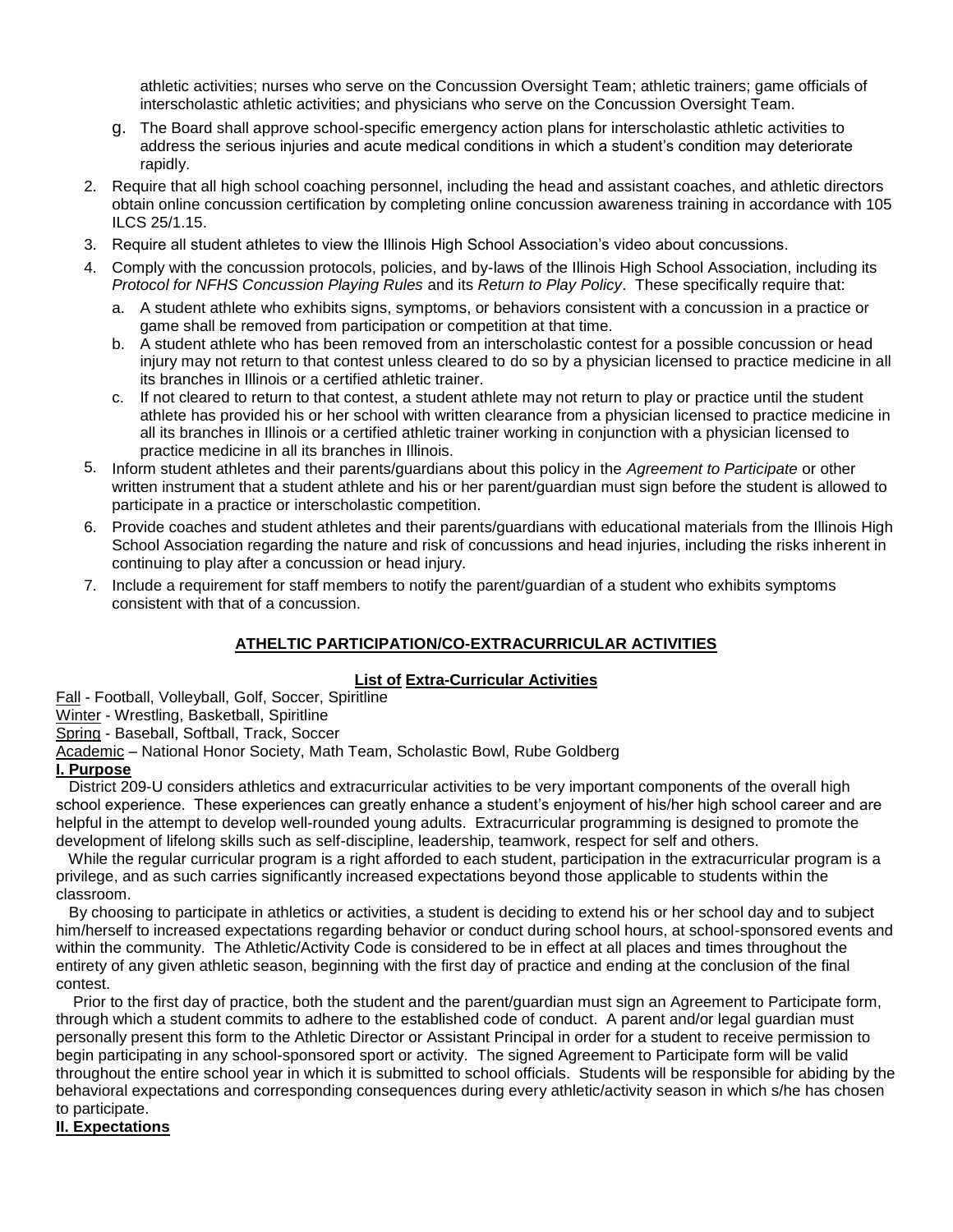Students involved in extracurricular programming in District 209-U must behave consistently with good sportsmanship, leadership and appropriate moral conduct. The Athletic/Activity Code, which is outlined below, describes the expectations and goals of the athletic program and other extracurricular programs. The code is not an all-inclusive list of inappropriate behaviors; however, it does highlight conduct that will not be tolerated within the athletic and extracurricular programs. A student may be excluded from competition or involvement during any period of time in which school officials are conducting an investigation. Members of all athletic and extracurricular programs will be expected to demonstrate exemplary conduct in the classroom, in the community and during all facets of an extracurricular activity.

# **III. ATHLETIC/ACTIVITY CODE OF CONDUCT**

A student participating in the athletic or activity program at Wilmington High School will be subject to disciplinary action if s/he violates the Athletic/Activity Code of Conduct. Student athletes and activity participants shall not:

- 1. use a beverage containing alcohol.
- 2. use tobacco in any form.
- 3. use, possess, buy, sell, barter, or distribute any illegal substance or paraphernalia.
- 4. attend a party or other gathering and/or ride in a vehicle where alcoholic beverages and/or controlled substances are being consumed by minors.
- 5. act in ways consistent with poor sportsmanship.
- 6. steal, vandalize or participate in any other illegal activity.
- 7. violate the written rules for the activity or sport.
- 8. behave in a manner that is detrimental to the good of the team, group, or organization.
- 9. falsify any of the information contained on required paperwork for participation.

Violations in the Code of Conduct will be cumulative in nature across athletic seasons and throughout the entirety of a student's high school career.

# **DUE PROCESS PROCEDURES**

Students accused of violating the Athletic/Activity Code of Conduct are entitled to the following due process:

- 1. The student should be advised of the disciplinary infraction with which s/he is being charged.
- 2. The student shall be entitled to a hearing before the appropriate administrator leveling charges against him/her.
- 3. The student will be able to respond to any charges leveled by the administrator against him/her.
- 4. The student may provide additional information for the administrator to consider.
- 5. The administrator, with the help of the Athletic Coordinator if needed, may interview material witnesses or others with evidence concerning the case.
- 6. If the administrator finds, after reviewing the evidence, that the violation occurred, s/he may impose reasonable sanctions on the student.

# **CONSEQUENCES FOR VIOLATION (ITEMS 1-4)**

During periods of suspension, students will be expected to attend all scheduled practices. Alcohol and other drug violations, including use, possession, buying, selling, bartering or distributing, attendance at a party/gathering or riding in a vehicle where alcoholic beverages and/or controlled substances are being consumed by minors, or use of tobacco in any form:

**1 st Offense:** A suspension of 33 1/3% of performances, activities, or competitions. This penalty will be reduced to 20% if the student successfully enrolls in and completes a chemical awareness program approved by the administration. 2<sup>nd</sup> Offense: A suspension of 12 weeks or one full athletic season (transferable from one season to the next), including suspension from all performances, activities, or competitions. To be allowed to participate again in any athletics/activities, the student must successfully participate in and complete an administration-approved alcohol and drug abuse assessment and follow all recommendations from that assessment.

**3 rd Offense:** A third violation, unless one of the offenses was related to tobacco usage, will result in the student being suspended from all extracurricular activities for the remainder of his/her high school career. If one of the violations involved tobacco usage, the student will be suspended for one calendar year from the date of the third offense.

**4 th Offense:** ONLY APPLICABLE TO INDIVIDUALS ACCUMULATING THREE VIOLATIONS OF THE CODE OF CONDUCT (ITEMS A-D) WITH ONE OF THE OFFENSES INVOLVING TOBACCO USAGE. Any further violations (items A-D) will result in the student being suspended from all extracurricular activities for the remainder of his/her high school career.

# **CONSEQUENCES FOR VIOLATION (ITEMS 5-9)**

During periods of suspension, students will be expected to attend all scheduled practices. Sanctions for a student's failure to comply with items E-I of the Athletic/Activity Code of Conduct will be based on the nature of the offense and the number of offenses, and may include suspension from all athletics or activities: for a specified period of time or percentage of performances, activities or competitions.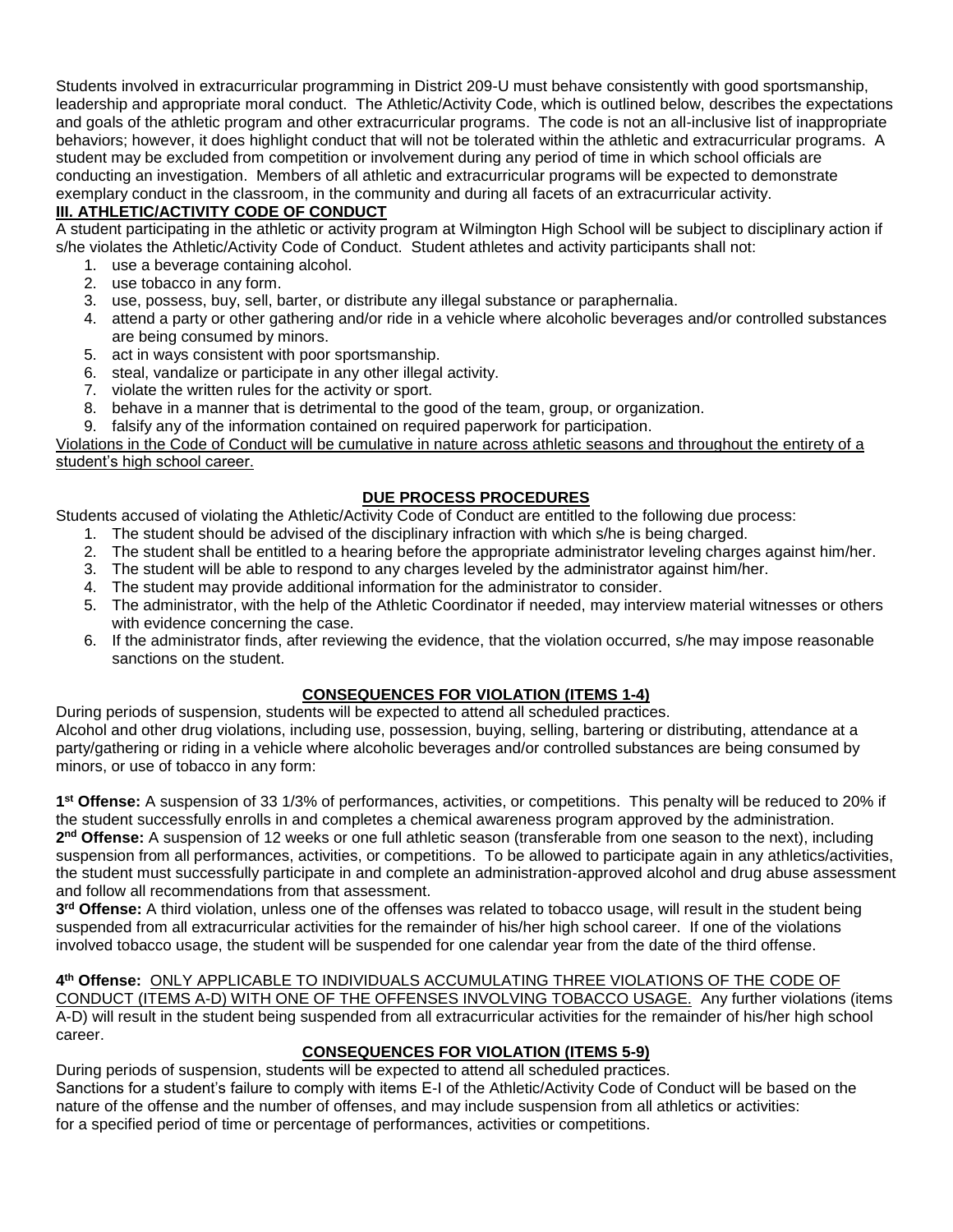for the remainder of the season or for the next season. for the remainder of the student's high school career.

#### **HAZING**

Hazing is defined as the physical, verbal, or emotional abuse, humiliation, intimidation, or degradation of one student by another student. It includes any act or situation which endangers the mental, emotion or physical health, wellbeing or safety of a student; any act or situation which will fully destroys or removes public or private property for the purpose of initiation or admission into or affiliation with or as a condition for continued participation in any organization, activity or event; any act or situation that is of brutal physical nature; or any act of situation which adversely affects the mental health or dignity of a student.

Examples of hazing include: whipping, beating, forced calisthenics, forced exposure to the elements, forces consumption of any food, liquor, drug or other substance; mental stress, including but not limited to sleep deprivation, forced exclusion from social contact, forced conduct which could result in extreme embarrassment or adversely affect the health or dignity of an individual.

All hazing of any student by any group or individual, formal or informal, in either privately sponsored organization, activities or events, is strictly prohibited. Student's violation this policy will be subject to disciplinary procedures up to and including expulsion.

#### **IV. EXTRACURRICULAR ATHLETIC ACTIVITY ELIGIBILITY RANDOM DRUG TESTING**

#### **PHILOSOPHY/PURPOSE DRUG TESTING**

 The Board of Education, faculty and administration believe that the use of illegal drugs by students who participate in extracurricular athletic activities presents a hazard to health, safety and welfare of those students and those in competition with those students. They also encourage students to participate in extracurricular athletic activities, but acknowledge that the opportunity to try out for and participate in school-sponsored activities is a privilege, not a right. To be eligible to try out for, or to participate in any extracurricular athletic activities, students must agree to submit to testing for use of prohibited substances, if selected, in accordance with this policy.

 This policy applies to all students who participate in extracurricular athletic activities in grades 9-12 and has been adopted after seeking input of parents and concerned citizens of the District. It is their consensus that this is an effective response to the growing problem of drug use by students, and in particular, student extracurricular athletic participants. As these participants are expected to be good examples of conduct, sportsmanship and training, which includes abstaining from drug usage. Moreover, a participant in extracurricular athletic activities who uses drugs can be a danger to him/herself or others, both in and out of the extracurricular activity.

 This policy provides, for the health and safety of extracurricular athletic participants, a legitimate reason for students to say "NO" to drug use and an opportunity for those taking drugs to receive help in locating programs that can provide assistance. This program is not punitive. It is designed to prevent drug usage, to educate students as to the serious physical, mental and emotional harm caused by drug use/abuse, to create and maintain a safe, drug-free environment for student athletes and to assist them in getting help when needed. Results of any drug test administered under this policy shall be used only for determination of eligibility to try out for and participate in extracurricular athletic activities and for no other disciplinary purpose.

#### **V. PROCEDURES AND POLICIES**

#### **SPORTSMANSHIP**

All students should set an example of good sportsmanship at all times. For example, the highest respect must be extended to game officials, visiting players and fans. Visiting teams and spectators are invited guests. When visiting other schools, students should act as they would expect guests to act in their own homes. Student actions should be respectful and reflect well on the school and community. Booing, name-calling, etc. are inappropriate and can result in removal from the game.

#### **Warning of Risk**

 Athletic participation has inherent dangers and risks. Even though participation and practice are within the rules of the sport and the athlete is following the instruction of the coach, the athlete may suffer a catastrophic injury. These injuries may include, but are not limited to, death, serious head, neck or spinal injuries that may result in complete or partial paralysis, brain damage, or death. Serious injury to any of the internal organs, bones, ligaments, muscles, tendons or other aspects of the muscular-skeletal system is possible. The injuries that may occur may affect future ability to participate in athletics and recreational activities, earn a living or engage in other business and social activities. To attempt to avoid the possibility of injury, the athlete must follow coaches' instructions regarding techniques, training and team rules at all times and participate within the rules of the sport.

 Parents and athletes should know that, while universal precautions regarding blood borne pathogens will be taken, the danger of accidental exposure to body fluids still exists. All participants are encouraged to follow good hygiene and standard precautionary procedures. Parents and/or athletes should communicate any possible exposure to a coach or trainer.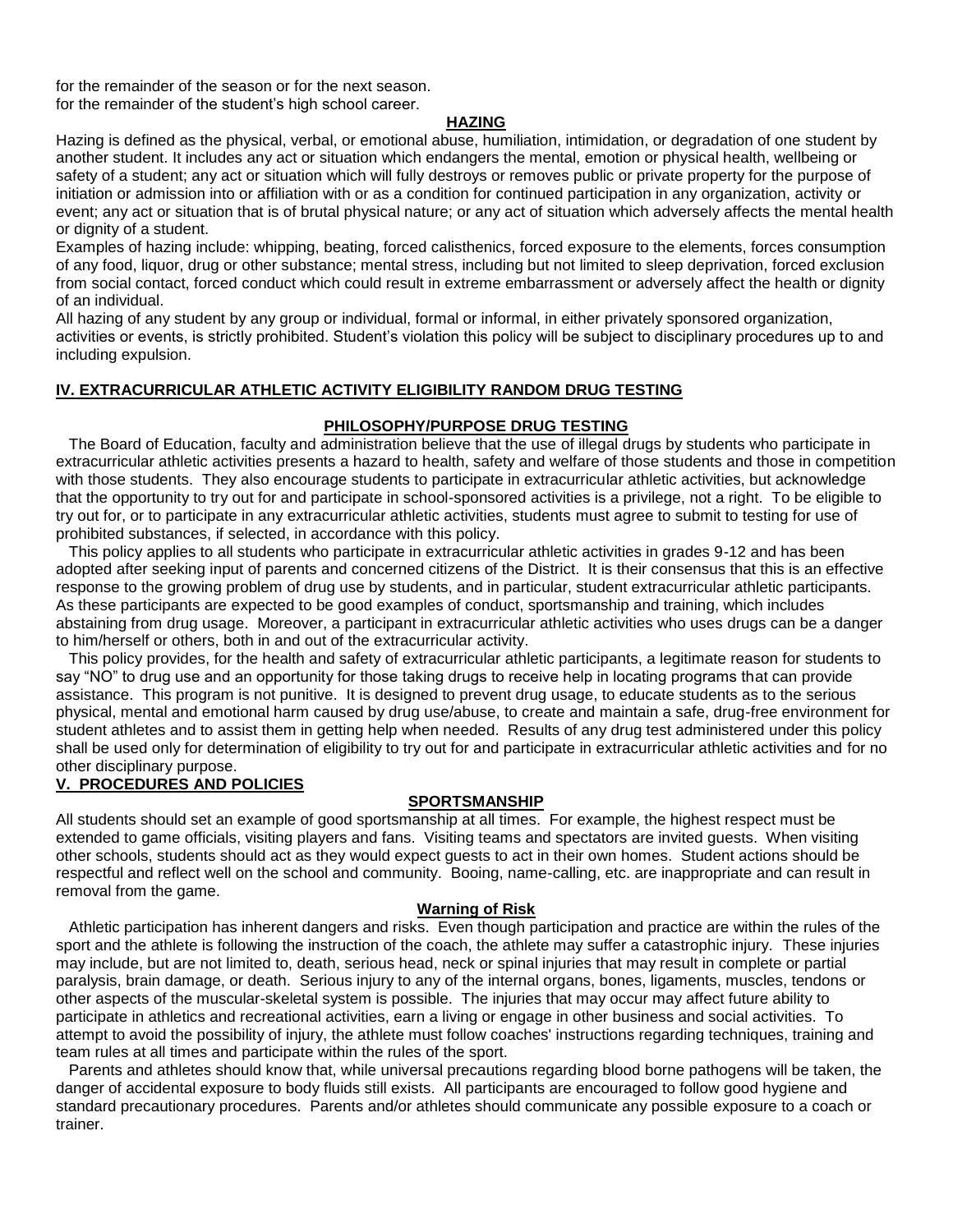#### **Parent Consent/Insurance**

School District 209-U does not assume financial responsibility for accidents incurred in athletics. Parents must give consent for a son's/daughter's participation in the athletic program. District 209-U requires that the parent certify that his/her son or daughter is covered by insurance for athletic participation. Note: Insurance policies may exclude certain sports. Parents should carefully examine the details of coverage.

#### **Guidelines for Varsity Participation**

In football, volleyball, basketball, baseball and softball, varsity teams will look primarily to juniors and seniors to make up the squad. If a sophomore is capable of contributing to the success of the team, s/he would have an opportunity to participate at the varsity level. If a sophomore is moved up, it is a requirement that the athlete is played at that level. No freshman would be permitted to participate at the varsity level unless a conference is held with the Athletic Director, the Principal and the coach to approve the use of that athlete. A parent/guardian is also required to attend the conference to insure that all factors are being considered when moving a freshman to the varsity level. This conference will document that all criteria for advancement has been addressed and considered. Written permission from the parent/guardian will confirm their agreement to the advanced placement. No recommendation for varsity placement of a freshman will be made prior to the first tryout for the sport.

#### **Individual sports**

In wrestling and track it is necessary to modify the guidelines slightly because the wide range of weight classes and events create a more probable use of underclassmen. Therefore, an athlete may be given the opportunity to advance to the varsity level by successfully defeating someone in the same arena. Discretion will be used when permitting a player to participate well beyond their age level in wrestling.

NOTE: If sufficient members do not exist to field a team at the appropriate level, competition at that level will be canceled for the season and the sport re-evaluated for the next school year.

#### **Spirit Line**

The Spirit Line will perform when needed, by rotation, at WHS events.

The Spirit Line season will extend from August – February. Try-outs will be conducted during the spring and will be iudged by a minimum of 3 judges chosen by the coaching staff. Try-outs will consist of a two-day workshop, which will be followed by an assessment of judges on the third day.

The Spirit Line will be recognized as part of the Wilmington High School Athletic Department with all rules and regulations, as well as budgetary considerations.

## **Guidelines for Freshman/Sophomore Participation**

If a freshman team and a F-S team are both available for a freshman, they will be permitted to compete at both levels. A freshman with sufficient ability would be given an opportunity to start at the F-S level if s/he has the physical skills. Sophomores will be given first consideration for participation at the F-S level; however, if they are not contributing successfully, a freshman could win a starting position at the F-S level. Every attempt is to be made by the coaches to play as many athletes as possible at the F-S level.

## **Participation Philosophy**

Students will be allowed to participate in only one athletic activity or program during any given athletic season, due to conflicts regarding scheduling and commitment of effort.

Every effort will be made to keep and dress a maximum number of participants per sport allowed by the IHSA.

## **Participant(s) Riding To and From Events**

It is the recommendation that participants be expected and required to ride the bus to and from each contest. If a participant misses the bus to a game with no legitimate excuse, he/she will not play in the contest scheduled for that date. Parents will be encouraged to have their son/daughter travel with the team in most instances. However, if parents feel a need to have their son/daughter return from that activity with them, they must provide a signature on a sign-out sheet provided by a coach/sponsor.

Parents are strongly encouraged to attend all activities in an effort to fully support their student's participation. It is also understood that there are key times when the coach/sponsor, either sports or co-curricular will have a definite need to have the students go to and from the activity with the group. In those instances, a directive should be given in advance, in which case the parent should understand that only in the event of an emergency would their son/daughter be transported in other than District transportation.

## **Participant(s) Expectations for Contests**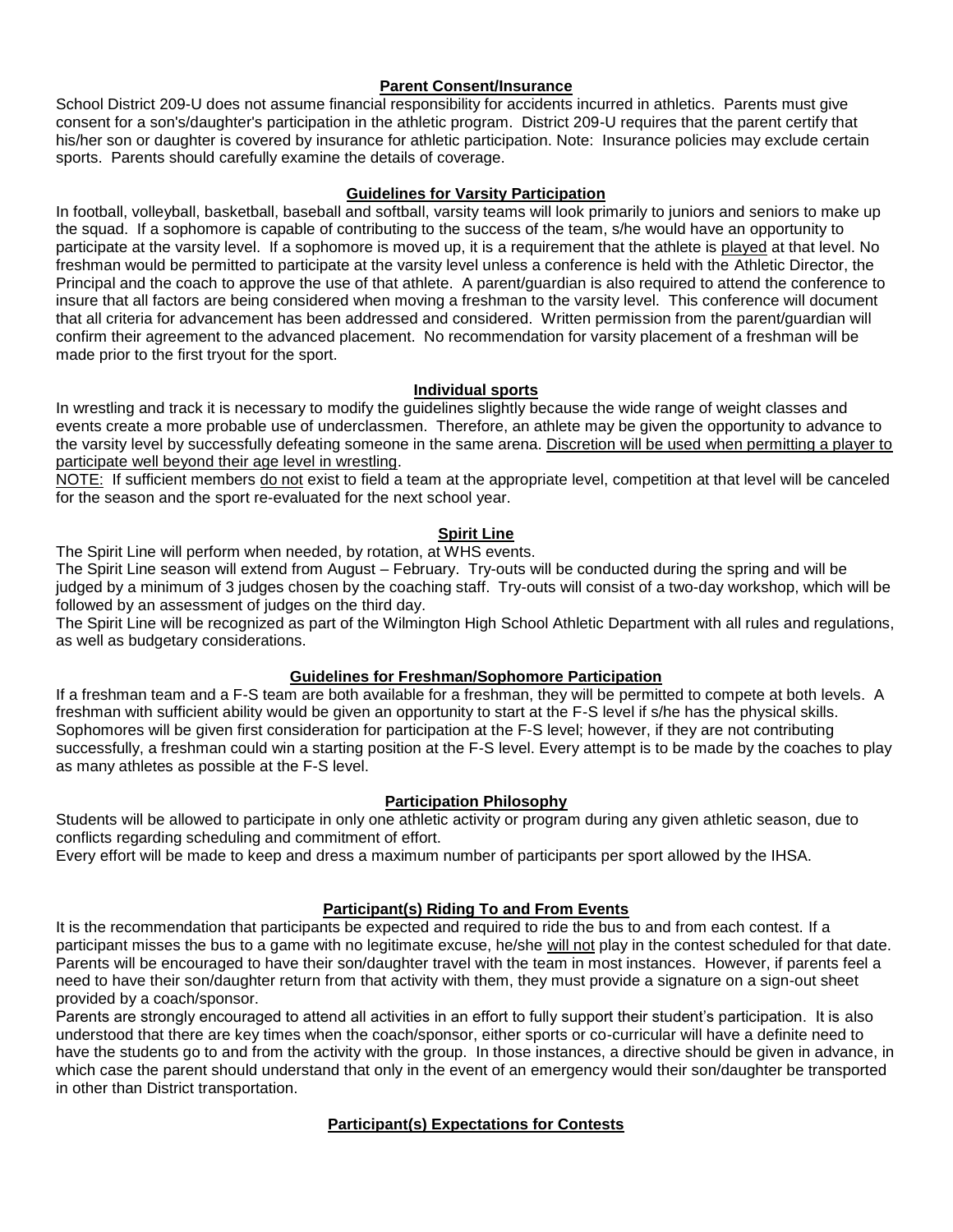Sophomore athletes will be expected to remain for the varsity contest. In addition, it will be expected that they will be seated together in a designated area and show support for the Varsity team.

Varsity athletes will also be expected to be seated together in a designated area at the start of the Fresh/Soph contest and show support for that team.

Any deviation from the above procedure is to be approved by the head coach.

#### **Participant(s) Unexcused Absences**

A participant is expected to be at practice and a game on time, dressed and ready to begin, unless s/he was previously excused by the coach. Penalties for unexcused absences will be handled as follows:

- **1 st Offense:** one game suspension
- **2 nd Offense:** two game suspension
- **3 rd Offense:** dismissal from the team or activity

#### **ELIGIBILITY**

To be eligible to participate in co-curricular activities, a student shall have successfully passed six subjects in the preceding semester. A student must also be passing six subjects on a week-to-week basis. Also, students must maintain a minimum 1.5 grade point average in order to participate in athletic and extracurricular activities. The Administration will monitor updated grades weekly.

A student must be in attendance at least 1/2 day of a school in order to participate in or attend the school function. The only exception to this will be an excuse from the Principal obtained in advance.

For additional information concerning Athletic Eligibility Rules, parents and students should refer to the IHSA guidelines printed in the Wilmington Community Unit School District 209-U Parent-Student Handbook.

#### **Awards**

There will be one Awards Night per athletic season in order to give recognition to our student athletes. Every student involved in each program is expected to attend the award night since the purpose of the event is to honor the participants. The participants will receive their awards from the school at this time. If a participant does not attend the awards night and is not previously excused by their coach/sponsor/administration, they will not receive their award. If a student is not in attendance at school that day, they may not attend the award night unless special permission has been previously arranged by the administration.

#### **Sport/Activity Specific Expectations**

Coaches and sponsors reserve the right to establish rules and regulations, in writing, above and beyond those outlined in the Code of Conduct. However, a coach may not alter or ignore the items included in the established code. Any rule additions and resulting penalties are considered to be just as important as those established by the Athletic Department and must also be followed for the athlete to complete their season successfully.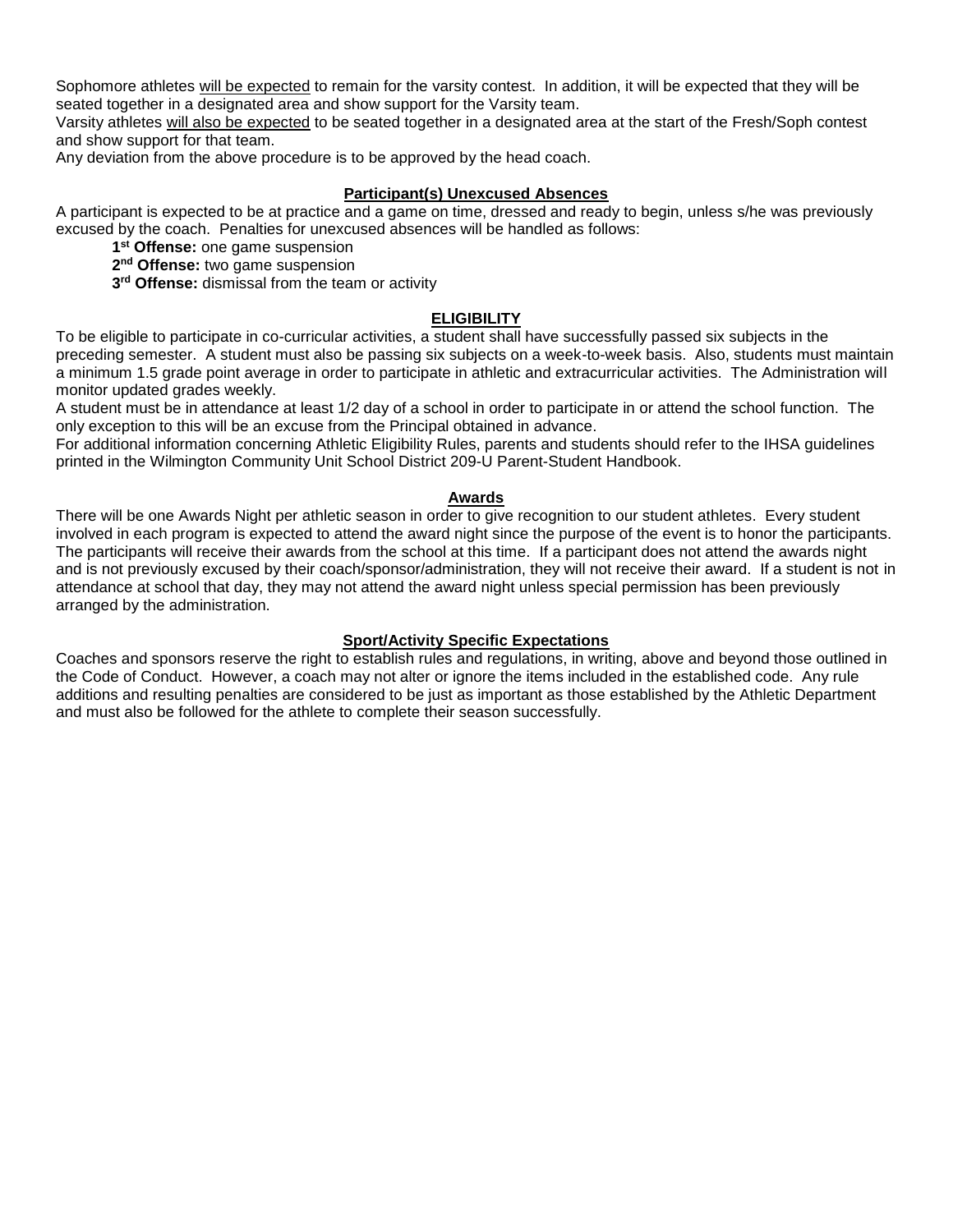#### **Wilmington C.U.S.D. #209-U Acceptable Use Policy/Authorization for Electronic Network Access**

*This policy governs all computer and Internet users in this School District regardless of age or station. This document will be placed on file for the duration of the school year or course.*

*The signed form must be on file before you will be allowed to use the school's computer equipment.*

#### **I. I understand that**

Computer use and Internet access provided by Wilmington School District #209-U is a privilege, not a right. There is no right of privacy when using District equipment.

Wilmington CUSD #209-U equipment is not to be used for private, financial, or commercial gain.

There are state and federal copyright laws protecting software.

Computer viruses/Trojan Horses/worms/etc. are a serious concern.

Computer equipment is costly to maintain and replace.

# **II. Taking the above into consideration, I agree to the following:**

# **A. I will not tamper with the computers. This includes but is not limited to:**

- 1. Adding or removing hardware or software without authorization of the District Technology Coordinator.
- 2. Introducing susceptibility to computer "viruses" of any kind.
- 3. Altering the functions of the computer in any way; entering commands to alter the computer, including any form of "hacking".
- 4. Loading or downloading programs or files from any source, including the Internet, without specific written authorization of the Technology Coordinator.
- 5. Using any storage device that has been outside of school without first having it scanned by an authorized adult.
- 6. Using another person's user name and password and/or disclosing my user name and password to another user. I am responsible for any activity that occurs when my user name is in use. If I suspect that my password has been compromised, I will report it immediately.

#### **B. I will use appropriate behavior and procedures around the computers. This means I will:**

- 1. Walk and conduct myself in a calm and controlled manner around computer equipment.
- 2. Not eat food or candy, chew gum, or drink any beverage around computer equipment.
- 3. Use equipment only with the permission of and in the presence of an authorized staff member.
- 4. Remain in my assigned seat.
- 5. Report any alterations to my computer, its screen, and any programs or files immediately.
- **C. I will obey rules governing use of computer software and Internet access. This means that I will:**
	- 1. Access the Internet only for educational purposes and while completing a specific assignment from a teacher.
	- 2. Not access inappropriate sites on the Internet. This includes accessing any graphics or text that are obscene, pornographic or might be considered harmful to minors in any way.
	- 3. Not give personal information regarding identification of any student or minor.
	- 4. Not access any Chat Room, Instant Message, electronic bulletin board, blog, or e-mail that is not an activity authorized by the Technology Coordinator.
	- 5. Not participate in any form of cyberbullying.
	- 6. Give accurate credit to sites used in schoolwork.

\_\_\_\_\_\_\_\_\_\_\_\_\_\_\_\_\_\_\_\_\_\_\_\_\_\_\_\_\_\_\_\_\_\_\_\_\_\_\_\_\_\_\_

## **III. Consequences for Violations of this Computer Use Policy include but are not limited to:**

## Immediate use will be interrupted.

Financial responsibility for the repair or replacement of any damage to the computer and/or software.

\_\_\_\_\_\_\_\_\_\_\_\_\_\_\_\_\_\_\_\_\_\_\_\_\_\_\_\_\_\_\_\_\_\_\_\_\_\_\_\_\_\_\_ \_\_\_\_\_\_\_\_\_\_\_\_\_\_\_\_\_\_\_\_\_\_\_\_\_\_

Financial responsibility for the ascertaining of the extent of the problem caused by my actions.

Up to a ten-day suspension and a recommendation to the 209-U Board of Education to expel.

Notification of the proper law enforcement authorities for prosecution.

Signature Date Date of the Date of the United States of the Date of the Date of the Date of the Date of the United States of the United States of the United States of the United States of the United States of the United St

Print your name on this line. \_\_\_\_\_\_\_\_\_\_\_\_\_\_\_\_\_\_\_\_\_\_\_\_\_\_\_\_\_\_\_\_\_\_\_\_\_\_\_\_\_\_\_ \_\_\_\_\_\_\_\_\_\_\_\_\_\_\_\_\_\_\_\_\_\_\_\_\_\_

Parental Signature (if applicable) **Print Parent Name above.** Print Parent Name above.

The District is not responsible for lost files or inaccurate information found on the Internet. The District has filtering software in place, however, each user is responsible for sites they access and must report any inappropriate sites immediately or face disciplinary action. By signing, I hereby release the School District and its Board members, employees, and agents from any claims and damages arising from my use of, or inability to use the Internet Adopted 01/13/2020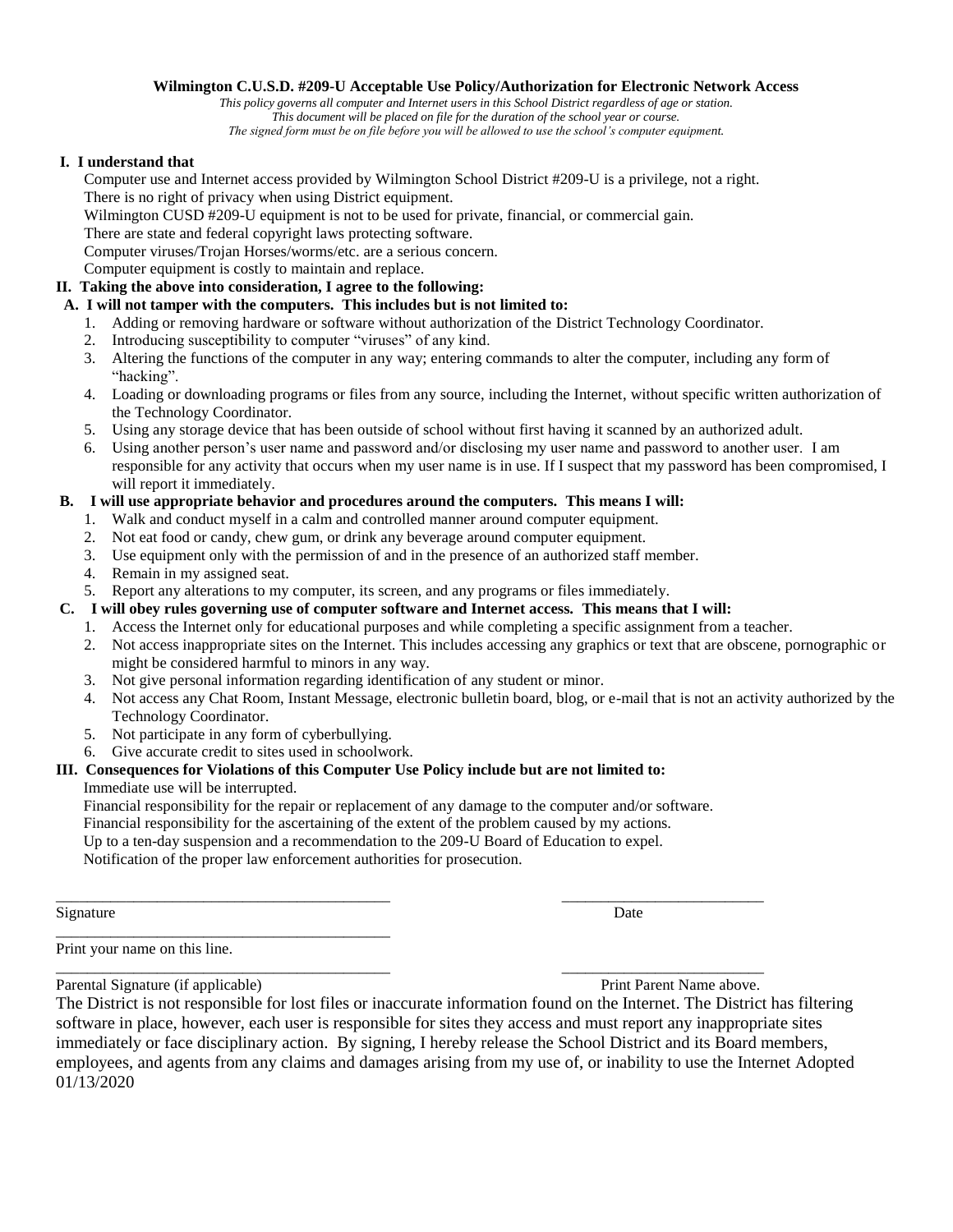

#### **Illinois High School Association**

#### (For 2021-22 School Term)

This summary is for the purpose of assisting in the understanding of IHSA By-laws and Policies. In case of a conflict between this publication and the constitution and by-laws of the IHSA, the constitution and by-laws shall control.

#### **Key Provisions Regarding IHSA Rules**

#### **Eligibility Rules**

When you hecome a member of an interscholastic team at your high school, you will find that both your school and the IHSA will have rules you must follow in order to be eligible for interscholastic participation. The IHSA's rules have been adopted by the high schools which are members of IHSA as part of the Association's constitution and by-laws. They must be followed as minimum standards for all interscholastic athletic competition in any member high school. Your high school may have additional requirements, but they may not be less stringent than these statewide minimums.

The principal/official representative of your school is responsible to see that only eligible students represent the school in interscholastic competition. Any question concerning your eligibility should be referred to your principal/official representative, who has a complete copy of all IHSA eligibility rules, including the Association's due process procedure. Only the IHSA Executive Director is authorized to make formal rulings on eligibility, so if your principal/official representative has questions or wishes assistance in answering your questions, the principal/official representative should contact the IHSA Office.

Information contained here highlights some of the most important features of the IHSA hy-laws regarding interscholastic eligibility. It is designed to make you aware of major requirements you must meet to be eligible to compete in interscholastic competition. The information here is only a general description of major by-law provisions and does not contain the statement of the by-laws in their entirety. You can review the by-laws at www.ihsa.org.

You may lose eligibility for interscholastic competition if you are not in compliance with IHSA by-laws. Remember, if you have any questions regarding IHSA rules, please contact your principal/official representative.

#### 1. Attendance

A. You may represent only the school you attend. Participation on a cooperative team of which your school is a member is acceptable.

- B. You must be enrolled and attending classes in your high school no later than the beginning of the 11th school day of the semester.
- C. If you attend school for ten (10) or more days during any one semester, it will count as one of the eight (8) semesters of high school attendance during which you may possibly have eligibility.
- D. If you have a lapse in school connection for ten (10) or more consecutive school days during a semester, you are subject to ineligibility for the rest of the semester. The specific terms of your extended absence must be reviewed by the Executive Director to determine if it is "lapse in school connection" or not.

#### 2. Scholastic Standing

- A. You must pass twenty-five (25) credit hours of high school work per week. Generally, twenty-five (25) credit hours is the equivalent of five (5) 5 credit courses (2.5 full credits).
- B. You must have passed and received credit toward graduation for twenty-five (25) credit hours of high school work for the entire previous semester to be eligible at all during the ensuing semester.

#### 3. Residence

Your eligibility is dependent on the location of the residence where you live full time with your parents, parent who has been assigned custody by the court, or court appointed legal guardian.

You may be eligible if you are entering high school as a freshman and:

- A. You attend the public high school in the district in which you live full time with both of your parents, custodial parent or court appointed guardian; or
- B. In the case of a multiple school district, you attend the public high school in the attendance area where you live full time with your parents, custodial parent or court appointed guardian; or
- C. You have paid tuition to attend a public school for a minimum of 7th and 8th grades in a district other than the one where you live with your parents, custodial parent or court appointed guardian and you continue to pay tuition as a high school student in that same district; or
- D. You attend a private/parochial school located within the boundaries of the public school district where you live with your parents, custodial parent or court appointed guardian; or
- E. You attend a private/parochial high school and have attended a private/parochial school for 7th and 8th grades, or for any four (4) grades from kindergarten through eighth grades; or
- F. You attend the private/parochial high school which one or both of your parents attended; or

G. You attend a private/parochial high school located within a thirty (30) mile radius of the residence where you live with your parents, custodial parent or court appointed guardian.

#### 4. Transfer

- A. In all transfer cases, hoth the principal of the school from which you transfer and the principal of the school into which you transfer must concur with the transfer in writing on a form provided by the IHSA Office. You cannot be eligible when you transfer until this form is fully executed and on file in the school office.
- B. If you transfer after classes begin for the current school term, you will definitely be ineligible for thirty days from the date you start attending classes at the new high school. In addition, you will be ineligible for that entire school term in any sport in which you engaged in any team activity, including but not limited to tryouts, drills, physical practice sessions, team meetings, playing in a contest, etc. at the school from which you transferred. For example, if you were out for cross country at the school from which you transfer and transfer after the IHSA sport season has begun, you will be ineligible for cross country that entire school term at the new school.
- C. If you transfer attendance from one high school to another high school, you will be ineligible unless:
	- 1. Your transfer is in conjunction with a change in residence by both you and your parents, custodial parent or court appointed guardian from one public school district to a different public school district;
	- 2. Your transfer is between high schools within a public school district and both you and your parents, custodial parent or court appointed guardian change residence to the district attendance area for the school to which you transfer:
	- 3. Your parents are divorced or legally separated; you transfer to a new school in conjunction with a modification or other change in legal custody between your parents by action of a judge; and required court documents are on file at the school into which you transfer:
- D. If you transfer in conjunction with a change in legal guardianship, a ruling on your eligibility must be obtained from the IHSA Office.
- E. If you transfer attendance from one school to another while you are ineligible for any reason, the period of ineligibility imposed prior to your transfer or the period of ineligibility that would have been imposed had you stayed at the school, will be enforced at the school to which you transfer, even if you are otherwise in compliance with the by-laws.